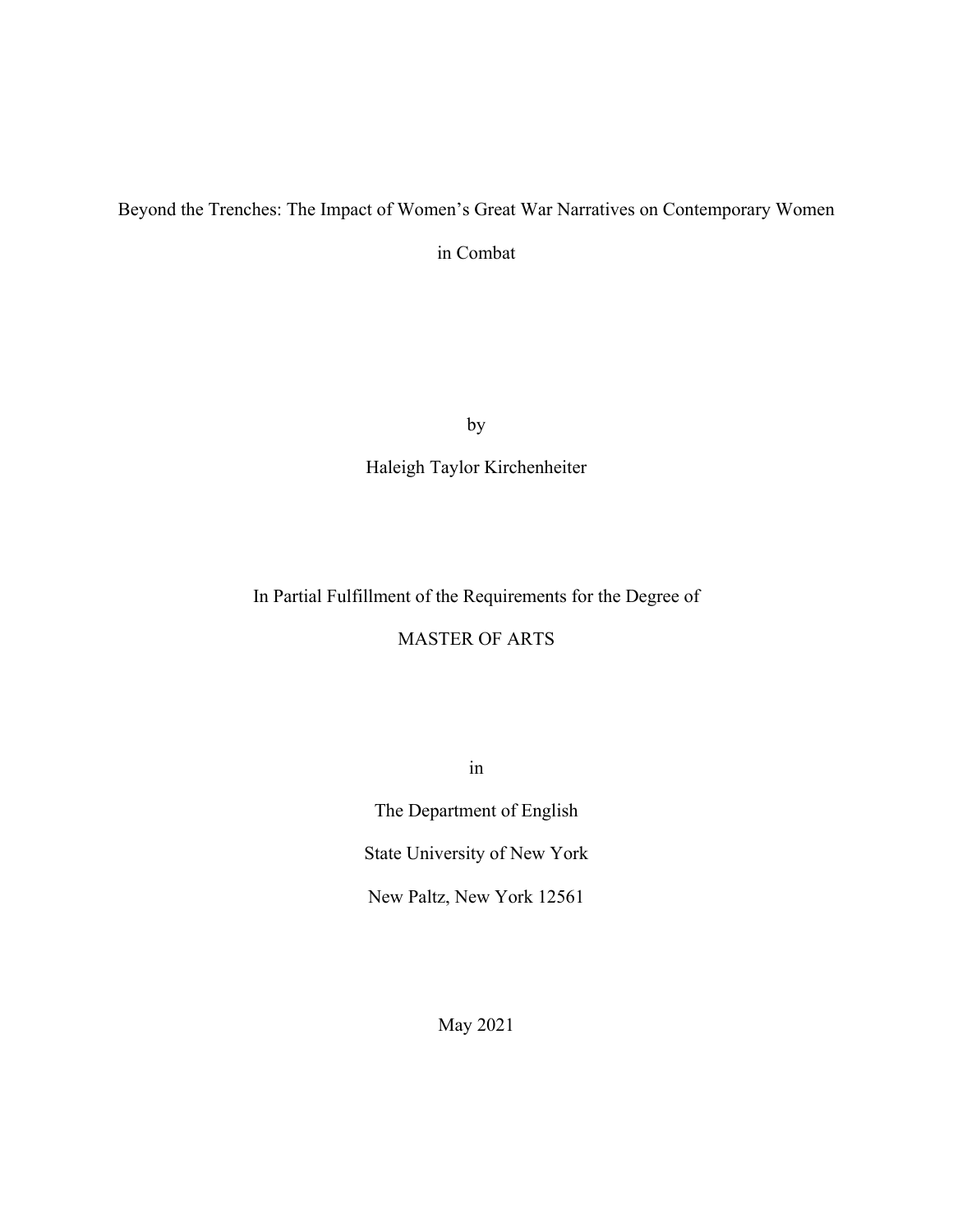Beyond the Trenches: The Impact of Women's Great War Narratives on Contemporary Women in Combat

> Haleigh Taylor Kirchenheiter State University of New York at New Paltz

I, the thesis committee for the above candidate for the Master of Arts degree, hereby recommend acceptance of this thesis.

Vicki Tromanhauser, Thesis Advisor,

Associate Professor and Chair

Department of English, SUNY New Paltz

Submitted in partial fulfillment

of the requirements for the Master of Arts degree

in English

at the State University of New York at New Paltz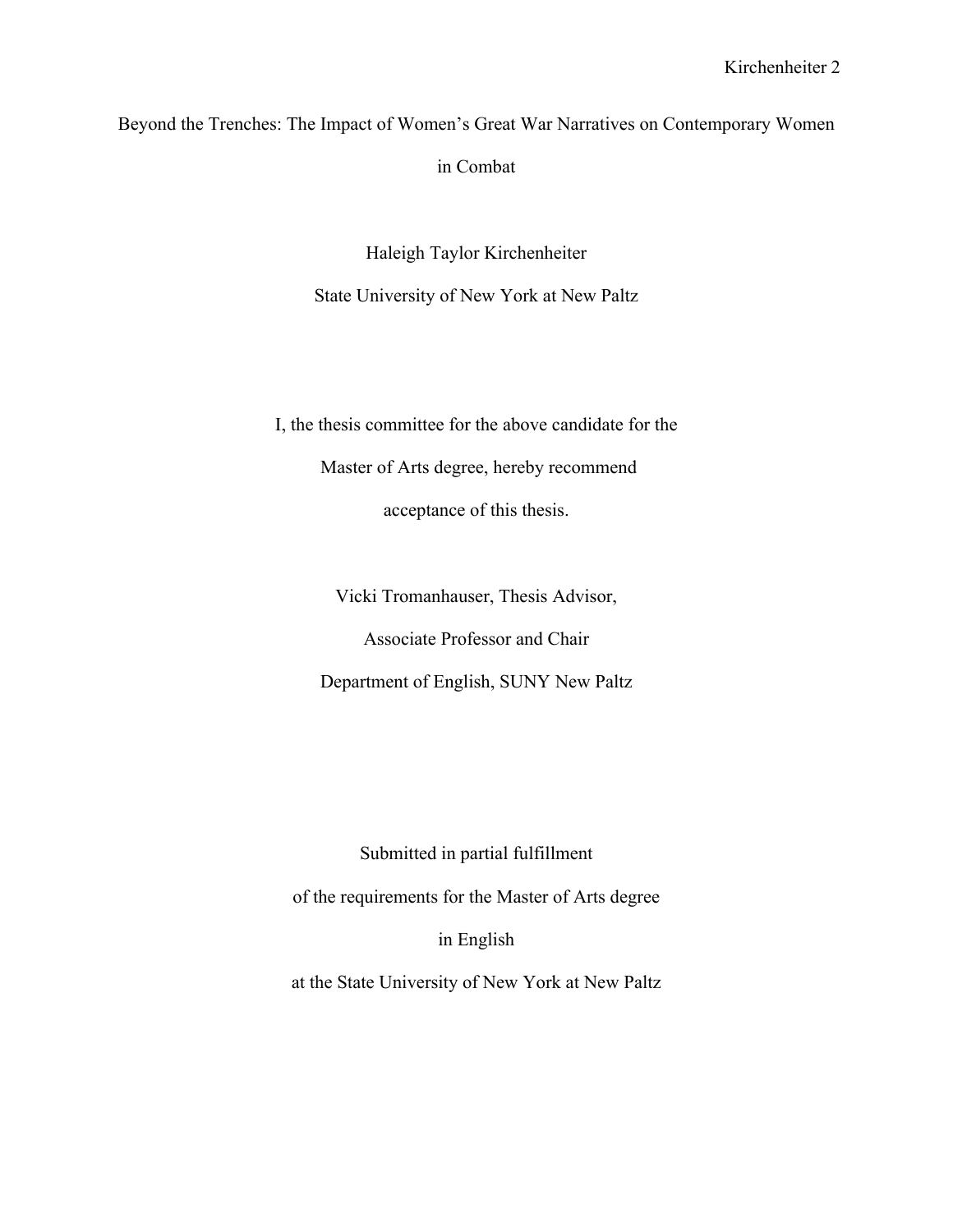In 1994, the United States Department of Defense published the Direct Ground Combat Definition and Assignment Rule restricting woman in the military from service in positions that had the main mission of ground combat. This policy remained in effect until January 2016. Before 2016, it was not that women did not serve in combat positions but that the women served unofficially and without the same training as their male counterparts. Without official recognition of their contributions, the stories of women in combat have been easily dismissed and ignored. For example, the first woman to lead troops in a combat situation, Army Captain Linda Bray, still fights for acceptance and inclusion of her story in Panama Invasion canon. Stories of women in combat accepted into the canon have largely been considered remarkable and the exception, such as Molly Pitcher. Hélène Cixous, in her essay "The Laugh of Medusa," implores women to write and let nothing stop their voices, including their own insecurities of the "imbecile capitalist machinery" attempting to silence them (Cixous 1870). Contemporary women, such as Mary Jennings Heger, author of *Shoot Like a Girl: One Woman's Dramatic Fight in Afghanistan and on the Home Front (2017),* write in order to comes to terms with their experiences and share their stories. Building on the foundation of women of past wars, modern women have more opportunities than ever yet still struggle to share their perspectives. Female Voluntary Aid Detachment (V.A.D.s) from the First World War, struggled to publish their war memoirs from years fighting to save lives in the surgical hospital. While male combat narratives from the First World War contain profoundly disenchanting images of warfare, women's nursing narratives, by virtue of their focus upon what Borden calls "the second battlefield" (Borden 97) of the military surgical huts, present readers with graphic and unrelenting depictions of injured flesh and mangled bodies.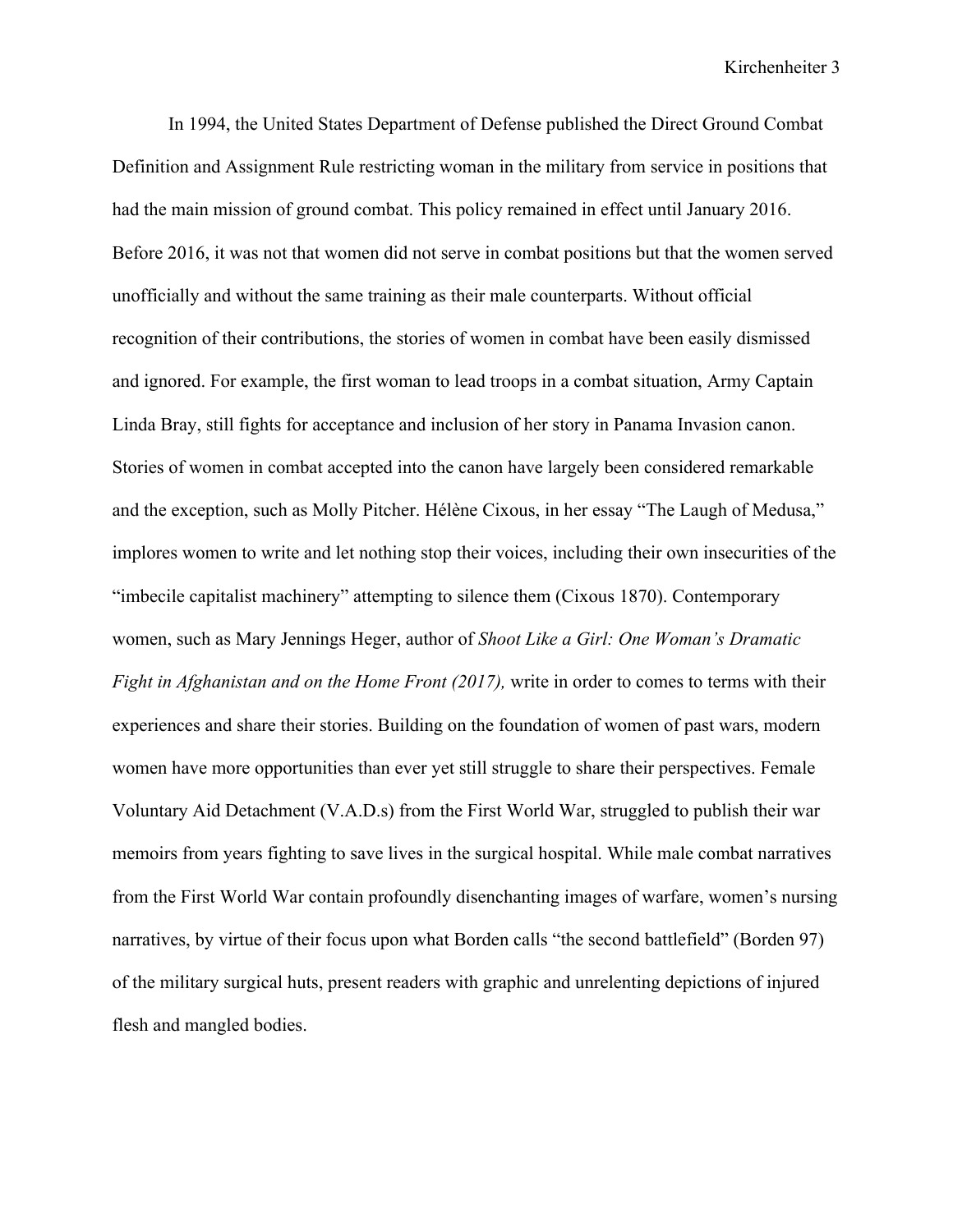The long-term exposure to devastation on the human body from the trenches from the Frist World War created a desire for a new way to look at death without trying to find some deeper meaning or positive transformation behind the violence. In her novel, *At the Violet Hour: Modernism and Violence in England and Ireland (2012),* Sarah Cole defines two distinct modes of describing violent death within war narratives: disenchanted and enchanted language. Cole defines the enchanted view of death as "the tendency to see in violence some kind of transformative power" while disenchanted language includes "the active stripping away of idealizing principles, an instance that the violated body is not a magic site for the production of culture" (Cole 42). Enchanted descriptions of death transpose a deep meaning behind the sacrifice of soldiers while a disenchanted view refuses to add special meaning behind violence.

Four narratives from Great War V.A.D.s: Mary Borden's *The Forbidden Zone (1929),*  Ellen LaMotte's *The Backwash of War (1916),* Lesley Smith's *Four Years Out of Life (1931),*  and Vera Brittain's *Chronicle of Youth (1981) skillfully* weave disenchanted and enchanted language to place readers inside the chaotic "second battlefield," unintendedly showing the resilience of the human spirit. Surrounded by constant death and bodies dismembered past the point of recognition, V.A.D. often used disenchanted language in order to attempt to emotionally distance themselves from patients for their own mental protection. After the chaos of a mass casualty event, these women use their writing to cope with continual exposure to destruction of the human body and spirit. The V.A.D. authors incorporate limited or a complete absence of language in their narratives to create an immersive visceral experience touching all the senses. Refusing to both reflect on difficult situations and also to put their own words to someone else's pain, give the narratives a real and raw voice. The memoirs immerse readers into the emotional distress that accompanies physical violence of war.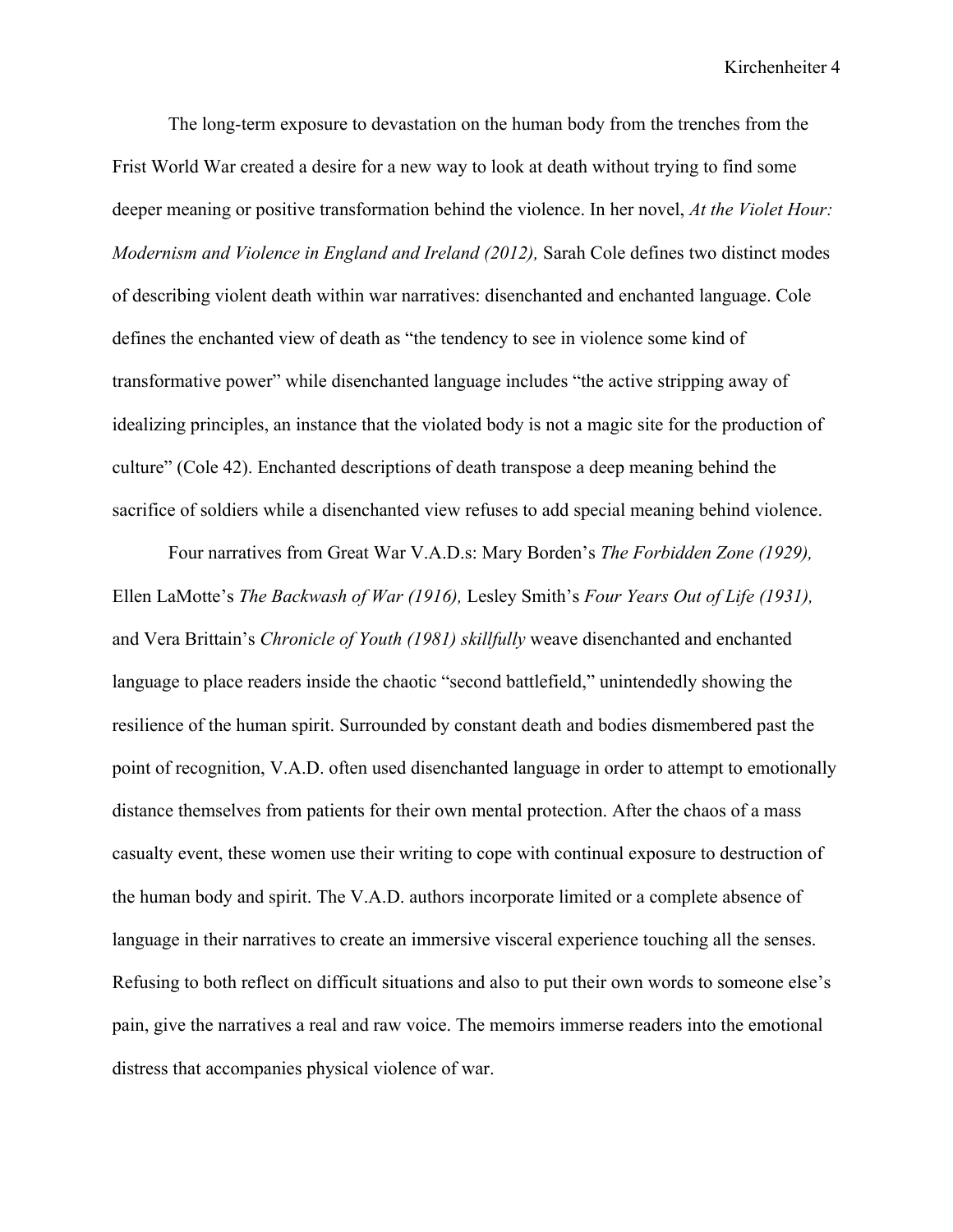German diplomat, Count Johann Heinrich von Bernstorff stated, "In the ultimate analysis it is the nation with the best women that's going to win the war [The Great War]" (Gavin x). Count von Bernstorff understood only a nation with support from the women, maintaining the home front and supporting the soldier on the frontlines, could find success in a war which encompassed the whole of society. Women were expected to work for the war effort but often without equal training, compensation, or recognition. Their stories continue to fight for recognition in the Great War canon. The observations of Borden, LaMotte, Smith, and Brittain may be from their experience in the First World War but contain valuable information on the human warrior spirit in times of crisis. Their observations resonate with contemporary female warriors. As an active-duty Army officer myself, these stories provide a deep look into the incredible spirit of the women who came before me and set the foundation for my chosen profession. These women overcame societal pressure to conform to traditional gender norms and serve their country in a war whose violence still haunts the world. Their bravery in facing death and sharing their experiences enrich the overall knowledge of war and demonstrate ways women improve combat effectiveness and provide a look at what it means to be wholly human in the face of such violence and destruction. Working on broken bodies daily forces one to face their own humanity.

## **Mary Borden: Finding Humanity through Disenchantment**

Mary Borden served on the front lines of what she notably named "the second battlefield" of the First World War, the operating room. Chicago born and raised, Borden married a British missionary and at twenty-eight used her fortune to "fund and mange her own hospital unit for the French Army," *L'Hôpital Chirurgical Mobile No. I* (Borden xiii). She left three small children in the relative safety of the home front to care for other young sons at the battle front. While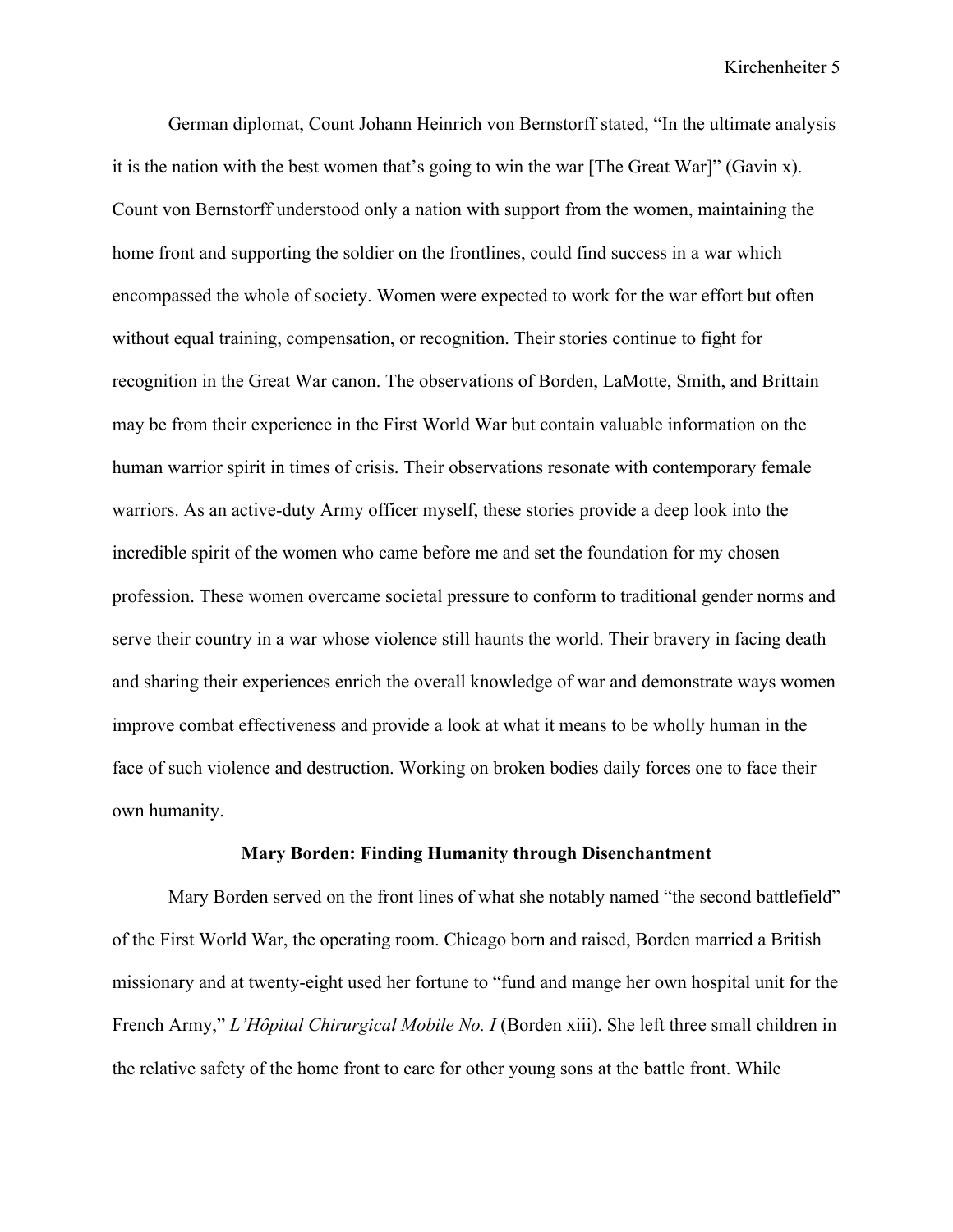Borden's name for the operating theater has now been commonly adopted by scholars, her narrative remains relatively unknown. First World War historian, Malcolm Brown admits in the foreword to Borden's novel *The Forbidden Zone (1929)*, a collection of stories, sketches, and poems, that he felt thunderstruck after discovering this treasure of a memoir "sadly lost in a cultural no man's land." After years of searching "the labyrinthine literature of the First World War," Brown was surprised to never before have come across this "literary gold mine" (Borden vii). He is not alone. *The Forbidden Zone (1929)* faced scorn since Borden first attempted to publish in 1917, when the "full text was silenced by wartime censorship" (Hutchison 285). When finally published in 1929 in Britain and 1930 in the United States, *The Forbidden Zone*  continued to face resistance for its "'ugly images,' it's 'mannerisms'" (Hutchison 285). Borden wrote most of *The Forbidden Zone* during the war, in "rare snatches of time between shifts and during occasional rounds of leave in Paris" (Borden xiv). Writing so close to the front and to her experience of the traumatic scenes presented within its pages, Borden introduces a voice at once honest and raw, leaving a lasting impact on readers long after putting the physical book down. Her powerful use of raw, unvarnished, and disenchanting language compels readers to confront the inhumanity of the Great War.

*The Forbidden Zone* (1929) opens with an acknowledgement by Borden that gives readers fair warning: "To those who find these impressions confused, I would say that they are fragments of great confusion. Any attempt to reduce them to order would require artifice on my part and would falsify them" (Borden 3). The short stories recounting a perspective of wartime experiences from the "second battlefield" provide a powerful and authentic impression of the confusion and trauma of the First World War. The pages of the text reproduce the muddle of warfare precisely because Borden does not attempt to clarify her representation of her experience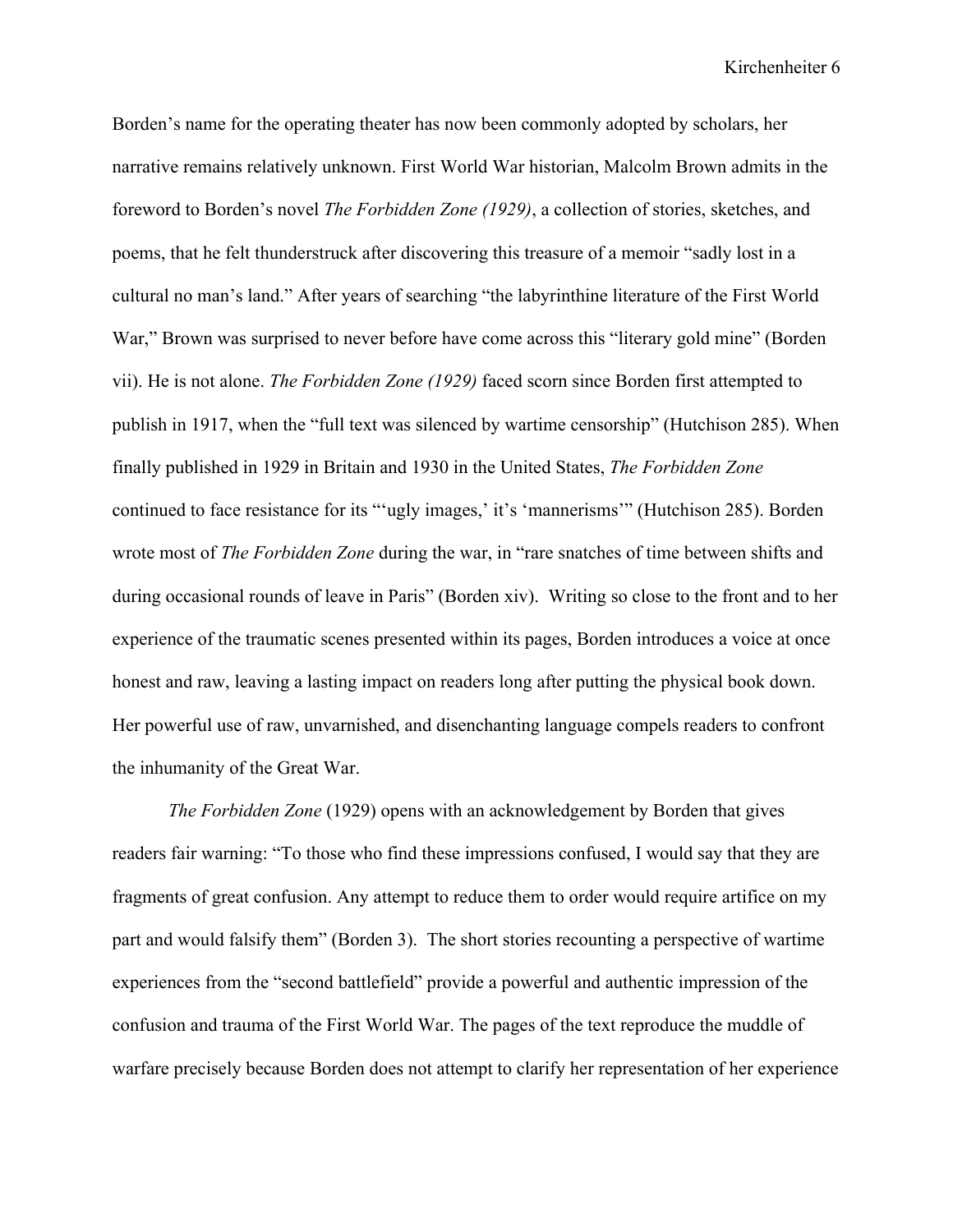for readers. The short story, "In the Operating Room," provides a perfect example of how Borden skillfully translates to the readers the confusion of the "second battlefield."

"In the Operating Room" opens upon the chaotic stage of the second battlefield: "The operating room is the section of a wooden shed. Thin partitions separate it from the X-ray room on one side, and the sterilising room on the other. Another door communicates with a corridor" (Borden 85). The description of the small shed divided into the X-ray room, sterilising room, and operating room establish the cramped space of the medical rooms filled with noises of "the boiler…feet hurrying down the corridor, of ambulances rolling past the windows, and behind all this, the rhythmic pounding of the guns bombarding" (Borden 85). Not only is the operating room itself small, crowded, and overtaken by a continual rotation of broken bodies, but the jarring sounds from bodies in hallways, X-ray machines, sterilizing equipment, and even activity outside create a loud and confusing environment. Borden then depicts the conversations of surgeons, nurses, and patients:

2nd Surgeon to 1st Surgeon: Look here a moment. It smells bad. Gangrenous. What do you think?

1st Surgeon: No good waiting.

2nd Surgeon: Well, my friend, will you have it off?

2nd Patient: If you say so, doctor. Oh, my poor wife, my poor Jeanne. What will become of you? The children are too little to work in the fields.

2nd Surgeon (to nurse): Begin with the chloroform. We're going to put you to sleep, old man. Breath deep. Breath through the mouth. Is my saw there? Where is my amputating saw? Who's got my saw?

3rd Patient (softly): A drink, a drink. Give me a drink (Borden 87).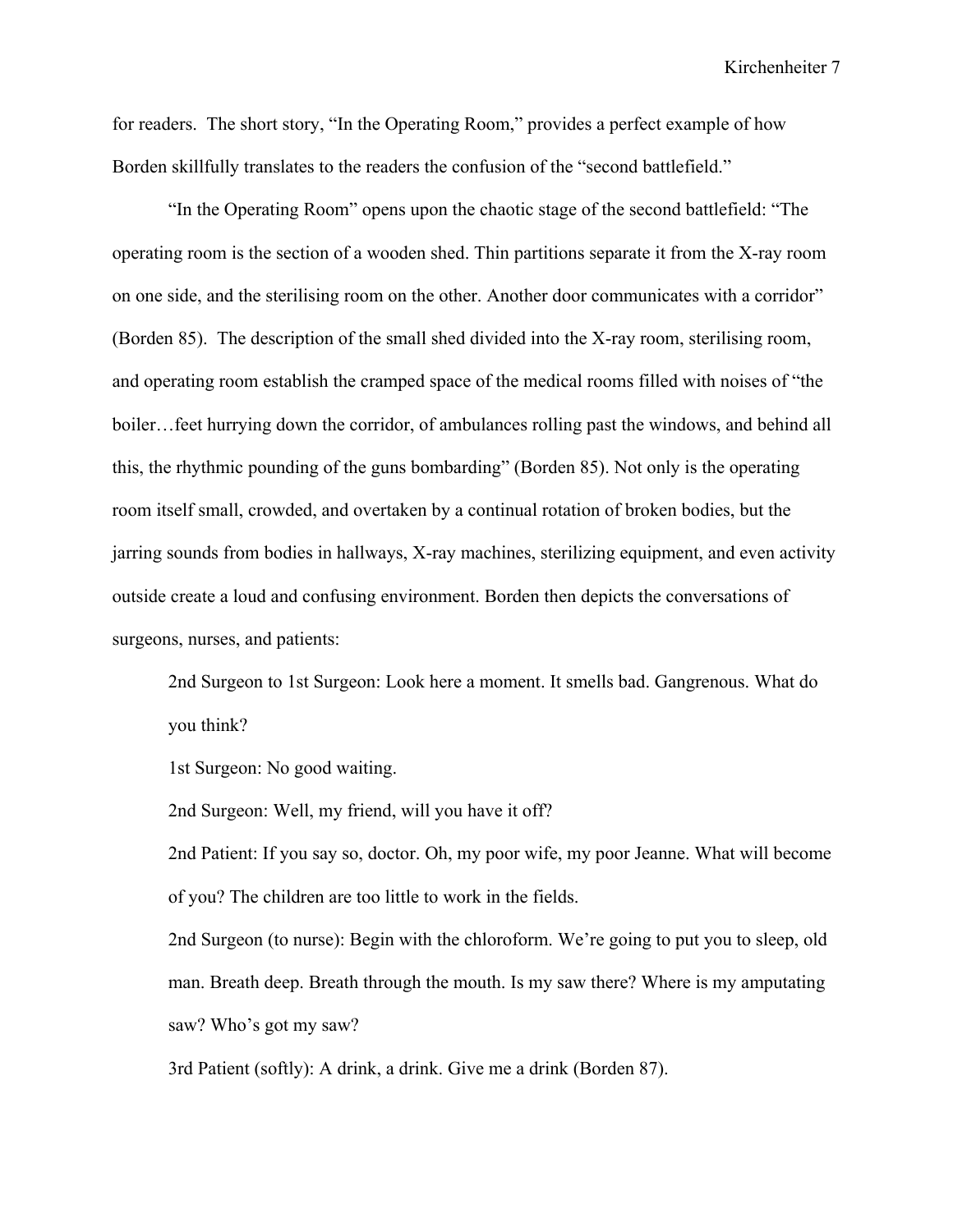Despite the distracting ambient noises, surgeons and nurses attempt to focus on the patients in front of them. Yet conversations intersect and patients' cries fill the room; the second surgeon calls loudly, searching for his saw specifically hoping his cries are answered above the other noises. The doctors' language is matter of fact, dealing with the body parts and not the whole human patient with a family to provide for back home. Quietly and desperately, 3rd Patient calls for water, or any connection to life he can grasp. Eventually, the doctor relents: "Give him a drink. It won't matter. I can do nothing" (Borden 88). The medical staff can do nothing for this patient but make his last few minutes in the land of the living bearable.

Often patients are referred to by their injuries only by the medical staff, for example: "Nurse: Three knees have come in, two more abdomens, five heads" (Borden 89). Focusing on the injury instead of the human being beneath the injury, professional surgeons and nurses detach themselves. The surgeons focus on the gangrenous leg instead of the patient's concerns about providing for his wife and children. While Borden, a volunteer without the military or professional medical training, hears the cries of this patient, the doctors ignore the humanity behind the injuries. This *self-protective callousness* helps doctors and nurses "inside the moment of horror" stay on the task at hand (Das 175). Focusing on each patient as an individual human being and forging personal connections, would destroy the carefully constructed wall of selfprotective distance carefully built up to protect medical staff from the exhausting work of emotional caring, what is now known as compassion fatigue.

While Borden skillfully describes the loud noises and confusion in the Great War hospital, one of her most vivid descriptions comes from her prose sketch "Blind," a piece that is grounded in silence. Most of the injured men carried into her medical hut attempt to conceal their pain through silence: "their courtesy when they died, their reluctance to cause me any trouble by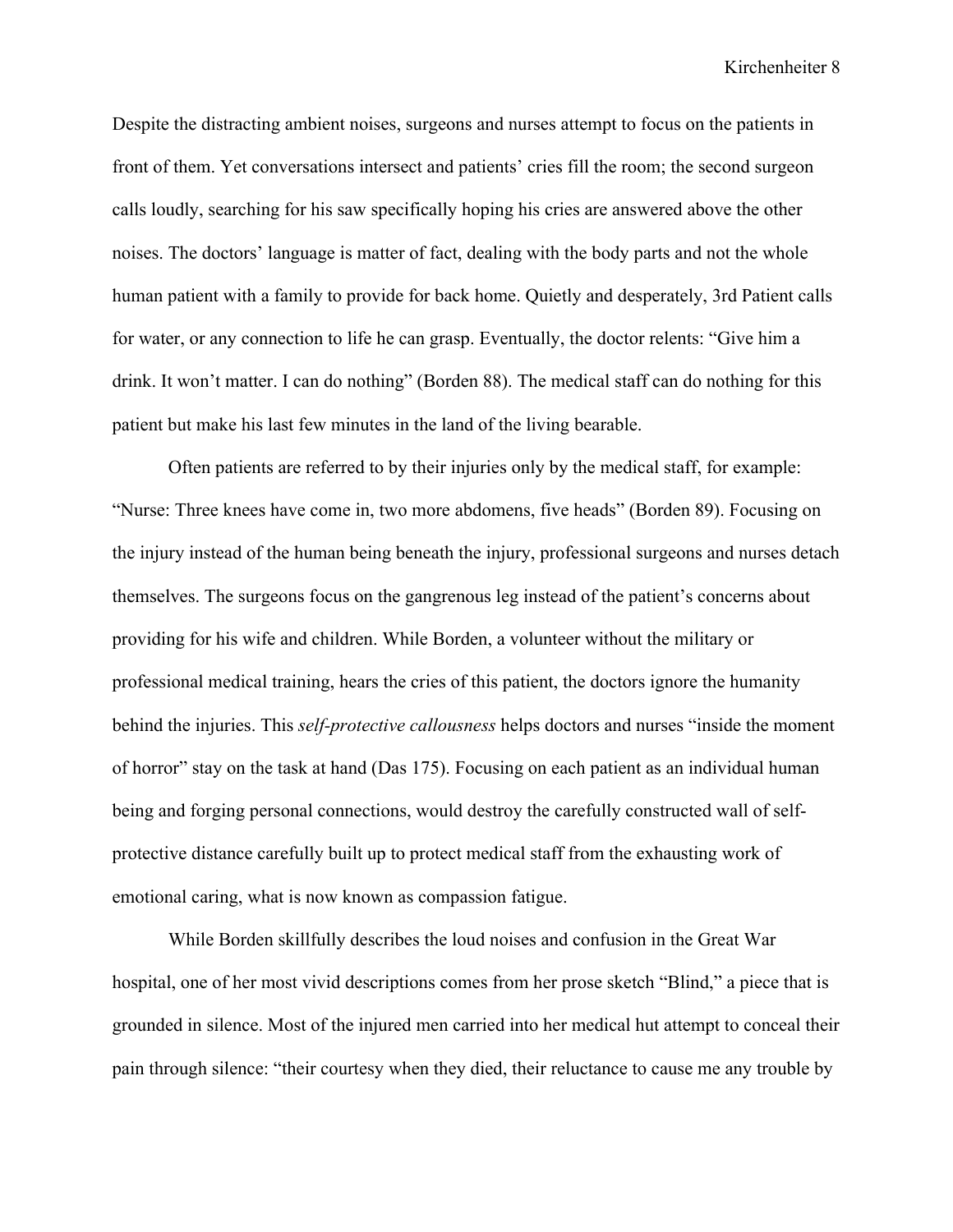dying or suffering, was "one of the things it did not do to think about" (Borden 94). Borden describes the great lengths to which the dying soldiers go in order to not give voice to their discomfort or extreme pain. The soldiers conceal their suffering, in an attempt to shield the medical staff from knowing the distress they cause in the process of tending to the men's wounds. When the men do cry out in pain, "they usually apologized for the annoyance of their agony" (Borden 99). In "Conspiracy," Borden explains: "When we hurt them they try not to cry out, not wishing to hurt our feelings. And often apologize for dying. They would not die and disappoint us if they could help it" (Borden 81). Dying not only takes the men out of the war effort but also affects the survivors that worked tirelessly to try and save them. In the effort to hide their pain through silence, the soldiers place the needs of others before their own, exemplifying their humanity and commitment to the code of brotherhood.

If the men do succumb to the cries of pain sufficient to communicate its, the animalistic cries would shatter the barrier between human and animal. Elaine Scarry in *The Body in Pain*  (1985) argues that "physical pain does not simply resist language but actively destroys it" (qtd. In Das 189). The physical deformities these men gained on the battlefield already blur the lines of between human and beast, not only for the injured soldier but also for the medical staff. Borden describes one doctor in the operating room who is "busy with something that was not very like a man" (Borden 92). At another point she muses, "Certainly they were men once. But now they are no longer men" (Borden 44). If crying out in pain is to succumb to the animal instincts, the men often opt to remain silent in order to maintain their humanity. The choice of silence continues the sacrifice of the men at war, who value their fellow soldiers and the medial staff so much that they hide their pain to protect those around them. The attempt of the men to hide pain from the nurses, doctors, and V.A.D.s working tirelessly to save lives and provide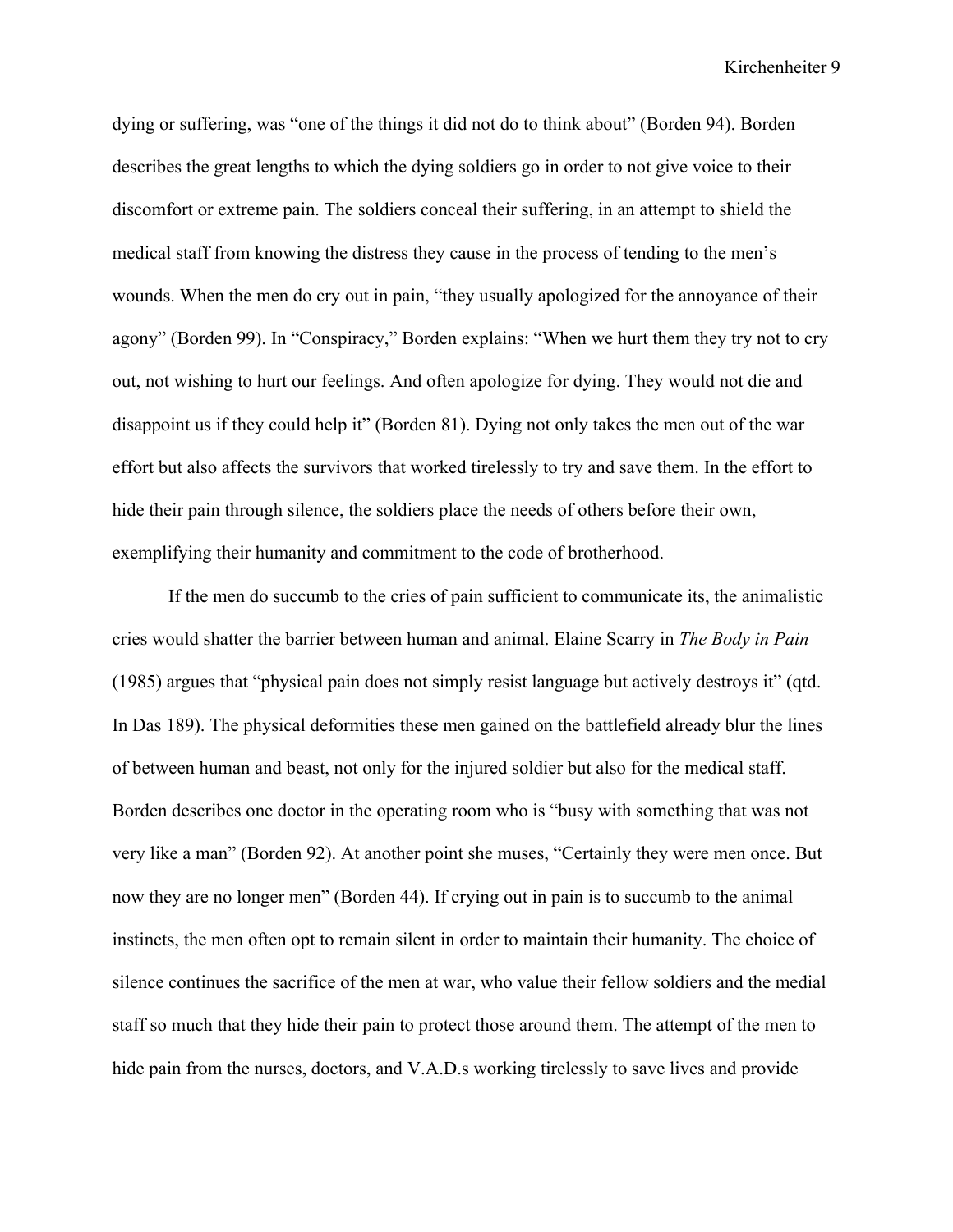some sense of comfort is also a testament to breathtaking strength, at once physical and moral of the human body and spirit alike. The death and despair that transpire within Borden's surgical hut is evident in the continual rotation of bodies in and out. Many of these injured men do not want to distract the medical staff from saving the lives of other soldiers; they do not find their suffering superior to anyone else's suffering. Pain thus becomes a great equalizer within the operating theater.

Borden, in return, refuses to provide language of her own to translate the agony of the self-silencing soldier-patients; it is "one of the things it did not do to think about" (Borden 94). As Das poignantly argues, "The nurses bear witness only to another's pain which is stubbornly resistant to everything outside its own absolute reality. Whose wounds are the nurses going to write about: the physical wounds they are bound to as duty, or their own mental wounds which seem to lose significance in comparison" (Das 226). Borden resists attempting to describe either wound. Borden's ellipses demonstrate her own inability to master the power behind the dying men's silence. Instead, she grants agency to the injured soldiers to voice their own pain, or to not share; such agency belongs to the body in pain. Any attempt to enchant the pain or death of these men with eloquent language would ultimately undermine their sacrifice, a sacrifice for their brothers in arms, not for some abstract cause like grandeur or love of country – what Wilfred Owen called, "the old lie." In essence, imposing a deeper meaning upon the wanton desecration of life only undermines the pain and sacrifice of the soldiers. This repeated pattern of remaining silent also serves to conceal Borden's own mental wounds. Post-traumatic stress disorder (PTSD), especially among medical professionals who experience secondhand trauma from combat violence, is still only partially understood. During the Great War, medical professionals experiencing shell-shock were largely invisible.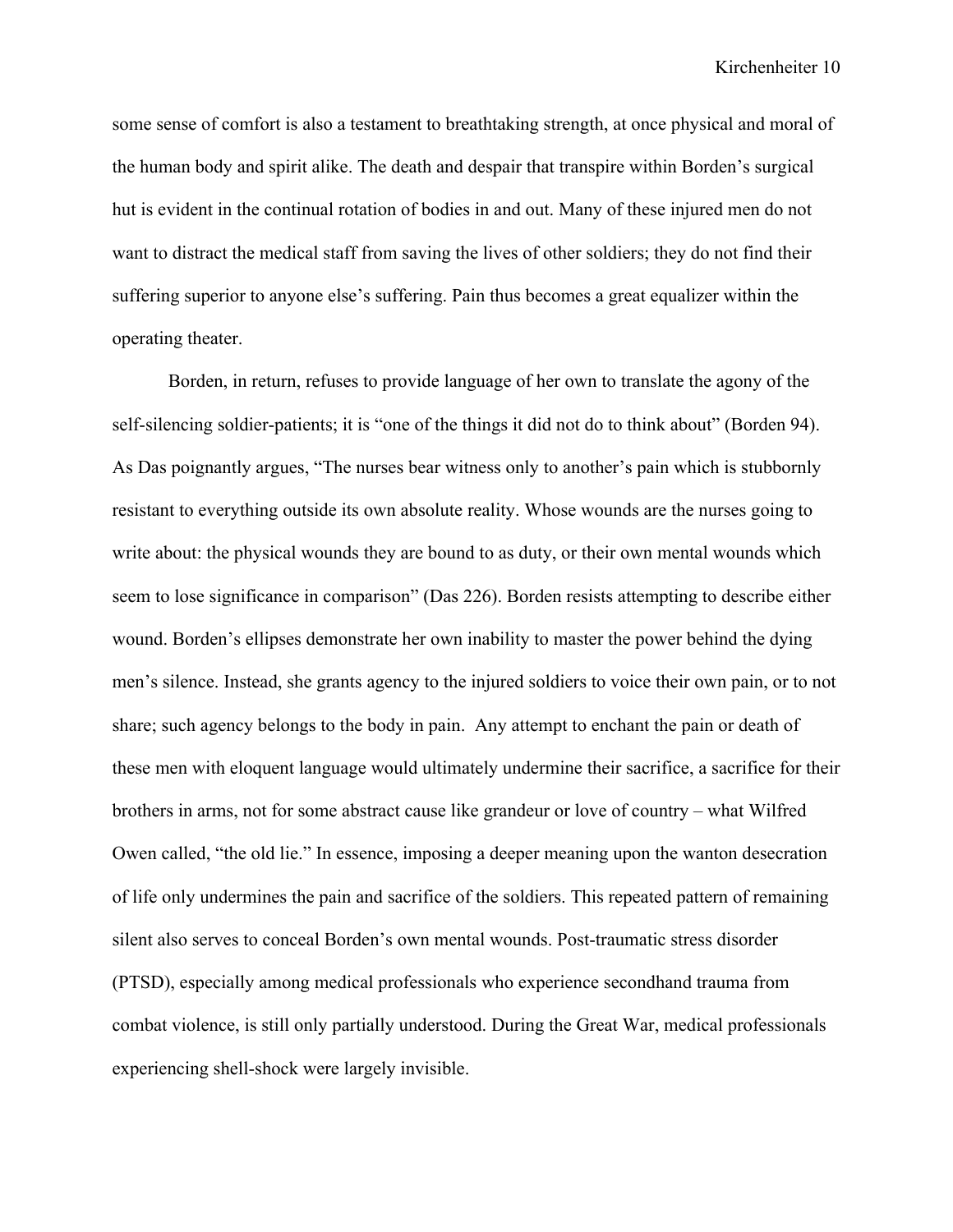Another vivid moment that eludes narrative expression in "Blind," is Borden's recollection of a patient's brain falling out of his head and into her hands. She casually places it into a bucket and leaves the wound dresser to finish his task with the injured man while she moves on in her task of sorting out the wounded from the "nearly dying…and the dying' (Borden 94). In this traumatic situation, in which she catches a portion of another person's brain in her hands, Borden proves unable to find language to convey the gravity of emotions. Instead it is just another "one of the things it did not do to think about" (Borden 94). She refuses reflection upon an experience that defies reason, meaning, or consolation. There is no way to reconcile the inhumanity she experiences taking care of these men. In response, the doctor comments "It's only one half of his brain" (Borden 94). Such a remark similarly refuses reflection.

Ultimately, as Borden's stories show us, the very humanity of the surgeons, nurses, and volunteers is at stake. In the midst of amputations, bandaging, triage, and cries of pain, surgeons and nurses struggle to find a sense of normalcy. As times they establish the ordinary through the discussion of one of the few things they still have control over: their lunch. Food is a basic physical human need, and through it the surgeons, orderlies, and nurses simultaneously cling to humanity while they display their connection to non-human animals. For while food is a basic human need, it is not uniquely human. In "Blind," a surgeon searches for a knee he "left in the saucepan on the window ledge" (Borden 100). A nurse discovers that one of the orderlies, Jean, took the saucepan mistaking it for "the *casse-croûte;* it looked like a *ragout* of *mouton"* (Borden 100). The close encounter with cannibalism is quickly dismissed: "Well, it was lucky he didn't eat it," the surgeon remarks as he moves on to tend to the cries for continual care of other patients in operating room (Borden 100). In another chaotic scene in the story "In the Operating Room," a surgeon pauses above the din of cries of pain, vomit, and blood, to observe: "My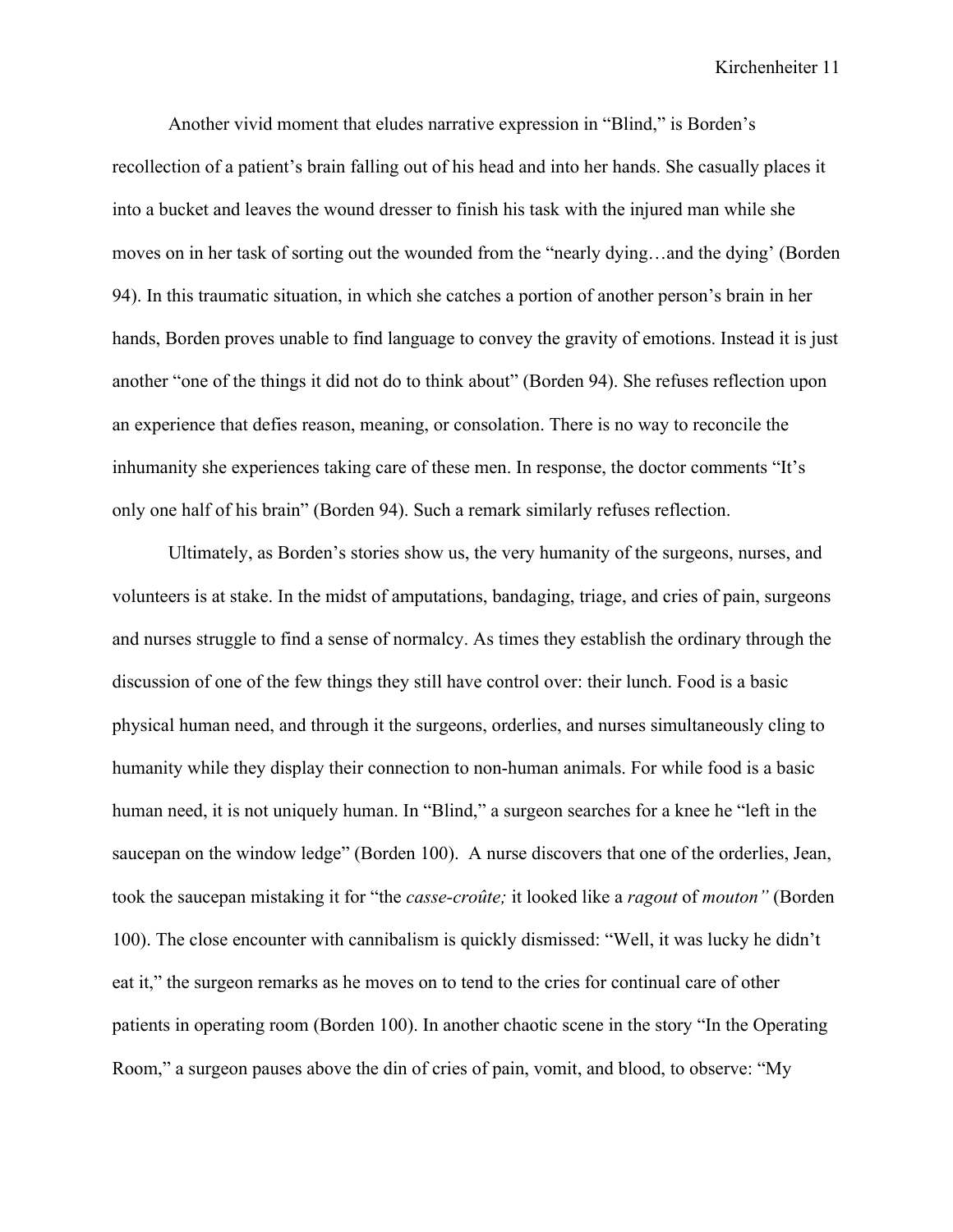experience is that if abdomens have to wait more than six hours it's no good. You can't do anything. I hope that chap got the oysters in Amiens! Oysters sound good to me" (Borden 90). Fearful of a decent into bestial chaos surrounding them, the surgeons, nurses, and orderlies ultimately blur the lines between human and beast. Again, a "self-protective callousness" suggests the inhumanity of those whose task is to restore some semblance of humanity in the operating room by returning soldiers to active duty. The focus on food, not only helps surgeons, nurses, orderlies maintain strength in order to best serve their patients, but also help build a protective wall between them and "the things it did not do to think about" (Borden 94).

As the hospital *directrice*, Borden faced the difficult tasks of triage, diligently separating the wounded, the dying, and the dead. After serving many patients, she developed a sort of sixth sense for detecting death among them: "I scan the surface of the floor where the men are spread like a carpet, for signs, for my special secrete signals of death" (Borden 101). The continual exposure to death cultivates in Borden a special skill in reading through touch bodily signs of life ebbing from her patients, an extremely important ability since she does not have the luxury of second-guessing her triage decisions: "I had to decide for myself. There was no one to tell me. If I made any mistakes, some would die on their stretcher on the floor under my eyes who need not have died... My hand could tell of itself one kind of cold from another" (Borden 95). Focusing on a patient with little chance of survival could cost the lives of many others. With the power of her touch, Borden decided who deserved the attention of the surgeons, who could wait, and who unfortunately was too close to death. The power of her touch determined life.

The limits of Borden's humanity in such moments of bodily intimacy are thrown into sharp focus in "Blind." While a "little boy who had been crying for his mother died with his head on [her] breast" the orderlies bring a blinded man on a stretcher into the surgical suit (Borden 91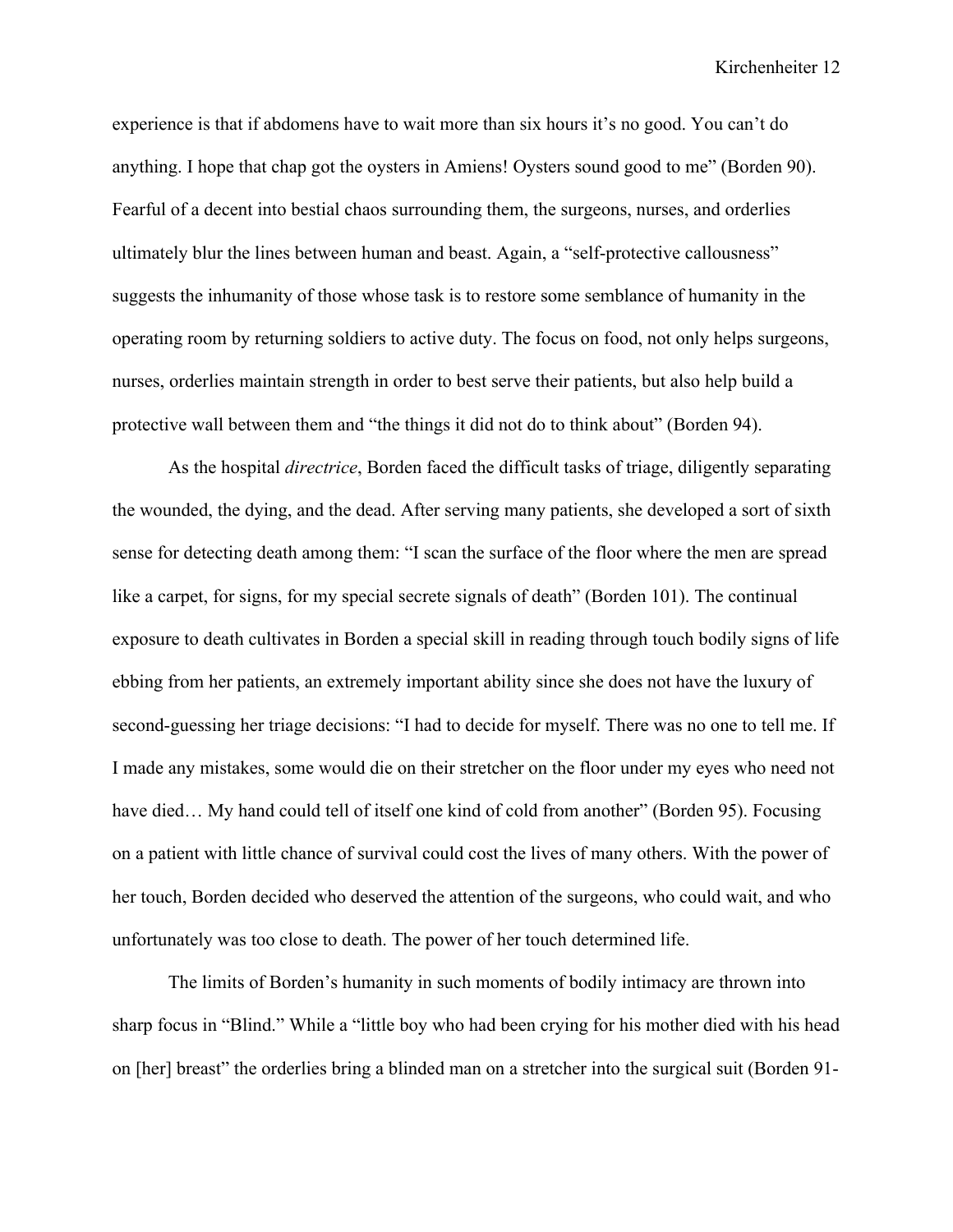2). Emotionally spent from the intimate moment with the young boy, she has the orderlies place the blind man down and continues her other work. She occasionally glances back at the blind man, who continually calls out for reassurance while he adjusts to his new life in the dark. Yet between triage, a brain falling into her hand, an orderly almost eating a knee, and the typical chaos of the operating room, he becomes one of the patients classified as able to wait: "'Sister! Oh, my sister, where are you?' A lost voice. The voice of a lost man, wandering in the mountains, in the night. It is the blind man calling. I had forgotten him. I had forgotten he was there. He could wait. The others could not wait. So I had left him and forgotten him" (Borden 102). The man for whom "Blind" is named adjusts to a new world without sight, where sound and touch take center stage in interactions and forging personal connections. While in this interval period, the newly blinded man is thrust into a world of chaotic loud noises, the smell of death, and the absence of physical connection. Borden moves about and focuses on her hundreds of other patients while this soldier feels his whole conception of the world crumble; he expresses anxieties of being utterly alone and in the dark. When Borden finally finds a moment to comfort him, she takes his hand and assures him of her presence: "'You are not alone', I lied" (Borden 103). He smiles at her touch and words, which ultimately breaks her shield "self-protective callousness." Significantly, what breaks her emotionally is not something he says, but the way in which he responds to her physical contact, presenting her with a silent physical reaction. His smile indicates the power of silence. Briefly this man found comfort in her touch and then touched her emotionally with his physical reaction to her calming presence.

Borden is again faced with the delicate balance between life and death in "Rosa." A patient enters Borden's hospital so muddy and bandaged that "he looked as if he had been rolling in a dirty field like some farm animal" especially when brought into the operating room with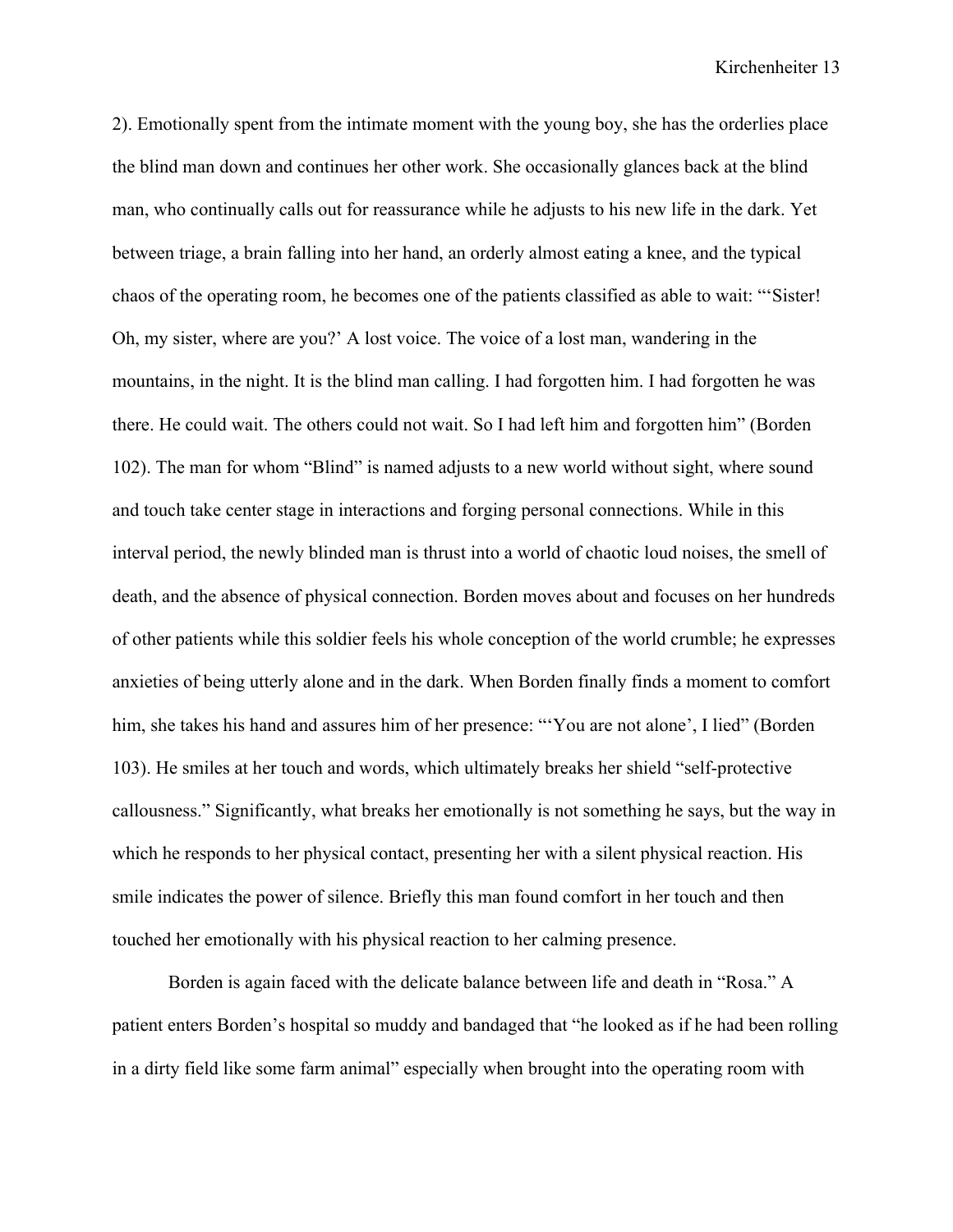"narrow white table, in the white room full of glistening bottles and shining basins and silvered instruments, among the white-coated surgeons and nurses" (Borden 63-4). This dirty and mangled man appears animalistic by comparison with the clean hospital staff. At first, it is hard for her to find his humanity. Eventually Borden discovers a human connection after learning not only of his attempted suicide but also longing for a woman named "Rosa," for whom he continually cries as if an automatic response were "issuing from his blind unconscious mouth" (Borden 66). This suicidal soldier can only express his pain through the desperate calls for "Rosa." His desire for this unknown woman creates a connection strong enough for Borden to find humanity within him. The nurses work diligently to save this man only for him to be court martialed and placed before a firing squad, since the military considers his attempted suicide an act of desertion in an effort to take himself out of the war machine. Borden struggles with her own humanity and role as a healer. Under such circumstances, Das discusses the "feelings of guilt and shame result[ed] from the involvement, voluntary or involuntary, in the nationalist and patriarchal war machine through the institution of nursing" (Das 202). In the case of "Rosa," Boden decides feeding this man back into the war machine would cause a shame beyond what she finds acceptable. Ultimately, she advises one of her night nurses: "When Rosa pulls off his bandage tonight, leave it off" (Borden 69). In the morning, the patient seems to transition from discomfort to a sense of content and "perhaps even a faint look of gratitude," dying two days later from his injuries (Borden 70). Borden's decision to stop cleaning the wounds and let this solder succumb to his injures, provides an example of compassion, "understanding by the nurses that in such a circumstance death is the best care they can give" (Hutchison 302). Instead of physically healing a man they could not heal emotionally, Borden allows him the dignity of peace in death.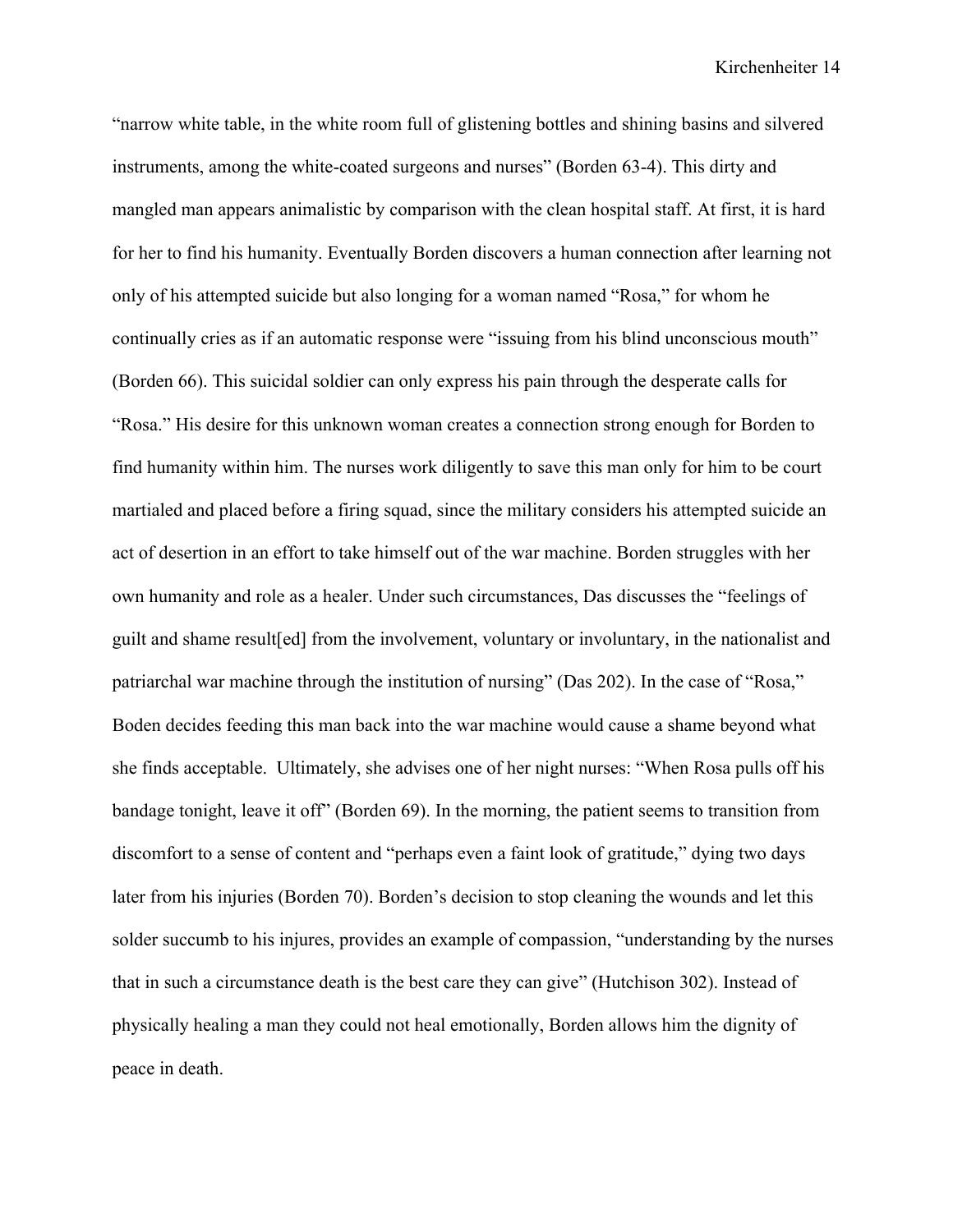#### **Ellen LaMotte: Embracing the Ugliness**

One of the nurses in Borden's hospital, Ellen LaMotte, dedicated her own war narrative *The Backwash of War (1916)*, to Mary Borden-Turner, the woman to whom she attributes her own "experience in the zone of the armies" (LaMotte). Aptly named, LaMotte's narrative highlights the ugly leftovers of war: "Much ugliness is churred up in the wake of mighty, moving forces. We are witnessing a phase in the evolution of humanity, a phase called War – and the slow, onward progress stirs up the slime in the shallows, and this is the Backwash of War. It is very ugly" (LaMotte 7). Similar to Borden's collection in style, *The Backwash of War*, contains multiple short stories that communicate the chaos and inhumanity of the Great War in a potent attempt to begin the healing process and avoid future wanton destruction. LaMotte's narrative places the ugliness of war at its center: "There is a dirty sediment at the bottom of most souls. War, superb as it is, is not necessarily a filtering process, by which men and nations may be purified. Well, there are many people to write you of the noble side, the heroic side, the exalted side of war. I must write you of what I have seen, the other side, the backwash. They are both true" (LaMotte 41). She attempts to balance stories of valor of men who return from the front with opposing stories of the ugliness of combat.

Like Borden, LaMotte too recalls the case of "Rosa," a man names in her story simply titled "Heroes." Suggestively dubbing him a hero preserves something of the humanity of the man who goes by "Rosa." A Volunteer Aid Detachment (V.A.D.) nurse like Borden, LaMotte struggles to separate the suffering human from the broken body as a problem that needs to be solved. This patient arrives at the hospital with physical wounds, but he also clearly suffers deep emotional wounds suggested by his attempted suicide and his constant cries for Rosa. He initially struggles so much that it takes "a dozen leather straps and four or five orderlies to hold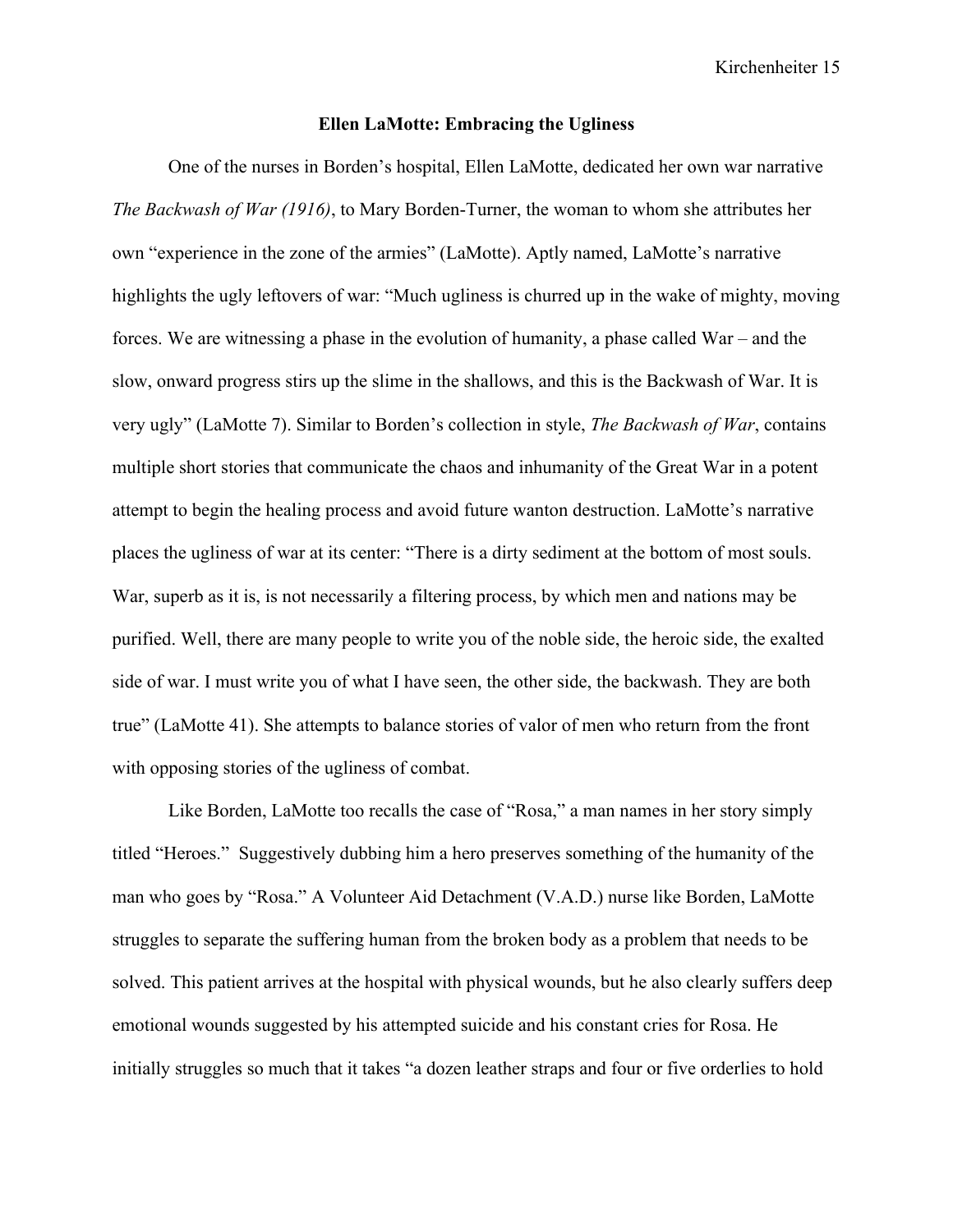him in position, so that the surgeon could examine him. During this commotion, his left eye rolled about loosely upon his cheek, and from his bleeding mouth he shot great clots of stagnant blood, caring not where they fell" (LaMotte 9). LaMotte's descriptive language is direct and unflinching. Refusing to enchant such injuries, she instead compels readers to acknowledge and witness the ugliness of his eye rolling "loosely upon his cheek" and "great clots of stagnant blood" pooling on his "bleeding mouth." And yet through such candid depictions of his bodily injuries, LaMotte offers an unexpected glimpse of the soldier-patient's humanity.

LaMotte struggles, as Borden had, with the idea of nursing a man "back to health who was to be court-martialed and shot… [ultimately] a dead-end occupation" (LaMotte 9). Humor is another coping mechanism for prolonged exposure to violence. Her witty observation that this effort is a "dead-end occupation" recalls the doctor comforting Borden that "It's only one half of his brain" (Borden 94). In both situations, the medical staff attempt to lighting the situations through dark humor. The male and military-trained doctor, the *Medecin Major,* is unable to find humanity in the suffering man: "to attempt to kill oneself, when, in these days it was so easy to die with honour upon the battlefield, was something he could not understand" (LaMotte 8-9). The doctor focused intently on the injury and not the person in pain, upon the wound and not the human behind it, continues to enchant the deaths, finding meaning in the war effort and dishonor in the attempt that "Rosa" makes to extricate himself from the war machine. As Das observes, "Thekla Bowser, an Honorary Sister of the Order of St. John wrote: 'The highest privilege goes to the man who may fight his country's battles, give his life for his King, risk living a maimed man to the end of his days next comes the privilege of being of use to the men who are defending us and all we love'" (Das 186). LaMotte and Borden both struggle to find honor in serving a cause that nurses a human back from the brink of death, only to have him die conveniently in the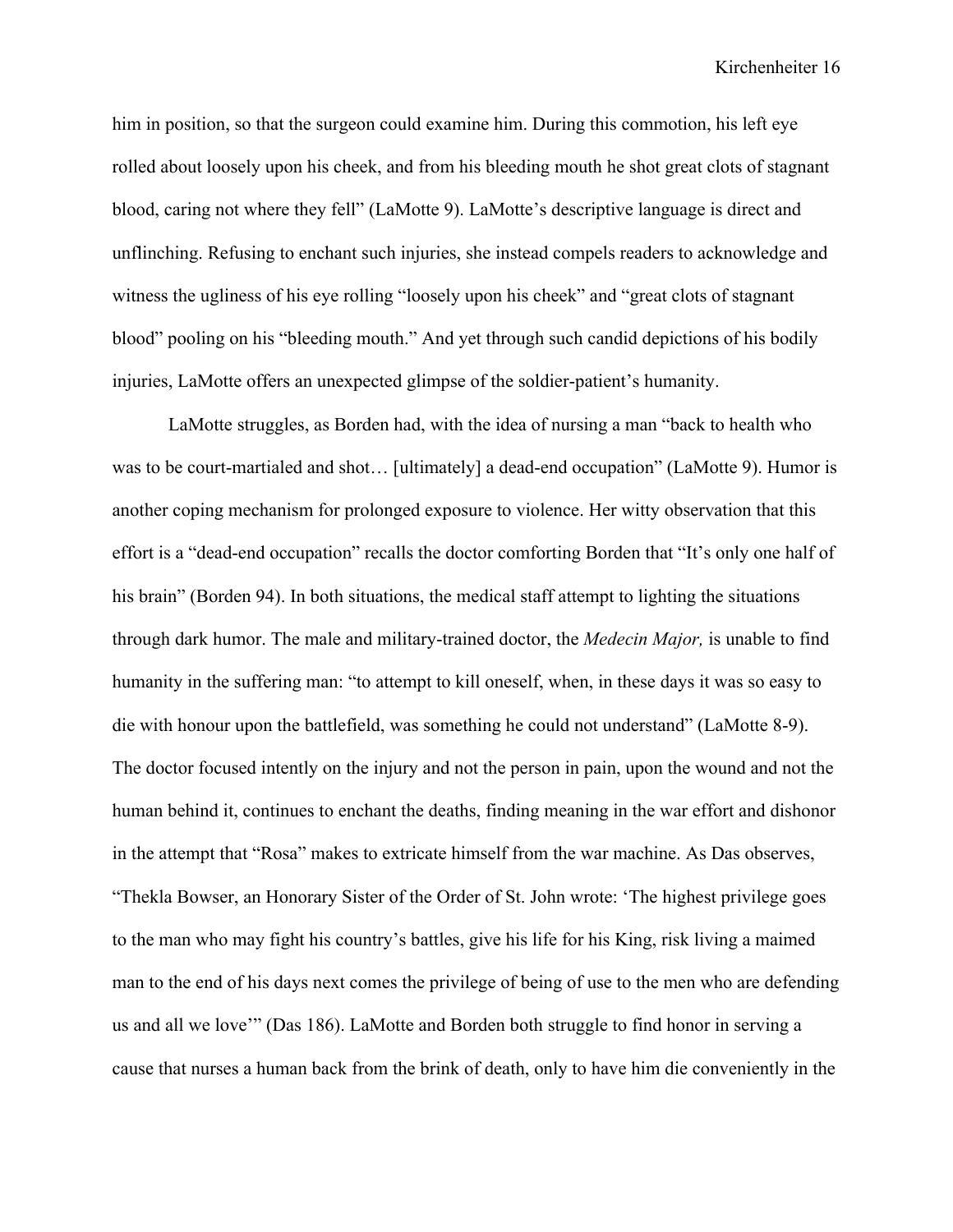name of good order and discipline (Borden 68). Does this really serve humankind?, they seem to ask. Trained in journalism, LaMotte's shares this story to disrupt blind patriotic commitment to a war effort that affects countless lives across the world. LaMotte recalls another occasion in which Borden "ordered the night nurse to give him [a different patient] morphia, and again morphia, as often as she thought best. For only death could bring relief from such pain as that, and only morphia, a little in advance of death, could bring partial relief" (LaMotte 25). Once again, the war nurses find death as the most humane escape for the men under their care. Allowing soldiers to succumb to their injuries is a paradoxical way in which nurses frequently serve their patients.

Death provides a clean escape from the war effort for some of the soldiers, while others are healed, physically at least, and return to the land of the living. LaMotte argues, "Life is clean and death is clean, but this interval between the two is gross, absurd, fantastic" (La Mott 35). She continues, "Death is dignified and life is dignified, but the intervals are awful. They are ludicrous, repulsive" (La Mott 37). While life after the Great War may seem anything but clean to survivors, her stories highlight the muddle with which nurses deal with daily on the second battlefields. Life and death set the extreme limits within which stretches an interval of the "gross, absurd, fantastic." Operating rooms may heal physical wounds, but survivors continue to endure the sting of mental wounds long after November 11, 1918. The inclusion of the many smells of death in LaMotte's memoir gives a full sensory range to the devastation that she and other medical staff vividly endure.

Published after a year of nursing on the front lines in 1916, LaMotte's book "penetrated the superficial glamour of war" (Sugiyama 133). One of the ways it does so is through her articulation of smells. Her stories not only enable us to see the war, but allow us to experience it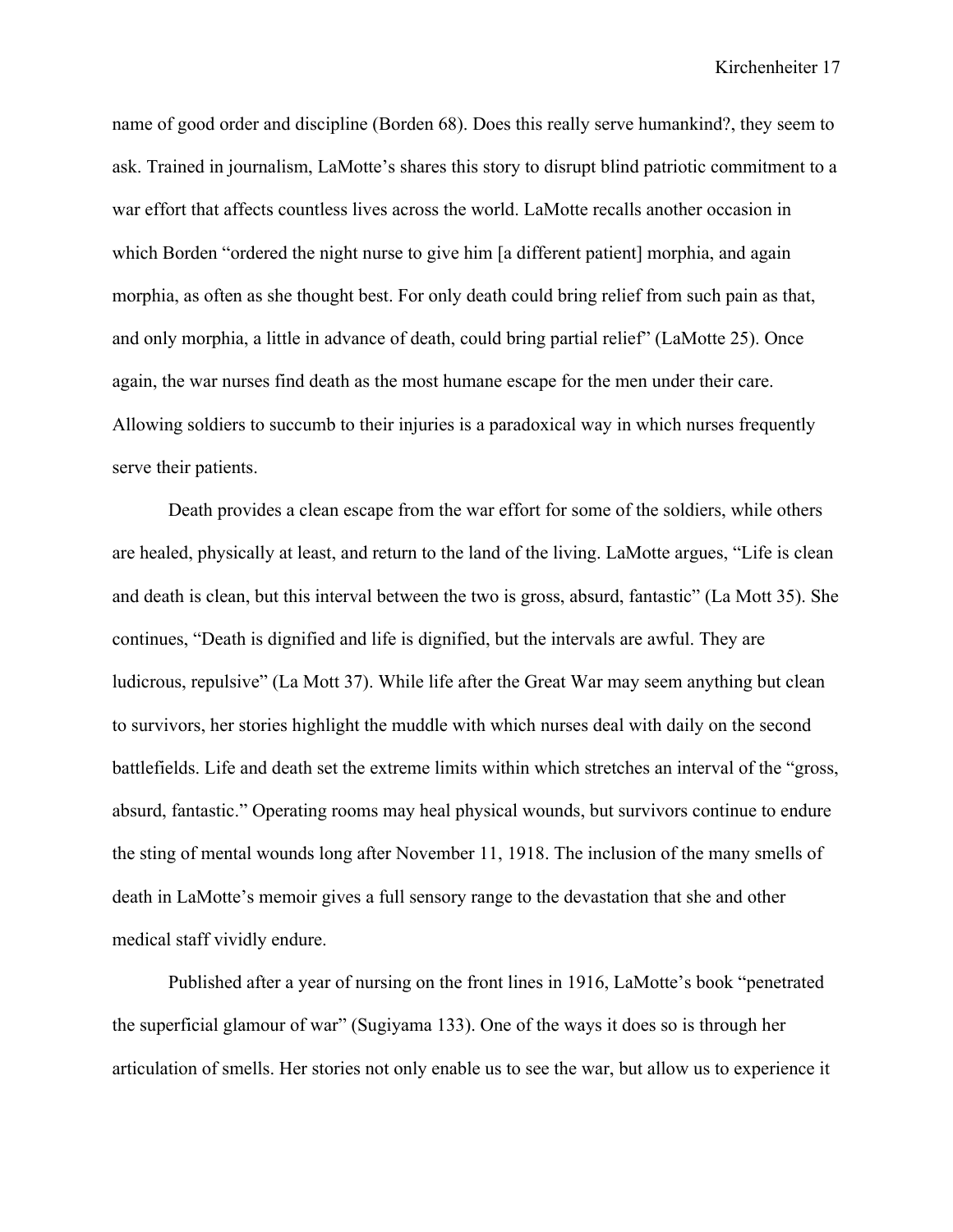through all of our senses: "gangrene is death, and it was the smell of death that the others [patients] complained of" (LaMotte 14). Her language provides an immersive visceral experience for readers, communicating as best as language can the senses of sight, smell, and touch within the operating room. In "Alone," she remembers "It [Rochard's leg] was all torn away, the flesh from that right thigh, from knee to buttock, down to the bone, and the stench was awful," and later the wound stank, "It was foul" (LaMotte24- 25). LaMotte employs disenchanting descriptions of smell; the foulness of scent is mentioned five times in this short story to express the "gross, absurd, fantastic" space Rochard inhabits. Knowing his severe gangrene infection will consume Rochard, the *Medecine Chef* uses him as a teaching aid for the medical students: "the various students came forward and timidly pressed the upper part of the thigh, the remaining part, all that remained of it, with their fingers" (LaMotte 24). Rochard thus sacrifices his body to multiple causes, not only to the war effort but to the future patients of the medical students who learn to care for them through using Rochard's body as a training aid. The repetition and focus on what remained of Rochard's body continually highlight his slow decent from human to beast.

Thus this thirty-nine-year-old father and widower died after days of agony, having served as an object for learning in the operating room with his *Valeur ed Discipline* medal "pinned to the wall at the head of the bed" (LaMotte 26). LaMotte satirizes the nobility of war, by pointing to the mounting medals that replace his life. Rochard gives his life and his body to the war effort, both in the first battlefield of the trenches and in second battlefield of the surgical hospital. His child receives a small medal in return. In her book, *Women's Poetry of the First World War,*  Nosheen Khan describes "the increasing disaffection with manly ornaments of glory and heroism as fit recompense for the mothers' [and children's] loss" (Khan 156). Rochard dies alone in France in a room full of many people, "but there was no one there to love him" while "at the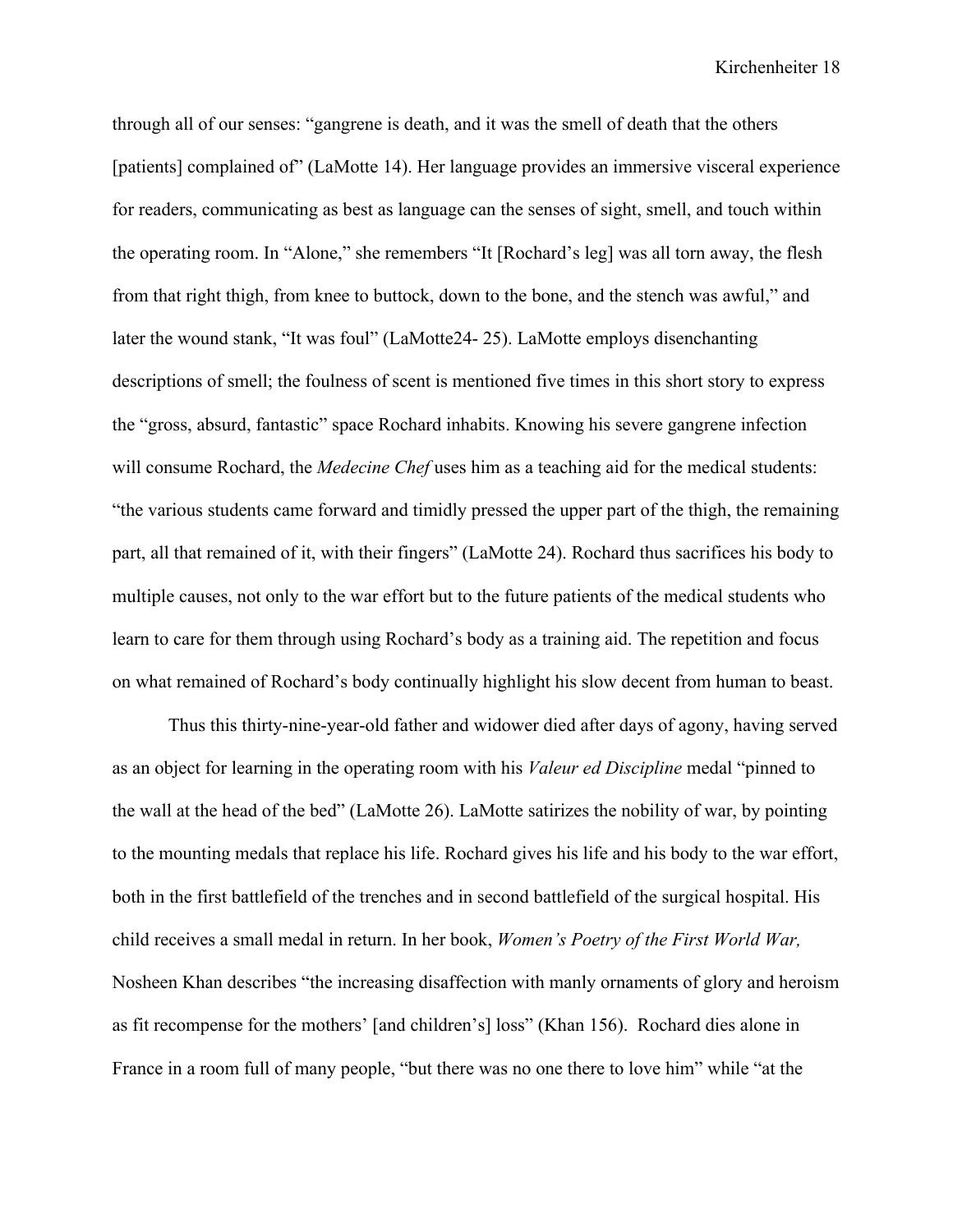other end of the ward sat the two orderlies, drinking wine" (LaMotte 27). "Alone" generates an immersive visceral experience of war for readers who share the "hideous cataclysm into which the world had been plunged" (Sugiyama 133). LaMotte skillfully appeals to the senses, placing readers within the foul-smelling operating room, filled with patients and medical professionals all struggling to cling to pieces of humanity at opposing ends of the spectrum. In the end, all that is left of a man like Rochard is a small medal, an ornament to recognize his sacrifice.

Soldiers were not the only ones to make sacrifices and face violence during the First World War. In "A Belgian Civilian," LaMotte recalls a ten-year old Belgian patient "shot through the abdomen, or thereabouts. And dying, obviously" (LaMotte 29). The story represents the destruction of innocent lives: "in war, civilians are cheap things at best, and an immature civilian, Belgian at that, is very cheap" (LaMotte 28). LaMotte explains that, "[b]eing ten years of age, [the child] was unreasonable, and bawled for her [his mother] incessantly and could not be pacified. The patients were greatly annoyed by this disturbance, and there was indignation that the welfare and comfort of useful soldiers should be interfered with by the whims of a futile and useless civilian" (LaMotte 29). At the age of ten, this young boy's innocence dies when a shell falls through his kitchen and wounds him. Now his body dies slowly while he, like Rochard is alone. Where Borden depicted the soldier's desire to hide his pain in silence, the young boy in LaMotte's story, scared and alone, cannot find comfort in silence. Instead, he reverts to the beastlike shrieks of pain when language falls short in expressing his feelings. The desperation of his cries greatly affect the ward's nurse, who gives him more attention than her soldier patients, earning her the critique that "her sense of proportion and standard of values were all wrong" (LaMotte 29). Interestingly, in a narrative attempting to "penetrate the superficial glamour of war," LaMotte dismisses a life that does not support the war effort, since at ten this boy is too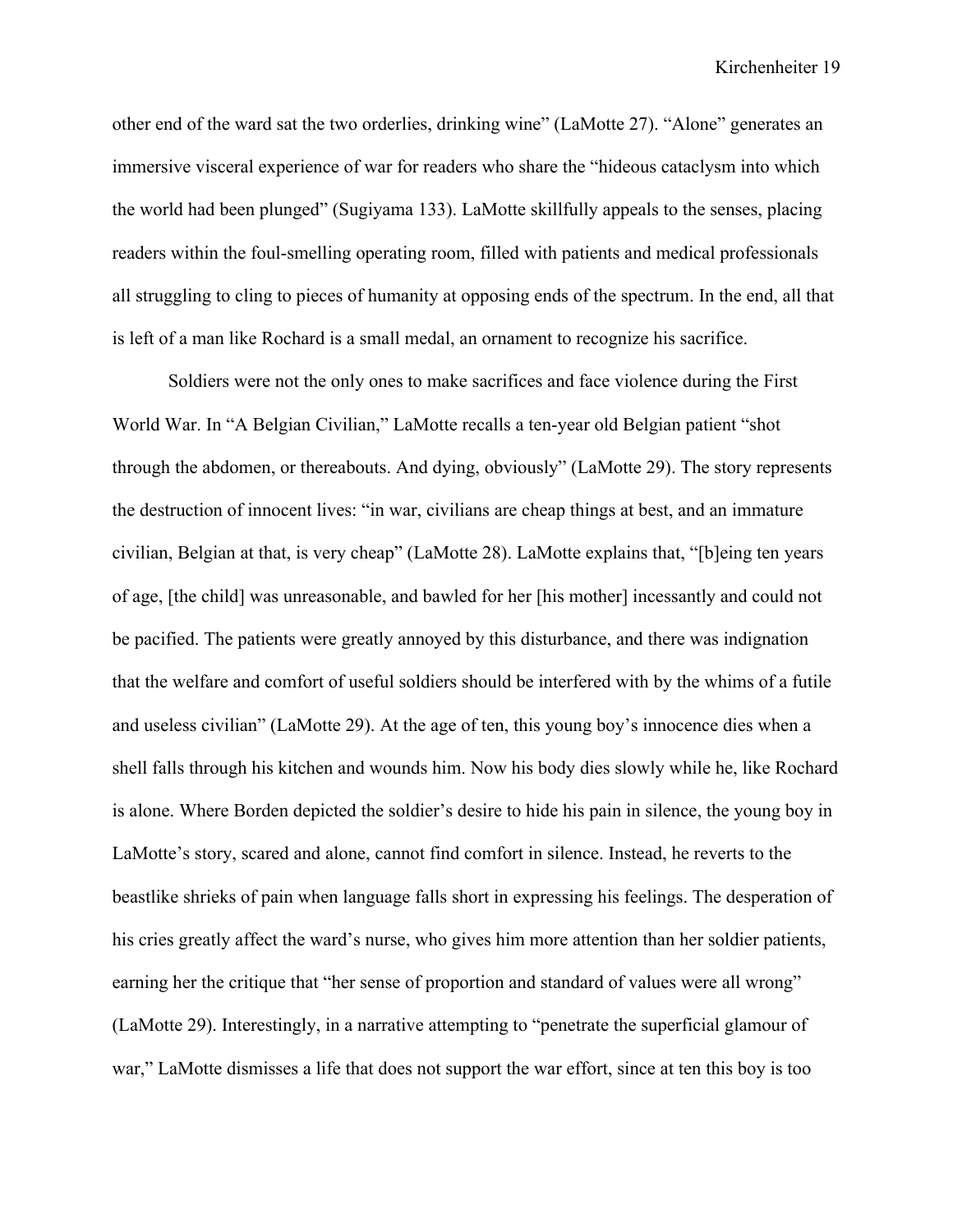young to be a soldier. Therefore the time that the nurse spends attempting to provide aid or comfort to the young boy is time that, the story makes clear, she otherwise might spend with soldiers able to return to the front. Comforting the boy is a "standard of values" that is "all wrong," LaMotte's narrator wryly observes, since he is useless to the war machine.

LaMotte suggests a wholescale reallocation of care within the hospital. Since the nurses and V.A.D.s were only human after all, the *Madame la Directrice* calls the mother to comfort her dying son. The V.A.D.s are shocked at the mother's apparent callous reaction: "she saw her son, and kissed him, and then asked to be sent back to Ypres" (LaMotte 30). Although the mother indicates her desire to return home to her struggling husband and other children, the *Madame la Directrice* "who had a strong sense of a mother's duty to the dying, commanded and insisted, and the Belgian woman gave way" staying with her son until he died the following morning (LaMotte 31). The story takes on something of the mother's apathy in its resistance to descriptive embellishment, as though this incident were, in Borden's words, "one of the things it did not do to think about" (Borden 94). The mother could not pause to reflect on her son's death because her husband and other children rely on her. LaMotte too, begins her story dismissing the young boy by stressing that the boy was dying, obviously" (LaMotte 29). "In *Nurses at the Front: Writing the Wounds of the Great War,* Margaret Higonnet notes "Writing to expose wounds, is surely a first step toward healing wounds" (qtd. in Das 227). The detachment of the narrative voice echoes that of the mother, providing a necessary distance from a painful experience much like a mother abdicating responsibility for the little boy's life. This short story also is one of the few without a date at the end of the narrative, suggesting it was written well after the events unfolded as LaMotte continued to come to terms with them.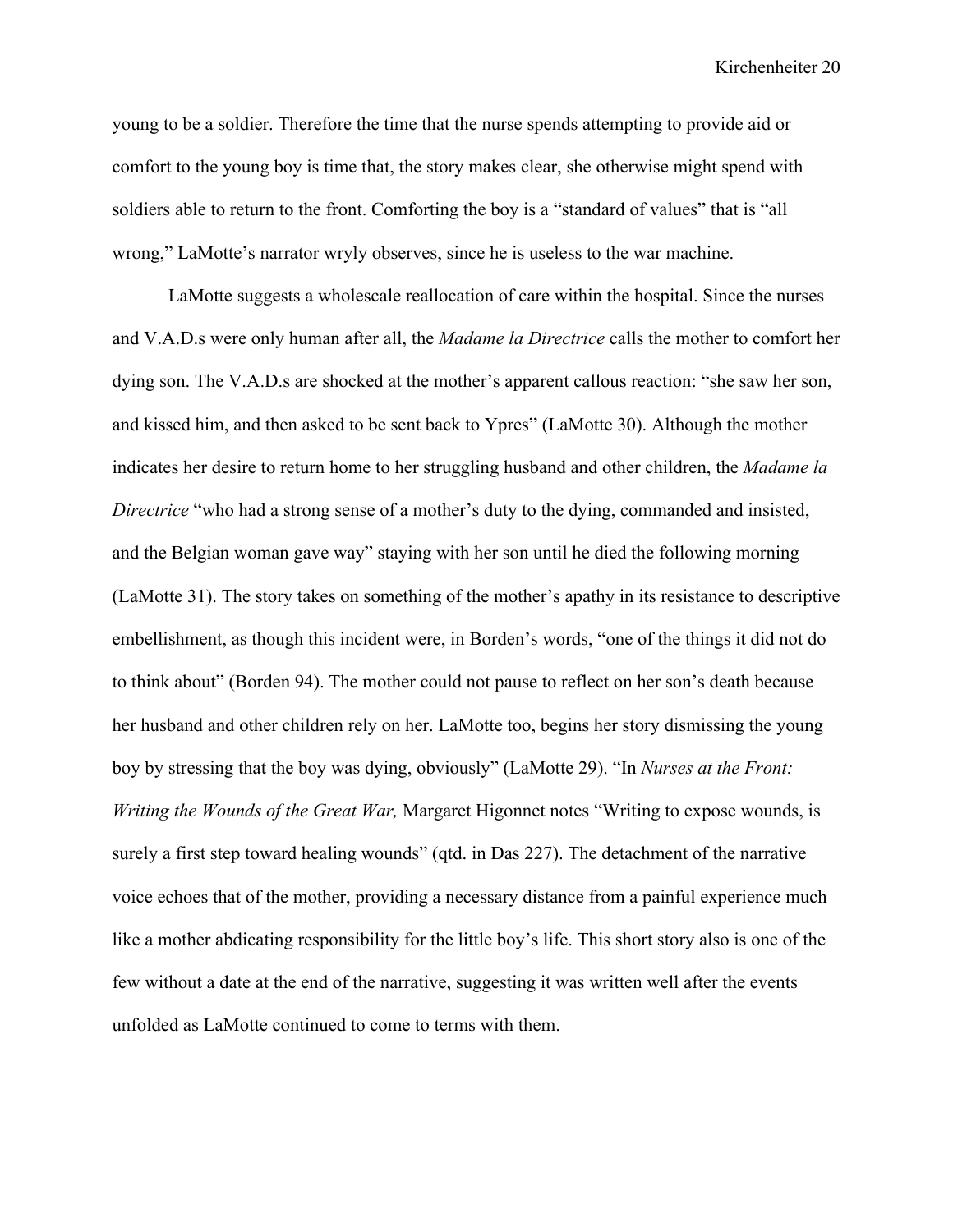Mothers were not the only women affected by events surrounding the Great War; wives and lovers also faced consequences of action at the front. In her short story, "Women and Wives," LaMotte takes a hard look at soldiers and their female partners, as Sugiyama argues, "ridiculing the very idea that these women [wives] were protecting the core of their husband's identity and the nations well-being" (Sugiyama 134). Soldier-patients and medical professionals alike, pass around photos of their "little, ugly wives, the stupid, ordinary wives" (LaMotte 39). These men hold their letters and photos tightly because serve as representations of home, reminders of what the men love and to whom they hope to one day to return. LaMotte's apparent indifference toward and condemnation of the "stupid, ordinary wives" at first seems strange until she reveals how the medical professionals "have girls" in the local villages. "You don't get a medal for sustained nobility," her narrator observes, "You get it for the impetuous action of the moment, an action quite out of keeping with the trend of one's daily life" (LaMotte 41). After a year of watching men showing off their wives they profess to love only to sneak off in the darkness and find comfort in the arms of other women, LaMotte looks cynically at the professed honor among soldiers. Not only do medals provide cheap replacements for loved ones, as LaMotte points out, but they also suggest cheap representations of soldier's daily actions. While I maintain the majority of soldiers (and people in general) are good at their core, LaMotte's cynicism is not without cause.

The many women at the front lines, "winked at, because they cheer and refresh the troops" face long term effects from loving men on the front lines (LaMotte 41). Das argues that "physical revulsion induce<sup>[5]</sup> a reciprocal need for physical union, even erotic contact, as if only the coming together of healthy bodies in a context of wholeness and pleasure could sooth the daily assault on the most intimate of human senses" (Das 210). Perhaps, these men use their war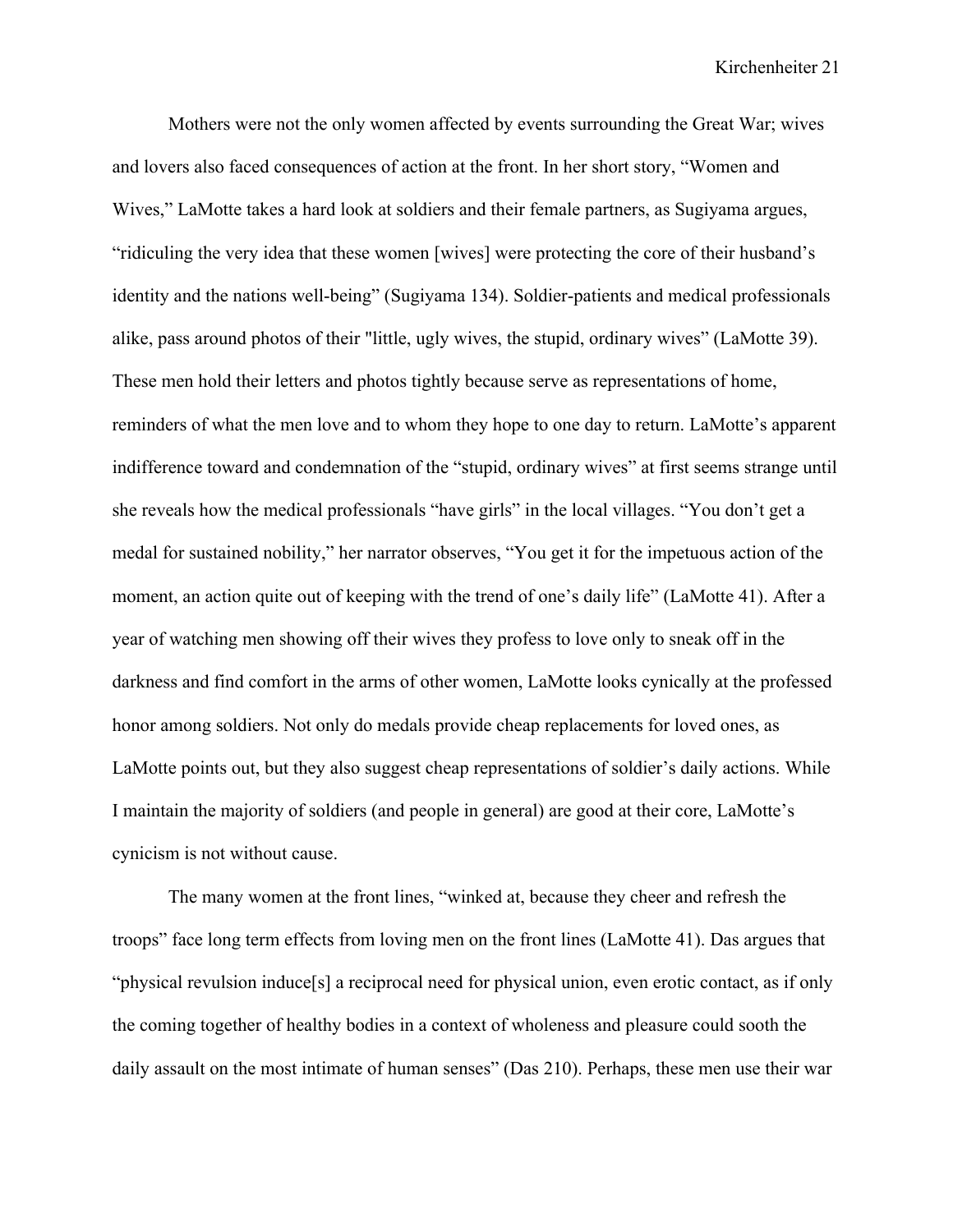lovers as a way to deal with the constant bombardment of death, decay, and violence. LaMotte's aim may be to uncover the dirty little secrets of war, but she also discovers a somewhat common reaction to prolonged exposure to violence; the need to feel whole and physically connected to humanity. Interestingly, near the end of the chapter in almost a propaganda type message, she condemns the German soldiers for the same actions: "the conquering armies just ruined all the women they could get ahold of" (LaMotte 42). As I will discuss later with Ella Wheller Wilcox's poem "War Mothers," many of these women that acted as lovers during the war, find themselves ruined after the physical weapons of the war are lay to rest. The situation that left women "ruined' after the wars end affect woman all over the world.

### **Lesley Smith: Growing Up Admits Violence**

Lesley Smith opens her memoir *Four Years Out of Life* (1931) recalling the summer of 1914 as a young and affluent socialite:

In retrospect, the moment before a storm breaks is found to have been heavy, lurid, pregnant with foreboding. So it is with the summer of 1914, which seems to have been lived in a breathless pause before the storm. Actually at the time it was like every other summer there ever had been and ever would be. To a girl of twenty-three the tennis parties, the garden parties, the weddings and dances seemed as inevitable and unchangeable as the calm prosperity of everyday life … Then in the middle of all this permanence came a sudden announcement that a yachting trip on the west coast of Scotland must be postponed because war had been declared. It was too annoying. (Smith 1)

Smith's honest reaction to the declaration of war echoes the sentiment of many people during major world events, including the recent COVID pandemic: annoyance and disinterest until it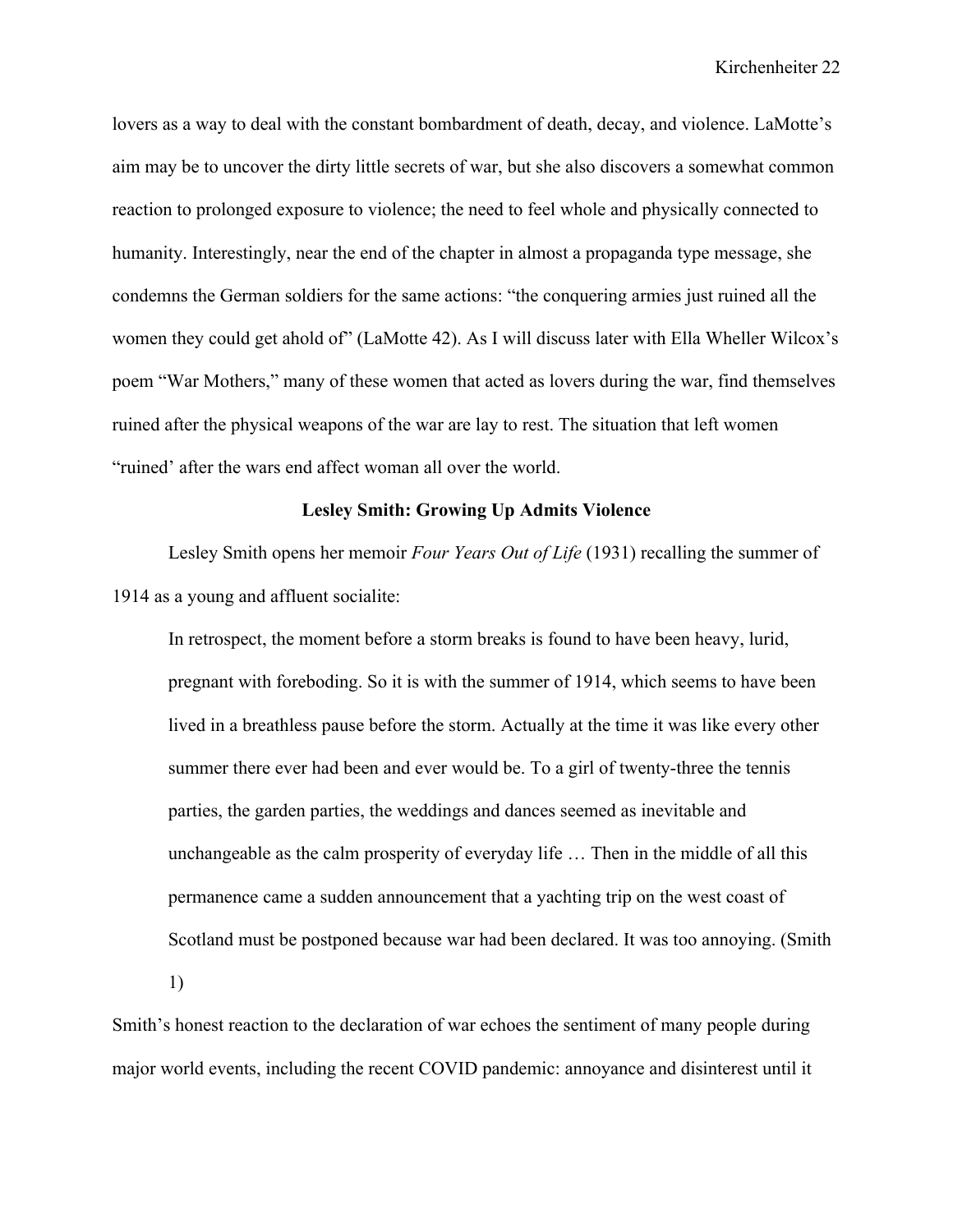affects their lives personally. At first, Smith offers an enchanted image of summer 1914 as "pregnant with foreboding." Then she adjusts her narrative, "Actually at the time it was like every other summer there ever had and ever would be." Smith makes the conscious effort to provide a disenchanted revision of the original image with the hindsight gained after over a decade of reflection on her experiences. Her initial reaction to the outbreak of war is not the blind patriotism found in other narratives, especially those attempting to inspire volunteers for the war effort. The war seems to Smith a matter of concern only for the distance figures of the government not a personal event until she observes: "I looked hastily at the list and found, not only Douglas's name but the names of five other boys who had been friends of his and ours; sons of people we knew – our friends! It was a queer crashing start to one's own personal war. Before it had been the government's affair, and now we were all in it" (Smith 3). Losing a friend turned the war from a distant nuisance into an intimate and highly personal event. Just like many soldiers in the trenches end up fighting for their brothers in arms, Lesley Smith, also called Kay in her memoir, volunteered to serve for the men like her friend Douglas. Kay represents the majority of the Voluntary Aid Detachment (V.A.D.): young affluent socialites trying to do their part for the national war effort.

Despite its similarities with other V.A.D. stories, Kay's narrative offers another unique perspective on women's experiences serving the war effort. Where other military hospitals differentiate patients by their injuries, the patients in the hospital Kay works assume numbers. One of the nurses calls upon Kay to render care to a young man, No. 6, in the form of physical touch: "[I] held my hand on his sticky wrists as I had seen Sister doing and I wondered if he was frightened at being left with someone new" (Smith 17). Just as Borden and LaMotte uncover the desire for intimate touch in times of brokenness and violence, Kay discovers the comforting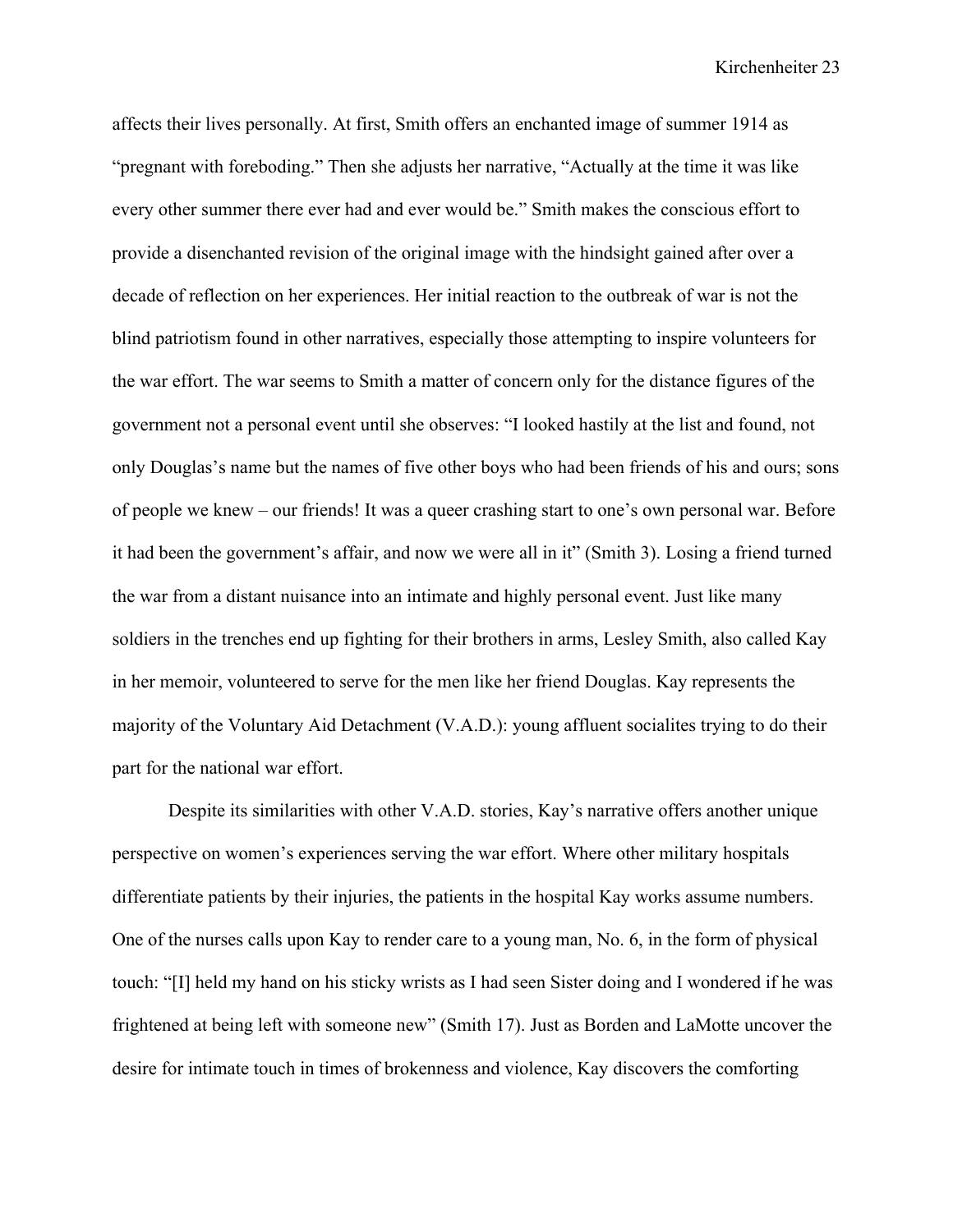power of her touch on this dying young man. In some sense, it does not matter who is holding his hand, since many of these young men imagine their mothers at their sides regardless of who is actually present. In this way, the volunteer nurses serve as physical stand-ins for the women these men truly desire to have by their side, often their mothers. The touch of Smith's hand for a dying patient provides a last connection to life as he slowly fades into death. Even when patients cannot communicate with audible language, the sense of touch remains imperative for them: "he seemed afraid that if he didn't hold on tight he would lose himself again, in whatever haunted place he had been for the last two day [in a state of delirium]" (Smith 66). These young men cling to Kay as a final connection to vitality, since "touch is the most intimate and elusive of the human senses" (Das 20). The comforting touch of a V.A.D, grounds the soldiers in the land of the living, even if only momentarily. Touch eludes speech in favor of a corporeal form of contact. Kay's words attempt to convey the desperation behind the soldiers' need for physical connection, their desire to remain tied to life, but language fails her all the same.

In an interaction with another patient, Railton, Kay recalls: "he grasped my wrist as though he wanted me to stay…He held my hand and I couldn't' leave him" (Smith 125). The fact that Railton is one of the few named patients in the memoir shows how profoundly this interaction affects her. In a last attempt to feel connected to humanity, Railton clings to Kay, desiring intimate touch of another person. Prior to his last night clinging to Kay's hand, Railton had spent weeks in what Ellen LaMotte calls the "ludicrous, repulsive" interval between life and death (La Mott 37): "He was not well enough to leave for England and he was not ill enough to die, and for weeks we had moved him and dressed him, and rubbed him and moved him when forty other men needed us badly, but claimed less. Now he had given up trying and had become quite definitely childish though not at all delirious" (Smith 120). Though his injury is not severe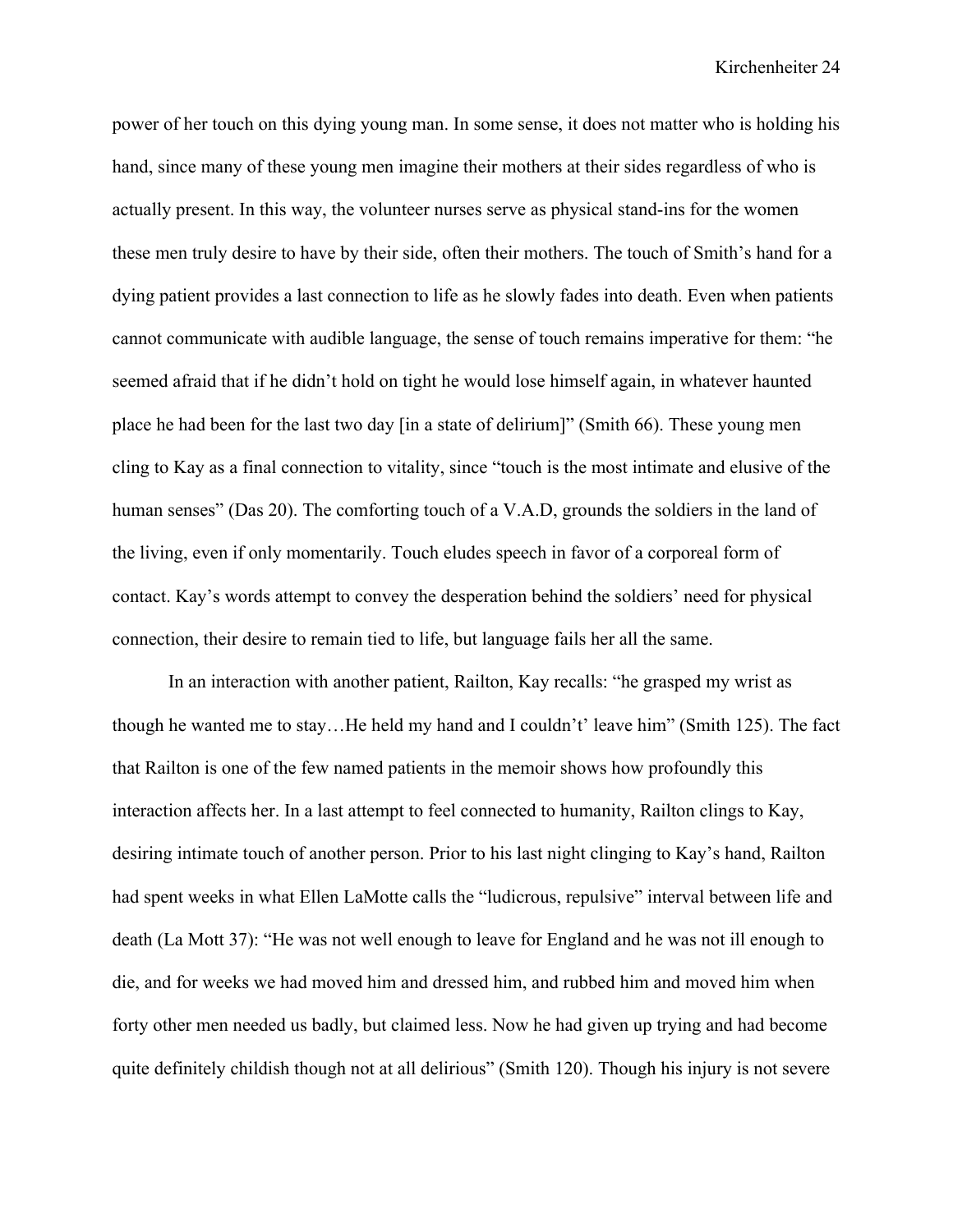enough to kill him, it is too severe for him to still be of use to the war effort; spending emotional energy on him takes the care away from others, the "useful" soldiers from LaMotte's narratives. In his pain and delirium, Railton desires human connection before the injuries either force him back into the war or kill him. Eventually, Kay tell us, Railton "had given up trying." His spirit breaks as his physical body fails to mend. Before dying, Railton apologizes for the inconvenience of his death on Kay and prevention of her from giving comfort to the other patients: "Sorry to keep you Nurse – I won't be long now – Am going fast, ain't I?... In the morning there was another man in Railton's bed" (Smith 126).

In another instance, while working the night shift Kay recalls: "A low groan came from the end of the ward and I tiptoed up to the end bed and paused, waiting for it to come again, but there was no noise of the swinging canvas. I flung the jet of my torch from bed to bed, and at last saw a man with his head burrowed beneath his arm. He lay strained and rigid, and I went up and touched his shoulder.' The man [No. 29] stated, 'I'm sorry, Sister. I didn't mean to disturb you" (Smith 72). No. 29 resorts to animalistic cries of pain and then apologizes for such a regression out of humanity. Unlike Railton, No. 29 eases his pain through bestial sounds instead of physical touch. No. 29 and Railton both struggle to conceal their pain before apologizing when they fail. They understand that their pain affects more than themselves and continue to sacrifice themselves for the sake of others, by keeping their pain silent.

The reduction of patients to mere numbers enables the medical staff to distance themselves from the human beings attached to the injuries. In addition to avoiding patient names, Kay's narrative uses strikingly candid language to describe injuries, which further serve to separate the human spirit from the animal body: "Hour after hour, day after day, we cut down stinking bandages and exposed great gaping wounds that distorted the whole original plan of the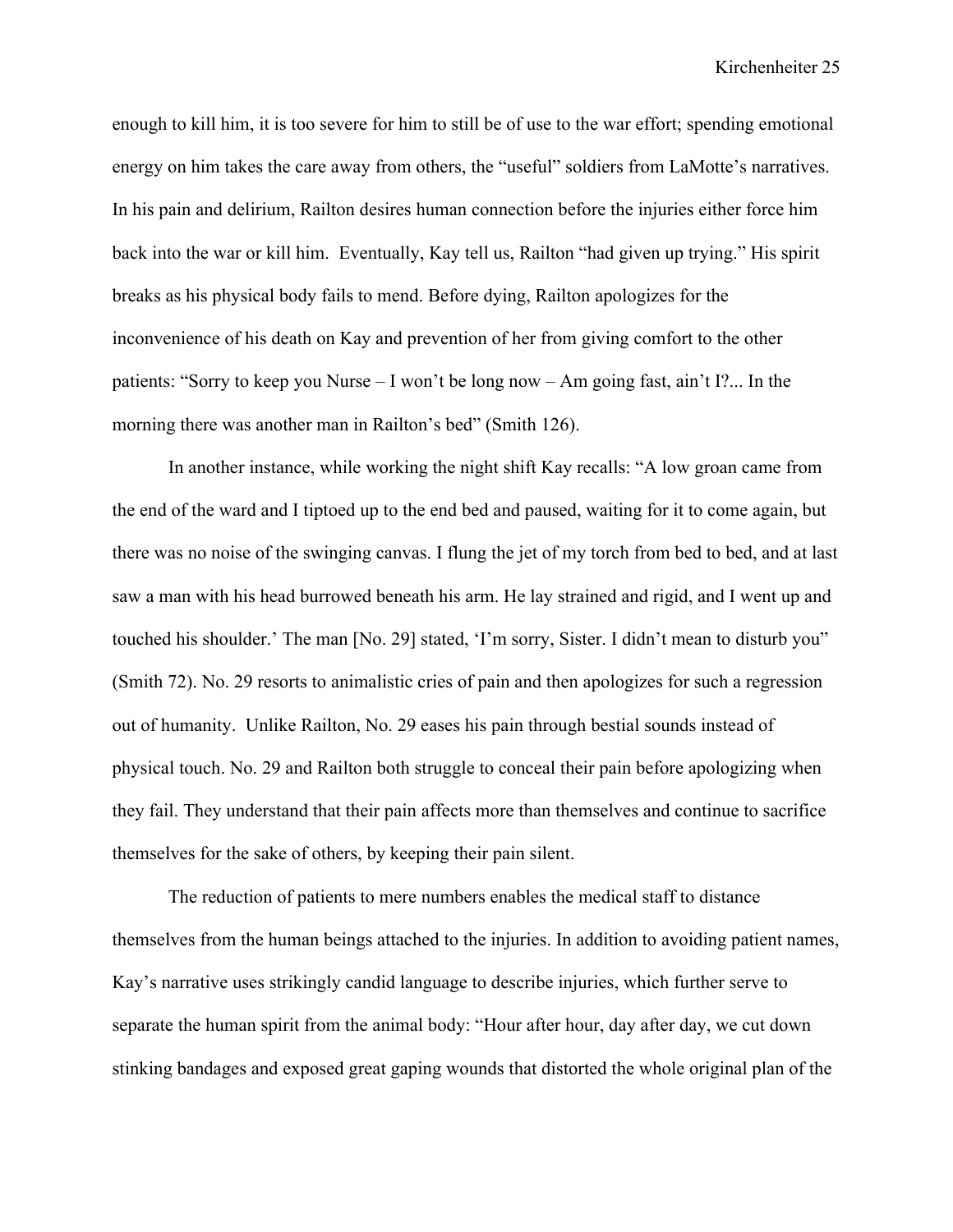body; human figures had become mere curious abortions" (Smith 119). Day after day, surrounded by broken distorted bodies – what she calls "mere curious abortions" - Kay can no longer look at these men as human; their bodies are so broken that they no longer resemble a human beings. Kay, and other volunteers attempt to distance themselves from the many patients to protect themselves from the carnage around them. The identification of these broken bodies as human slowly erodes Kay's own sense of her spirit and humanity. It proves ultimately impossible for her to maintain enough distance from her patients as she learns to care for the men in her ward as individuals: "Every patient and every lump and hollow in the tarpaulin of my own ward were so well known to me" (Smith 233). She refers to the men as "lumps and hallows in the tarpaulin" but she nevertheless recognizes that every patient is sufficiently familiar to her that she can notice the slightest change in their condition and respond with care. When working in another ward with another V.A.D. named Sandy, however, Kay cannot see the patients as individuals: "the burned and sightless eyes made all the faces of the patients look like a ghastly row of masks, and the utter silence completed the illusion of being surrounded by inhuman puppets" (Smith 233). As a V.A.D. in charge of her ward on the night shift, Kay learns the men under her care intimately. She spends all of her emotional energy on her own patients and has no more to spare for the men in other ward, who present themselves to her as "inhuman puppets." Kay's interactions with them are fleeting and she cannot afford to learn and provide individual comfort for anyone not in her immediate care. Not only do patients in other wards remain inhuman to her, but also new patients upon arrival prove less than human to the overwhelmed voluntary nurse. Kay describes a carnival of body parts: "It was a grotesque sort of carnival. Monstrous shadows cut against the light as the endless procession staggered into the reception marquee" (Smith 55). Bodies arriving to the hospital come in a swirl of chaos, what she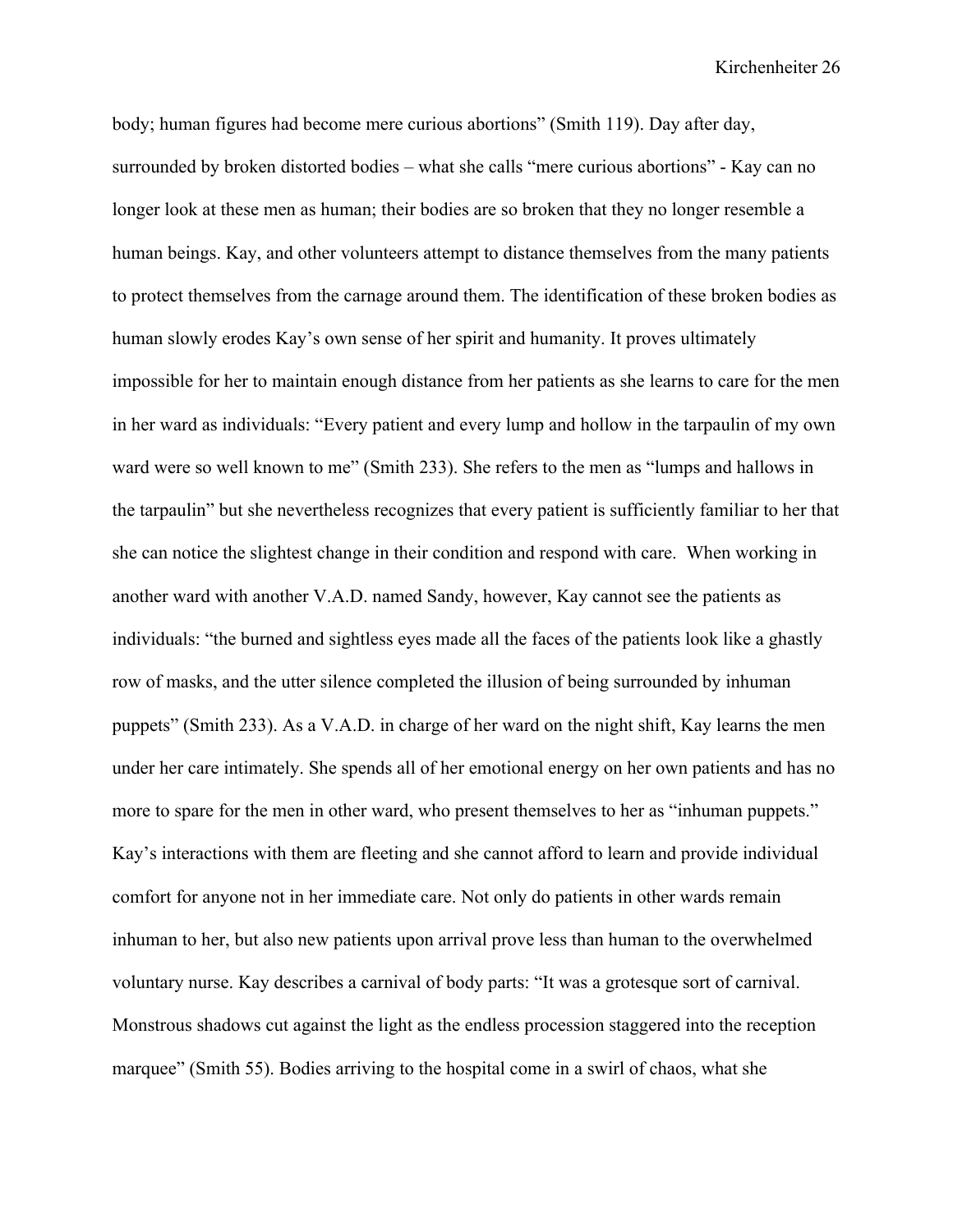elsewhere calls "the grotesque carnival of the wounded" (Smith 103). The soldier-patients remain inhuman until after a mass casualty event, at which point the medical staff spend hours with them and come to know them as individuals. In the whirlwind of a mass casualty event, however, individualized comfort is not possible. This is the triage of quick action and rapid treatment of injuries, where medical staff cannot afford to attach a human face to the carnal wounds.

After the chaos of mass casualty events, when silence takes hold of the hospitals, especially at night, Kay learns of different types of silence: "I was thankful when No. 6 began muttering and tossing, and I had to hold his hands and talk gently to him. Anything to break the deathly silence… I wonder who first used that adjective for silence, and for the first time I realised its force. All other silences are merely passive, the silence of death is active – it impinges on one's sense of hearing" (Smith 18). The silence that Borden described from the injured soldiers as they slipped from life to death proves deafening to Kay. It is a silence she cannot handle, preferring to hear the sound of her own voice comforting No. 6. Behind the silence of death lurks the pain and suffering of the soldiers. Even as the patients attempt to conceal their suffering, the V.A.D. nurse can still hear their silent cries of pain.

Many of the V.A.D.s not only care for their patients but for men in the trenches. While Kay does not refer to any specific soldier she cares about on the frontline, besides the initial mention of her friend Douglas, many of her friends worry about their loved ones. One the other V.A.D.s working with Kay, guiltily hopes her fiancé loses his legs, a so-so called "blighty" or injury debilitating enough to send him home but minor enough to continue living with some sense of normalcy. As the nurse explains, "If you could know what it was like to see those poor wrecks of men brought into here from a convoy one after another and each one might have been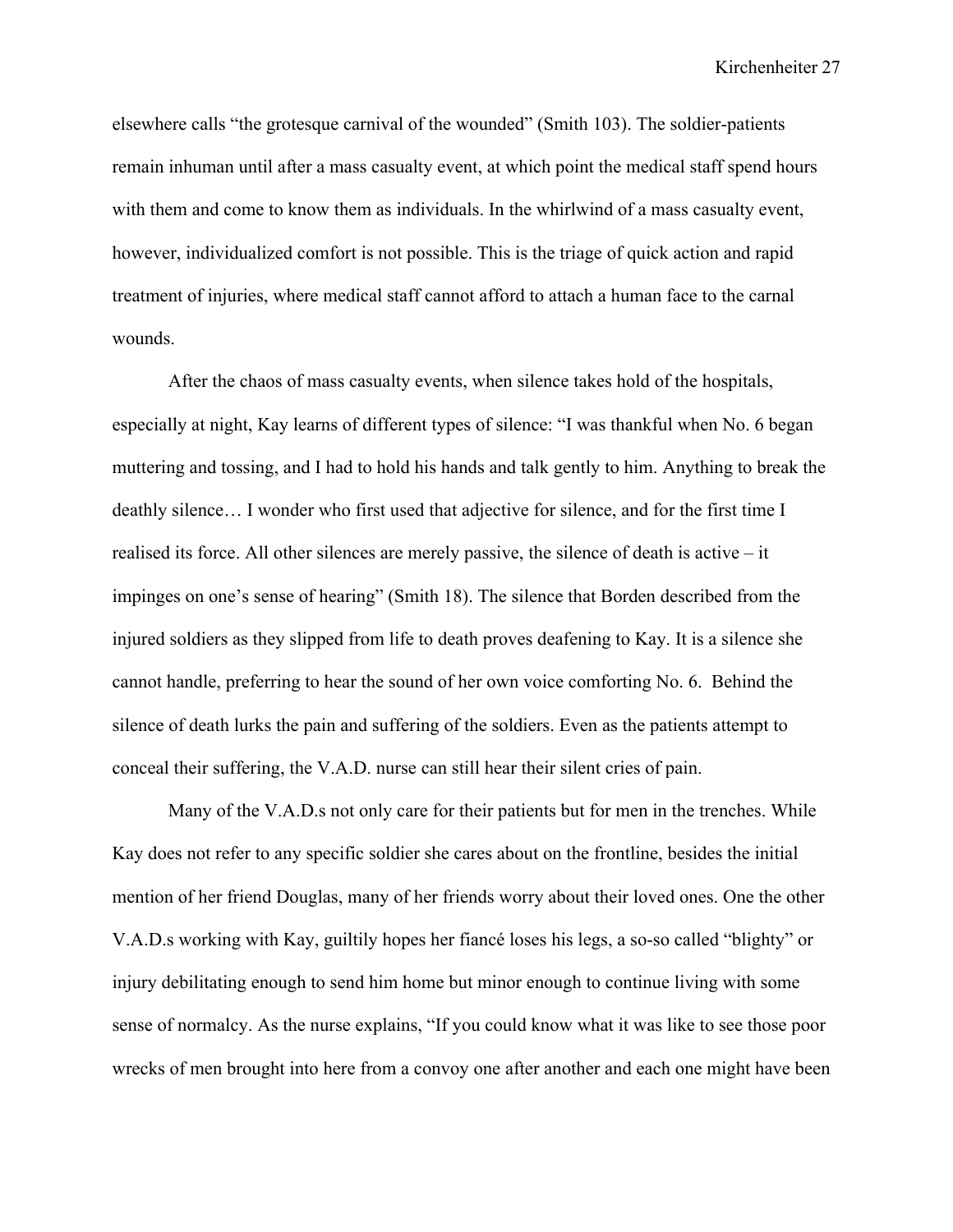Jack. Every time a gas gangrene was brought in stinking and foul after lying in the open, I thought that Jack might be lying out looking like that" (Smith 132). The other nurse projects her fiancé, Jack, onto the men under her care, just as Vera Brittain in the next section will see Roland in every man she nurses. This V.A.D. sees each soldier in her care as somebody's loved one; he is someone's son, brother, fiancé, father, etc. Without the military and professional medical training of doctors and nurses, V.A.D.s continually struggle to separate themselves emotionally from the soldiers under their care. In her study on the conflicting roles of parents and medical professions in Mary Shelley's *Frankenstein,* Allison Kavey states: "The physician's subjectivity lies not in love, as a parent's does, but in a desire to know, to become better practitioners of their complicated art – always – to become better adept in their struggle against disease and nature's final act, death" (Kavey 497). Not all V.A.D.'s are parents, of course, but Kavey's distinction between parents and physicians still applies: the V.A.D.'s volunteer for service out of love (whether for country, a specific man, or humanity in general), while medical professionals serve their field. Doctors and nurses may care for their patients on individual terms but, especially under the circumstances of mass casualty events, their profession demands quick care to prevent immediate death rather than nurturing bedside manner.

Reflecting on her year working in hospitals, mending broken bodies and sending men back into a war ravaging the European continent, Kay recalls the slow loss of her own humanity: "A year ago I'd have felt rather pleased with myself for being so sensitive; but sensitiveness had lost its value. It didn't help" (Smith 65). Her nurturing nature, while a comfort to the men under her care is a detriment to her own personal health and welfare. She observes, "As a matter of fact I'm not frightened any more, not even horrified any more. It seems quite natural to be surrounded with death and to have to inflict pain on people who look kindly as one as one does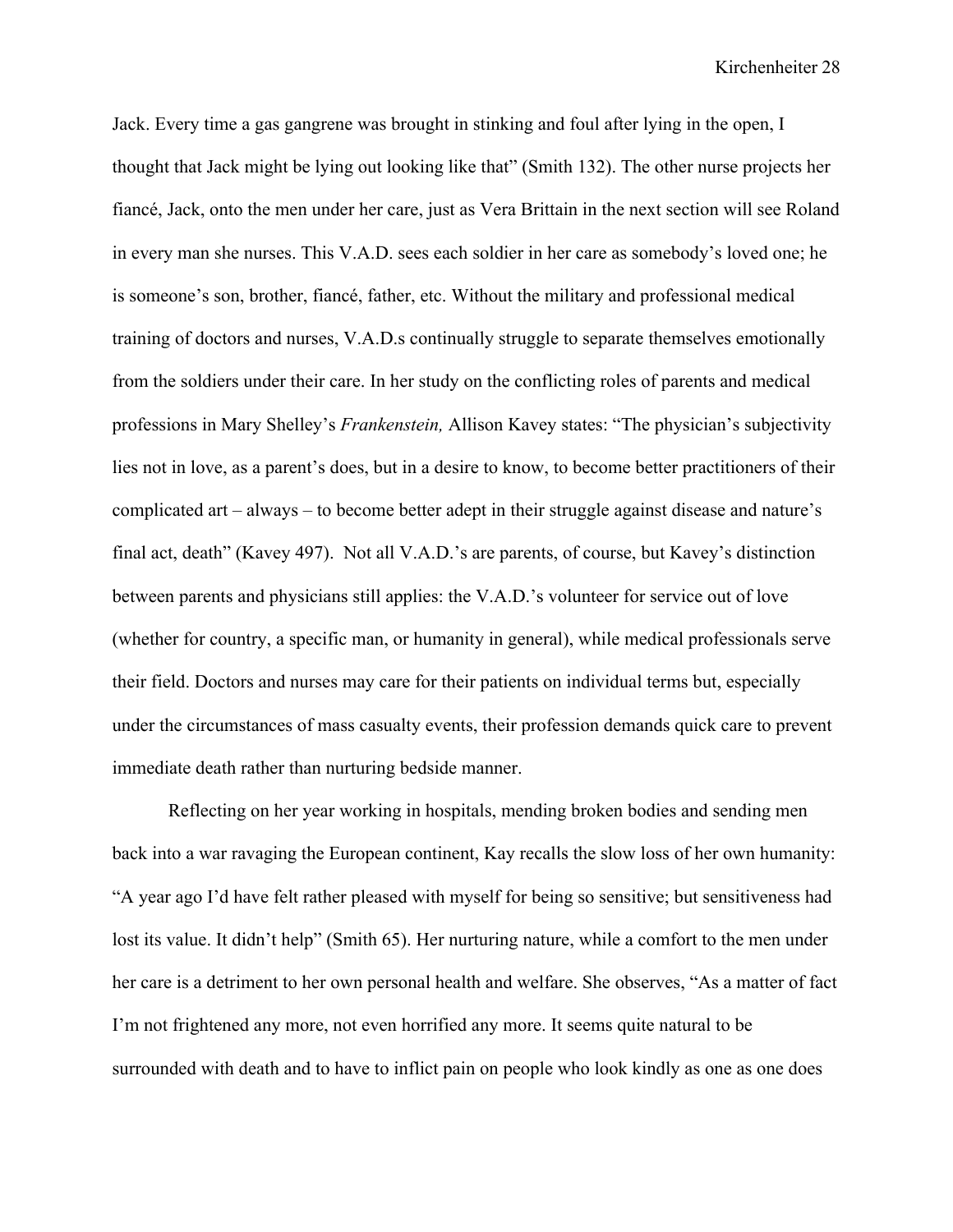it. Thoroughly broken in, I am" (Smith 209). To be "broken in" is to disavow the very sentiment that was prized in Victorian women, because it is of no practical value in the "second battlefield," where it is likely to only produce emotional burnout. Kay admits that each lost soldier "inflames" the consciences of the medical staff: "Each death seemed to establish more firmly the reign of pain and destruction. Each death was a personal failure. All the broad issues had disappeared and we agonized over the smallest omissions till our consciences became so inflamed that we made bargains with God or the devil with equal faith" (Smith 255). In her loss of sensitivity and state of being "broken in," Kay exhibits every sign of what trauma theorists now call compassions fatigue.

On the way home from war, after a year of mending broken bodies and attempting to retain her own humanity and spirit, Kay and Old Sister Brown discuss their future plans: "'Well Kay, I supposed you're going to settle down at home now and buy clothes and do the flowers for mother?' I did not answer for a moment, but as I know of no alternative, I could only shrug and say; 'I suppose so'" (Smith 301-2). To wrap up her narrative, Kay attempts to rejoin the socialite world that she left behind in England. Her offhand reply, "I suppose so," indicates her inability to return to the world she left. Kay is no longer the twenty-three-year-old socialite upset by her altered summer plans. Her life was forever altered by her time in the "second battlefield."

### **Vera Brittain: Writing to Find Empathy**

Vera Brittain is perhaps best known for her memoir *Testament of Youth (1933))*, published in 1933 and very well received due to the antiwar sentiments of the time. Prior to publishing the memoir, Brittain attempted multiple times to publish her full diary of the war years. Due to the freshness of the wounds from the war, however, the full diary, *Chronicle of Youth (1981),* was not published until 1981, posthumously. Clare Leighton, the sister of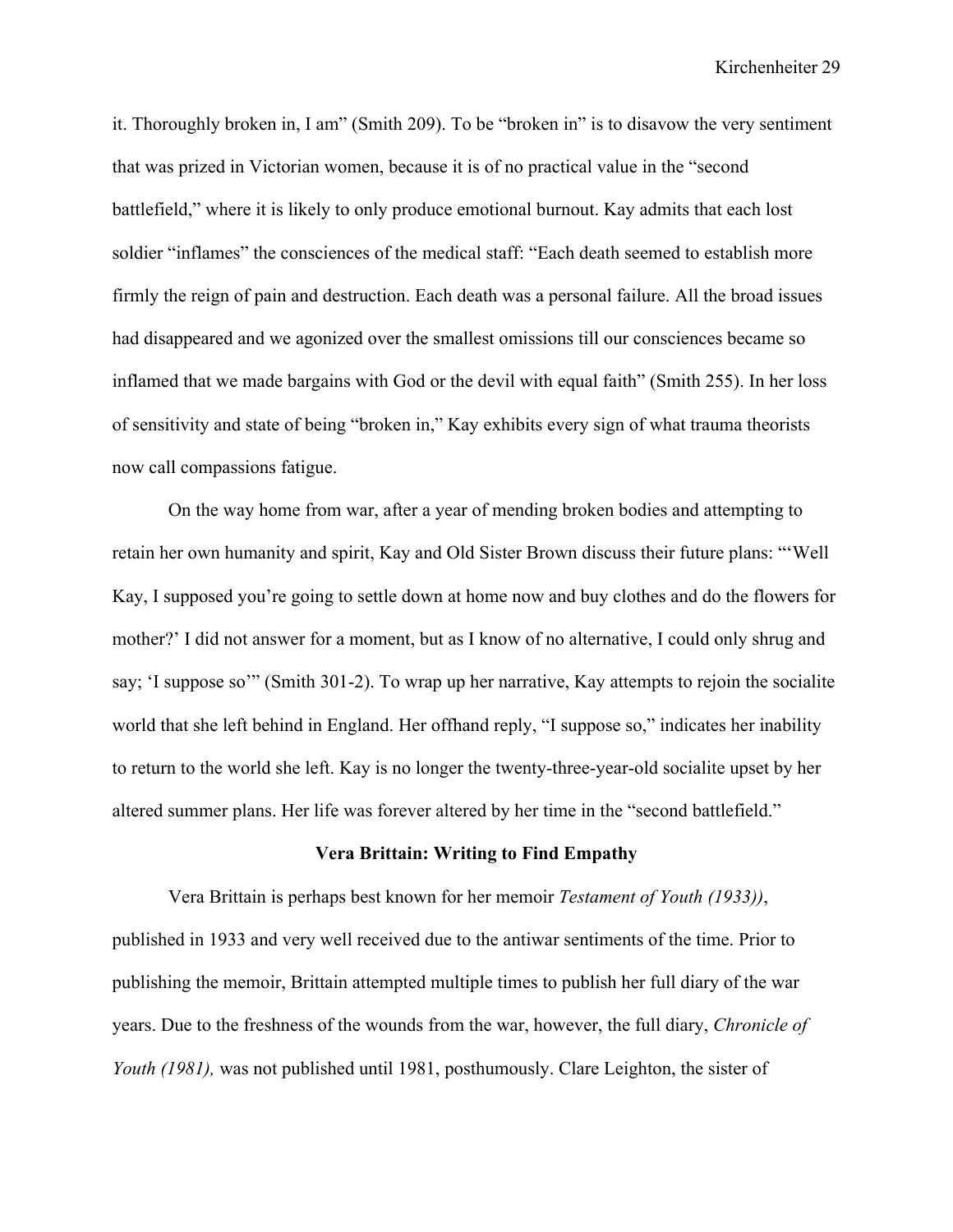Brittain's late fiancé, included her reminiscences in a foreword. The fact that her late fiancé's sister still felt such a strong bond to Brittain sixty-five years after the passing of Roland speaks to the depth of the bonds forged by shared devastation. Leighton believed strongly in the importance of publishing Brittain's own words during the war because of the long-term effects that growing up during the First World War had had on her: "it has left me with a deep terror of war and a pleading with the world to see that we are not beguiled into it. The wages of war continue long after the young men are forgotten, and we who lived through it have a deep responsibility" (Brittain 12). Brittain's daily record of her lived experience in *Chronicle of Youth*, contains many short entries that do not allow space for extensive reflection. Brittain could not afford to focus on past events while the list of casualties grew continually. Her largely unprocessed thoughts and emotions provide a unique perspective on war narratives. In the introduction to her first attempted publication, Brittain maintained that "these intimate, undisciplined outpourings were forced from my immaturity by the urgent need of selfexpression. I have decided to publish them now because I have come to believe that our need of understanding, one of another, is at least equally urgent" (Brittain 13). Brittain's continual struggle to see her diary in print, and thus, to share her firsthand and largely unedited observations, has its counterpart in a scholarly battle to bring critical attention to women's war narratives and grant them their rightful place in the larger canon of war writing. Beginning with the New Year celebration in 1913, *Chronicle of Youth (1981)*, shows the slow creeping of the war into every aspect of her life. Brittain's diary breaks off when she arrives a foreign hospital in 1917, but her commentary on the prior four years provide another view of the transformation of the young, educated women in England from the lasting effects of the Great War.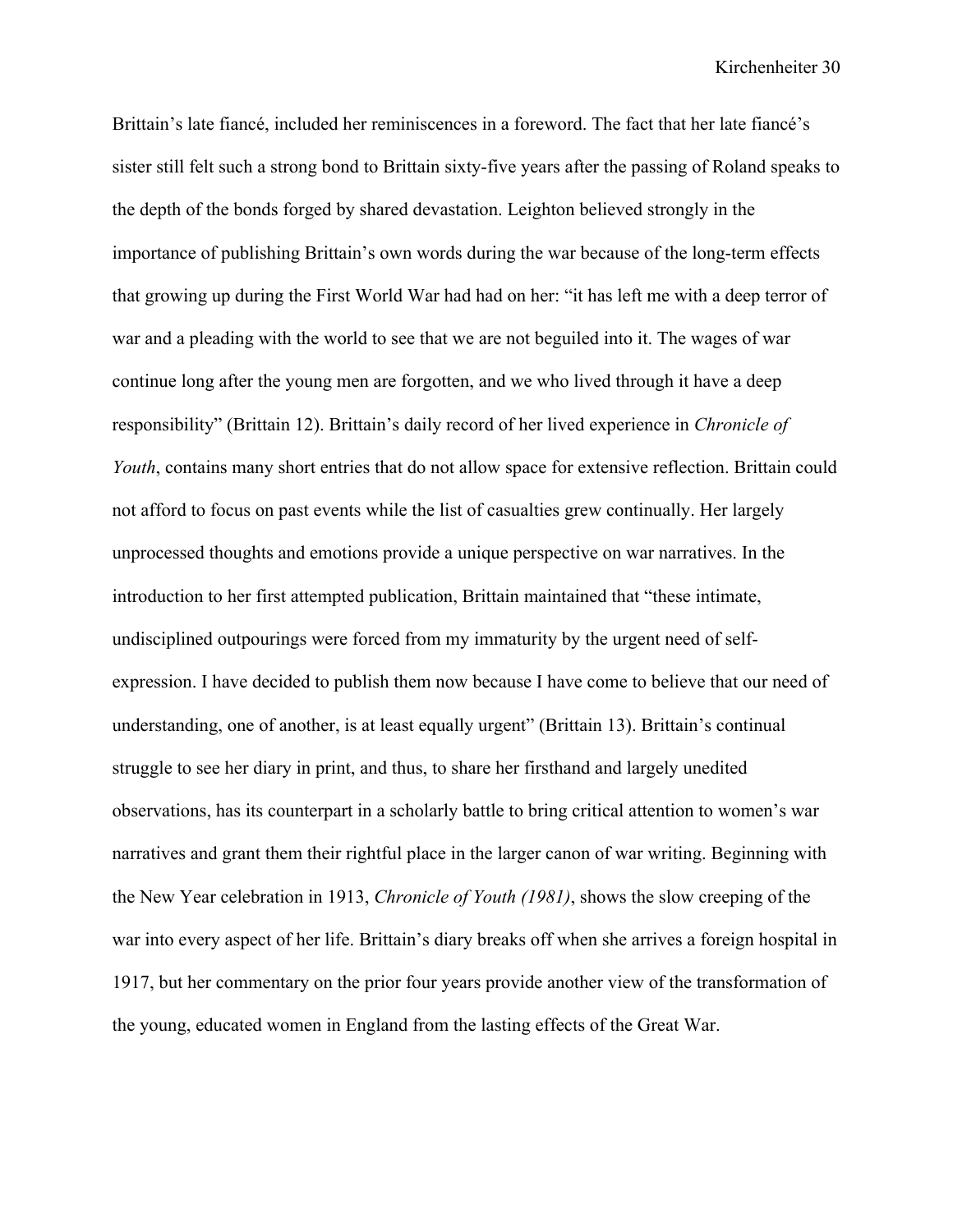Prior to England's official declaration of war, Brittain expresses concern that "the great fear now is that our bungling Government will declare England's neutrality" (Brittain 84). While Lesley Smith is initially annoyed by the war for ruining her summer plans, Brittain finds the thought of war exciting, a chance to serve her nation. Historian Angela Smith argues in her article "Beacons of Britishness: British Nurses and Female Doctors as Prisoners of War" that "an innate sense of patriotism, a commitment to what they understood as their Britishness ...[and] the culture of imperialism in which these women had been raised that stimulated this patriotism, [gave] them a sense of duty that was deeply embedded in their sense of personal identity" (Smith 84). This fervent patriotism fueled the desire to enter the war and serve the men sacrificing themselves on the front lines. The young generation of England felt impelled by a strong sense of loyalty to their country and a desire to enter into a war dedicated to British ideology and belief in national superiority. While the war remained a government affair, Brittain remained excited by the idea of it.

Believing that the war would be short and righteous, young men in England, volunteered in droves. The nation then turned to the women for support, as Brittain observes: "[J]ust lately there has been an appeal in the papers to women who are willing to work – clerical, armament or agricultural & thus can set a man free to fight" (Brittain 171). Before registering as a Voluntary Aid Detachment (V.A.D.) nurse the affluent socialite Brittain began serving anyway she could: "Today I started the only work it seems possible as yet for women to do – the making of garments of the soldiers" (Brittain 89). Much like Lesley Smith, or "Kay," Brittain's elected to volunteer as a V.A.D. nurse out of her love for her brother and her fiancé, Roland, who served in the trenches. British women found themselves in new positions attempting to support the national war effort by working jobs previously only open to men, but also signed up to serve as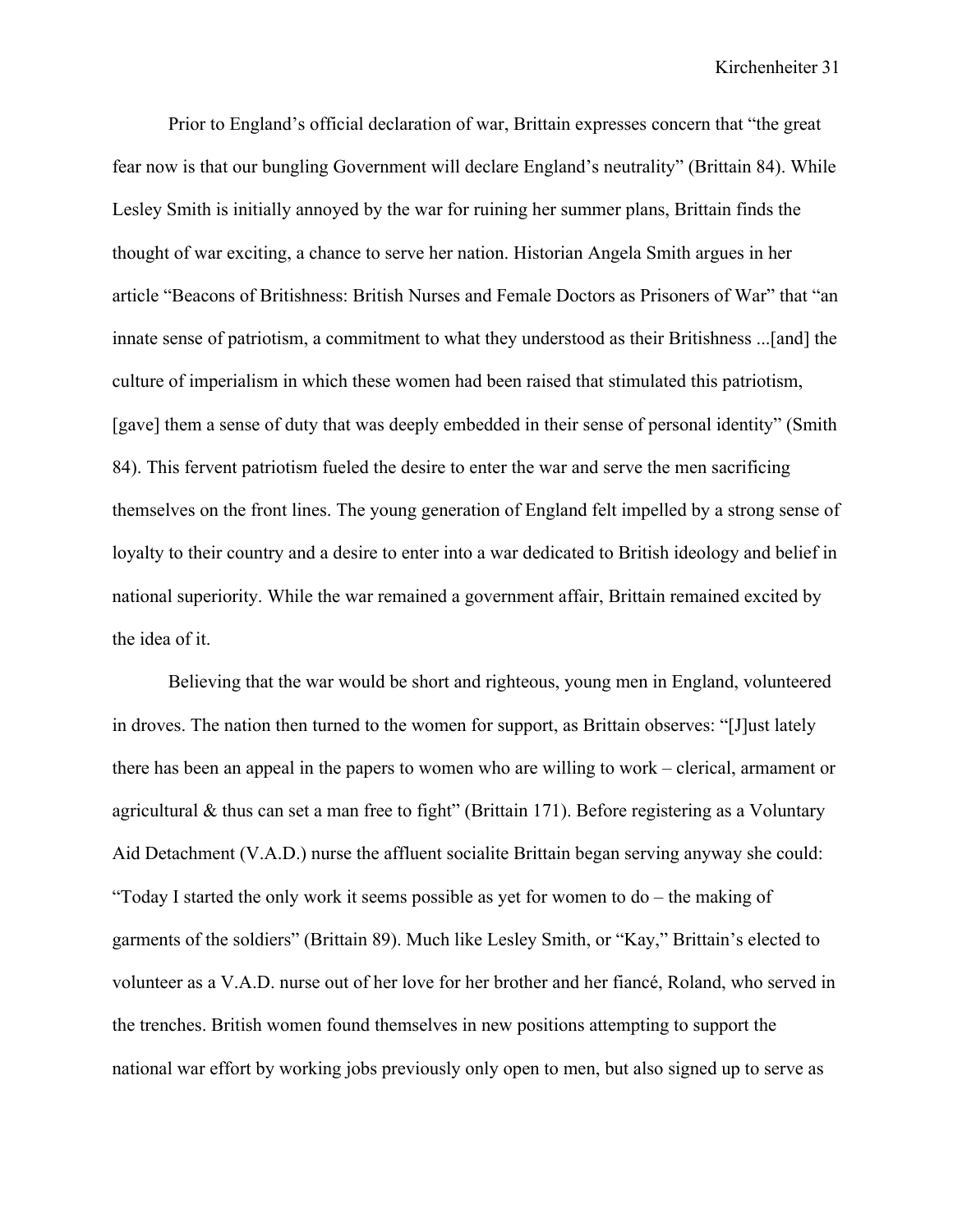nurses in foreign lands. Recalling the pioneering scholarship of Sandra Gilbert, Hutchison describes the cultural atmosphere of the First World War as "'a festival of female misrule' that prompted the 'collapse of a traditional social structure' by providing women with social and sexual liberation through their newfound national usefulness and their access to well-paid employment" (Hutchison 309). The major contribution of women for the war effort helped fuel the women's suffrage movement, since women had proven themselves invaluable to the profession.

In September 1915, Brittain reflects that the "wild excitement & impatience for news of the early part of the War" transformed into a world of suffering "as no civilian population in the world's history has ever suffered before" (Britain 281). Amidst extensive suffering, however, Brittain finds that the human spirit prevailed. Many young affluent women volunteered to serve their male peers fighting to uphold their way of life: "If our soldiers on battlefields abroad were fighting the enemy for the sake of ideals of honour & justice & freedom, it was our duty to see that at home we did not allow those ideals to slip" (Brittain 128). Ideals such as patriotism for the British way of life overshadowed other ideologies. Brittain's pacifist friend Thurlow, "put aside his personal objections to War for Patriotism's sake" (Brittain 318). After months of devastation and death, of bombing on civilian cities, and of gas attacks in the trenches, the Great War evolved into a long violent affair.

Women and men working to maintain the home front and support the war effort also experienced bombings on their homes, all while dealing "with the slow torture of fear and suspense" (Gieger 5). Balancing new roles in society, both preserving the home and missing loved ones, civilians found themselves buckling under the pressures of war. Established patterns of daily living continue even under dramatically altered circumstances. Britain eventually meets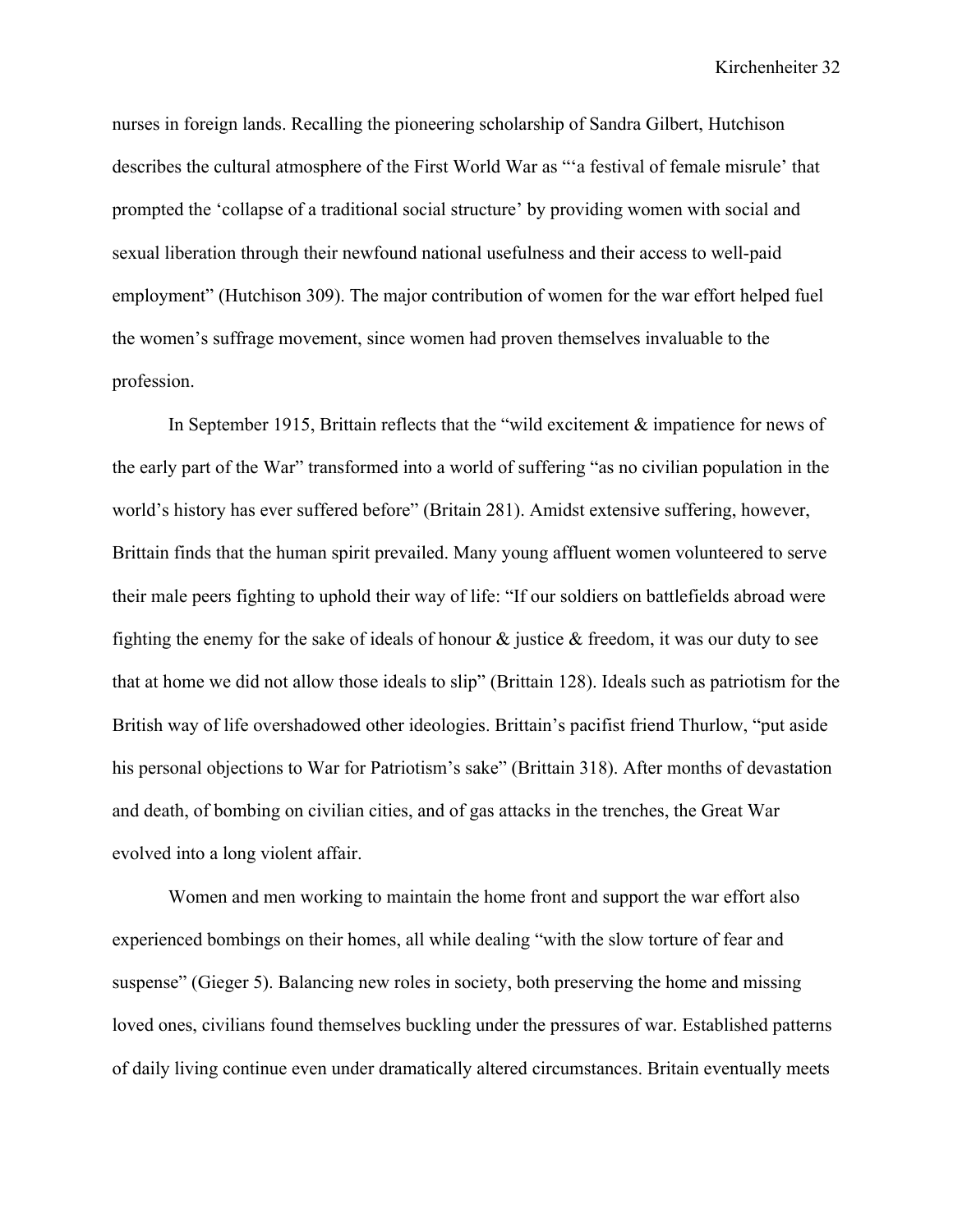Roland's family, but she cannot fully appreciate the beauty of their beach house since "the house was darkened owing to the prevalence of Zeppelin raids. All Lowestoft suffered in the same way, but they especially because the house had so many windows" (Brittain 243). The house required darkened windows and curfew. While the family maintained their way of life as best as they could, Brittan notes the many physical and emotional disruptions they endure. Following Roland's death, Brittain finds that the violence of the war continues unabated; on January 31, 1916 she writes, "There was very much of a Zeppelin scare to-night" (Brittain 313). Nothing, not even world-shattering grief stops the war.

Far from Wilfred Sassoon's castigation of women for their complicity with the war effort in "Glory of Women," Brittain maintains, "I did not wish him [Roland] glory or honor or triumph; in comparison with seeing him again I cared about none of those things" (Brittain 161). Brittain realizes she prefers Roland whole and safe to any medals or stories of heroism. However, the women Sassoon describes in "Glory of Women," are those women overcome by patriotic pressure to send their loved ones to the front lines. Brittain finds such behavior in her female peers inexplicable: "the ladies seemed to try  $\&$  outdo each other in telling stories of war – horrors. I don't think they could have known or loved anyone in the trenches" (Brittain 182). Brittain cannot fathom the notion of enchanting and idealizing a war that causes so much wanton death and destruction. Nevertheless, Brittain finds that the social pressure to support the war is intoxicating. Prior to her brother Edward's deployment to the trenches, she too had idealized the war effort. The increasing personalization of the war, however, as it came to affect the people she loved most, lead to Britain to declare, "Victory or defeat – and neither worthy to be weighed in the balance with the one human life besides which the fate of the whole British Army appears insignificant" (Brittan 279-280). Her own zeal for war and honor never overshadow the price she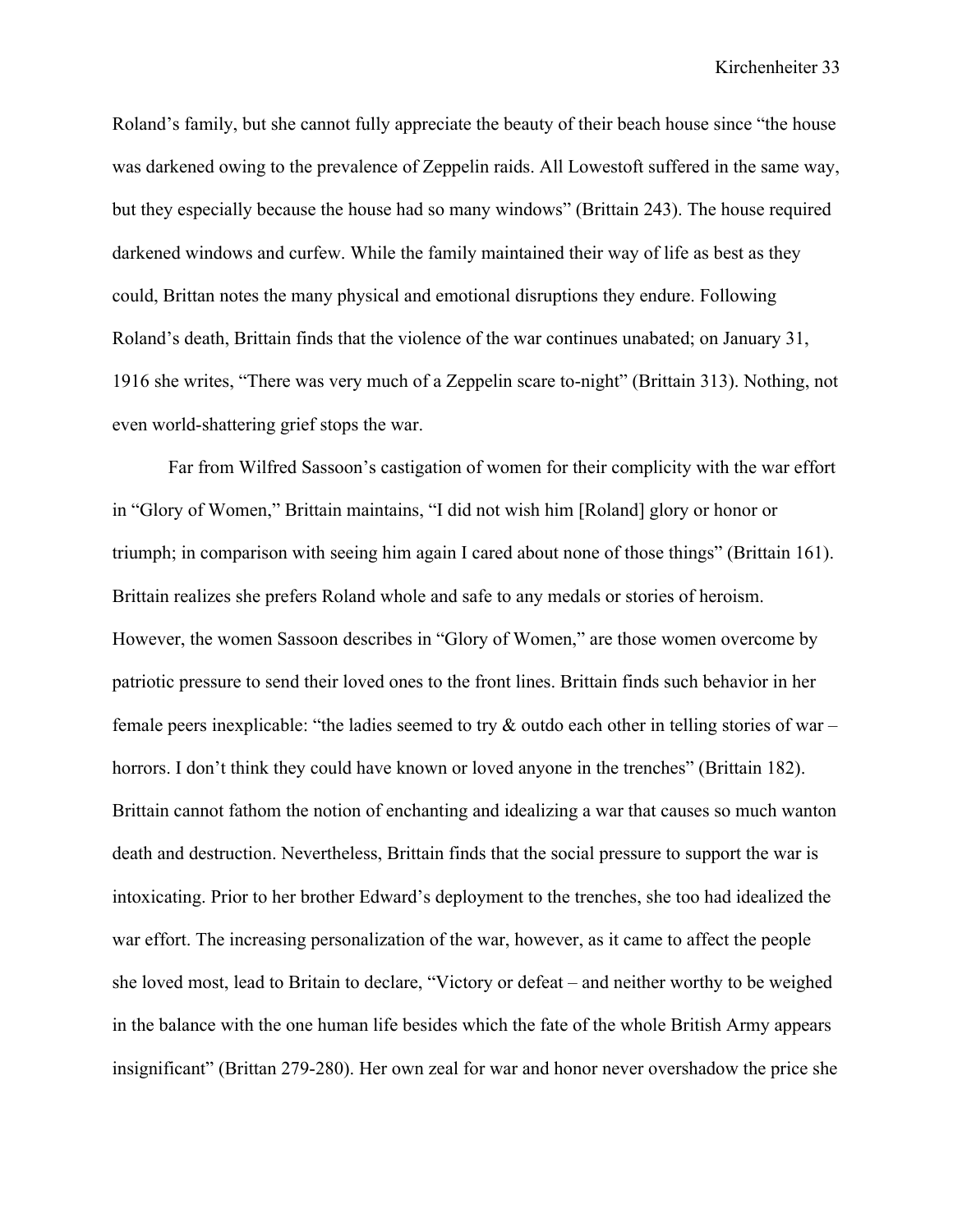knows that she may, and eventually does, pay for the war effort. After Roland's death, Brittain begins to transform him into her "tutelary deity" (Brittain 321) praying directly to him: "I knelt before the window in my ward & prayed, not to God but to Him. For if the Dead are their own subconscious selves they can surely hear us and know that we are thinking of them even though we cannot know that they know or are thinking of us" (Brittain 308). In the remaining entries of her diary, Brittain capitalizes all pronouns that reference Roland, a man she now holds as a celestial being. All the patients who come under Brittain's care become surrogates for Roland, that godlike figure she nurses by proxy in tending to his living comrades.

The unique perspective on the war afforded by loving someone in direct danger registers in Brittain's perception of the *enemy* as a fellow humans being rather merely another beast to be conquered. After the loss of one of his fellow officers, Roland expresses enrage and the wish that he had "shot him [the sniper] on the spot;" yet Brittain reflects that even though this sniper was "trying to destroy not only his body [Roland's] but the happiness of at least two people in the world – his mother's  $\&$  mine," he perhaps "too had a mother at home who was hiding an aching heart beneath a brave face, or some girl who loved him & shuddered & felt chilled whenever a particularly loud ring came at the door-bell" (Brittain 206). Brittain's poem "The Only Son," which I will discuss in the next section, reflects this understanding. Soldiers in the trenches did not have the luxury to think of the people affected by the enemy lives they took; instead they had to focus upon the moment, in which killing an enemy soldier meant saving a friendly life. But the V.A.D. nurse, seeing the mangled flesh and injuries that result, begins to understand the humanity on both sides of the war.

While Brittan focuses on Roland's new role after death, as a kind of personal deity, she also begins to find deeper meaning to his violent death, enchanting it and giving it special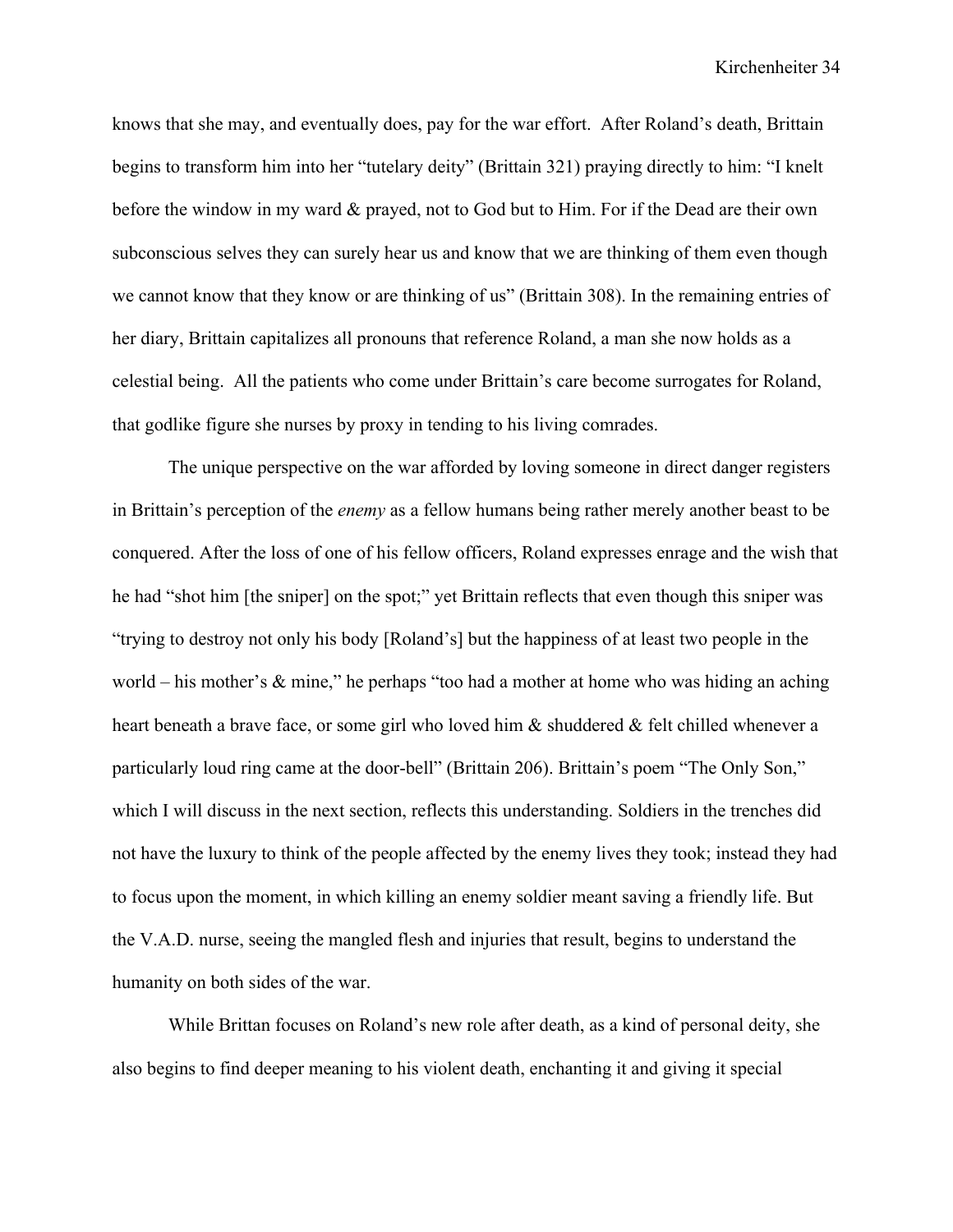significance as a means of coping with losing him: "He would never allow anyone, especially an inferior, to take a risk he would not take Himself" (Brittain 212). She muses, "Nothing can console one for the waste of Roland's future, but Victor has at least convinced me that his life was not needlessly & recklessly thrown away," (Brittain 311). She thus begins to understand that Roland's death ultimately saves the life of someone else's loved one; another soldier can return home because Roland sacrificed himself and ensured the safety of the other men. As Brittain observes, "I had another letter to-night from Roland's servant, giving a few more illuminating details of His death. It proves Him conclusively not to have thrown His life away recklessly or needlessly. He was hit because he was the *last man* to leave the dangerous area for the comparative safety of the trench" (Brittain 315). She cannot see the value of sacrificing his life for an abstract cause like national security or the glory of the empire, virtues she once espoused, but she can understand, instead, that Roland's sacrifice for his men and their loved ones is meritworthy. In Brittain's struggle to cope with Roland's death, she proves unable to provide an enchanted view of his death in the course of such unprecedented violence. Grandeur and medals commemorating honorable actions provide weak substitutes for loved ones, but, like Brittain, many families took comfort in knowing their loved ones died in order to spare other families from receiving the same world-shattering news.

On May 16, 1915, Brittain reflects on the potential of peace. After experiencing firsthand the destruction of the Great War, she realizes that peace will not erase the horrors she endured over years at war. Three years before actual peace would come, Brittain anticipates with rancor the celebrations that will follow the war's end: "what a mockery  $\&$  irony the jubilant celebrations which will hail the coming of peace will fall upon the ears of those to whom their best will never return, upon whose sorrow victory is built, who have paid with their mourning for the others'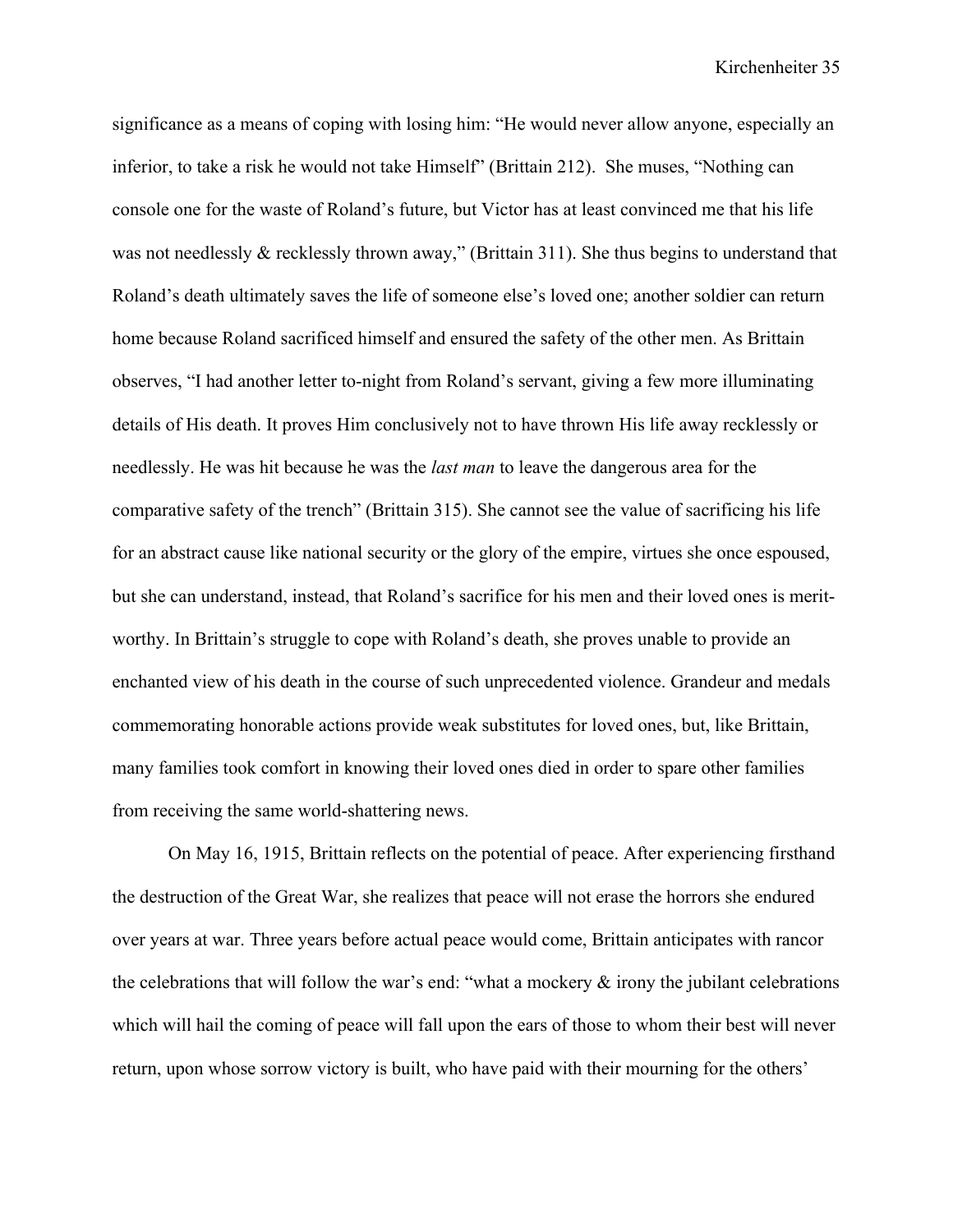joy" (Brittain 198). The bonds among families of the lost soldiers shatters an imperial and patriotic version of the war, as if the survivors would ask what benefit is gained by paying such a high price: "This war takes them all, 'the eloquent, the young, the beautiful & brave', & I don't feel as if there can be *any* justification for that" (Brittain 150). Families find the only justification and meaning in the deaths through the lives of the men that return home to their own loved ones.

Although Brittain found enchanting language to cope with the death of Roland, she could not manage to enchant all of the violence she witnessed while working in Devonshire Hospital in London. The violence both in the trenches, as shared by letters from Roland, and the devastation in the hospital became a daily reality. Brittain and Roland begin to worry about their seemingly diminishing compassion:

"He said one began to take horrors as a matter of course so soon,  $&$  I said one found that even in a hospital, where the tending of suffering soon became a mere matter of business, & the sight of pain just an element in the day's work. Why, even the gentle soothing touch with which one learns to raise a head or smooth a pillow or bandage a limb is only something acquired by practice and only in very rare cases inspired by pity…I asked him if he thought this callousness was a permanent thing  $\&$  meant a loss of sensitiveness ever after. He said he did not think so; it was an acquired necessity of war" (Brittain 252).

In her published memoir adapted from *Chronicle of Youth*, Brittain names this sensibility a selfprotective callousness, which we can find in many women's war narratives (qtd. in Das 175). Both in the trenches and the hospitals of the Great War, humans find that such callousness proves best way of coping with a daily barrage of mutilated human bodies. After years of building this self-protective callous wall, Brittain worries that the sentimental and idealistic young woman that joined the V.A.D. force is lost forever, just as Kay can never fully return to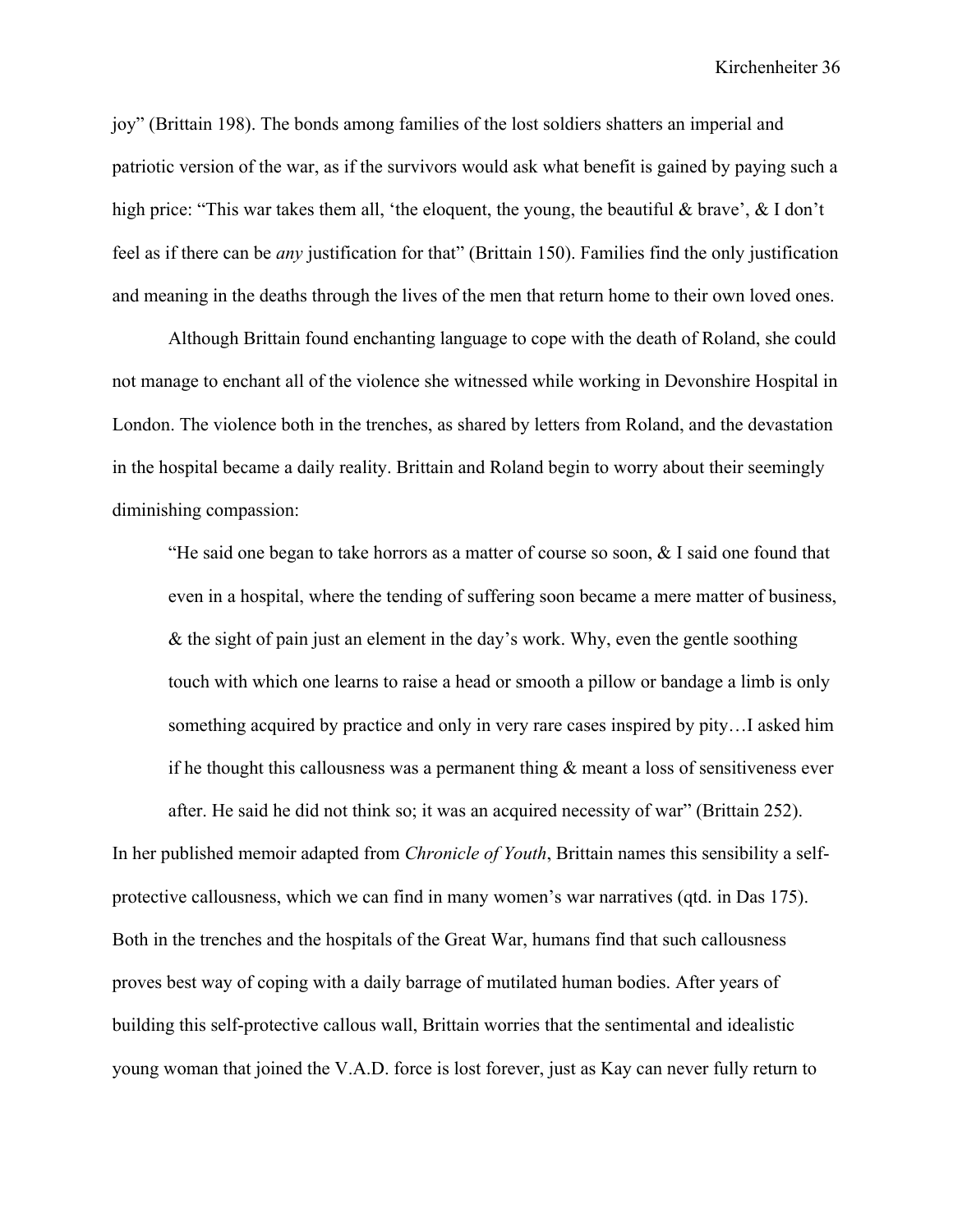the carefree socialite she was before the war's outbreak. Brittain and Smith both demonstrate through their narratives the lasting impact of exposure to mutilated bodies and wanton death on the human spirit.

## **Women's World War I Poetry: Voices from the Home Front**

Women's Great War poetry has only recently received scholarly attention, having previously occupied a secondary place to the poetry produced by male soldiers in direct combat of the trenches at the front. Women like Vera Brittain used poetry to express emotions they could not convey in diary entries or prose. Other women wrote of their experiences on the home front. During the First World War in Europe, women broke traditional gender roles, as they assumed the occupations left vacant by men serving at the front, all while experiencing bombings on their cities. As women began working outside of the home to fill the gaps left by men fighting in the trenches, they entered into a masculine professional space that introduced conflicts of its own. The emotional battles that these women fought daily presented its own complexity that merits critical consideration: "In wartime, women too, go to battle, they battle with the slow torture of fear and suspense; the long agonies of anticipation; the sleepless nights and fevered imagination; the pitless hours usurped by visons of battered bleeding bodies" (Khan 138). Even women who did not serve near the actual battlefield faced trauma caused by the war and used poetry as a means to express their experiences.

The English pacifist, Margaret Sackville published her anti-war poetry during the war. Both Siegfried Sassoon and Wilfred Owen (two of the most well-known Great War poets) owned copies of her book *Pageant of War* indicating the power of her ideas (Gieger 8). Unfortunately, as a woman, Sackville is more famous for her secret love affair with the British Prime Minister, Ramsay MacDonald, than for her powerful poetry. This is just one example of society's attempt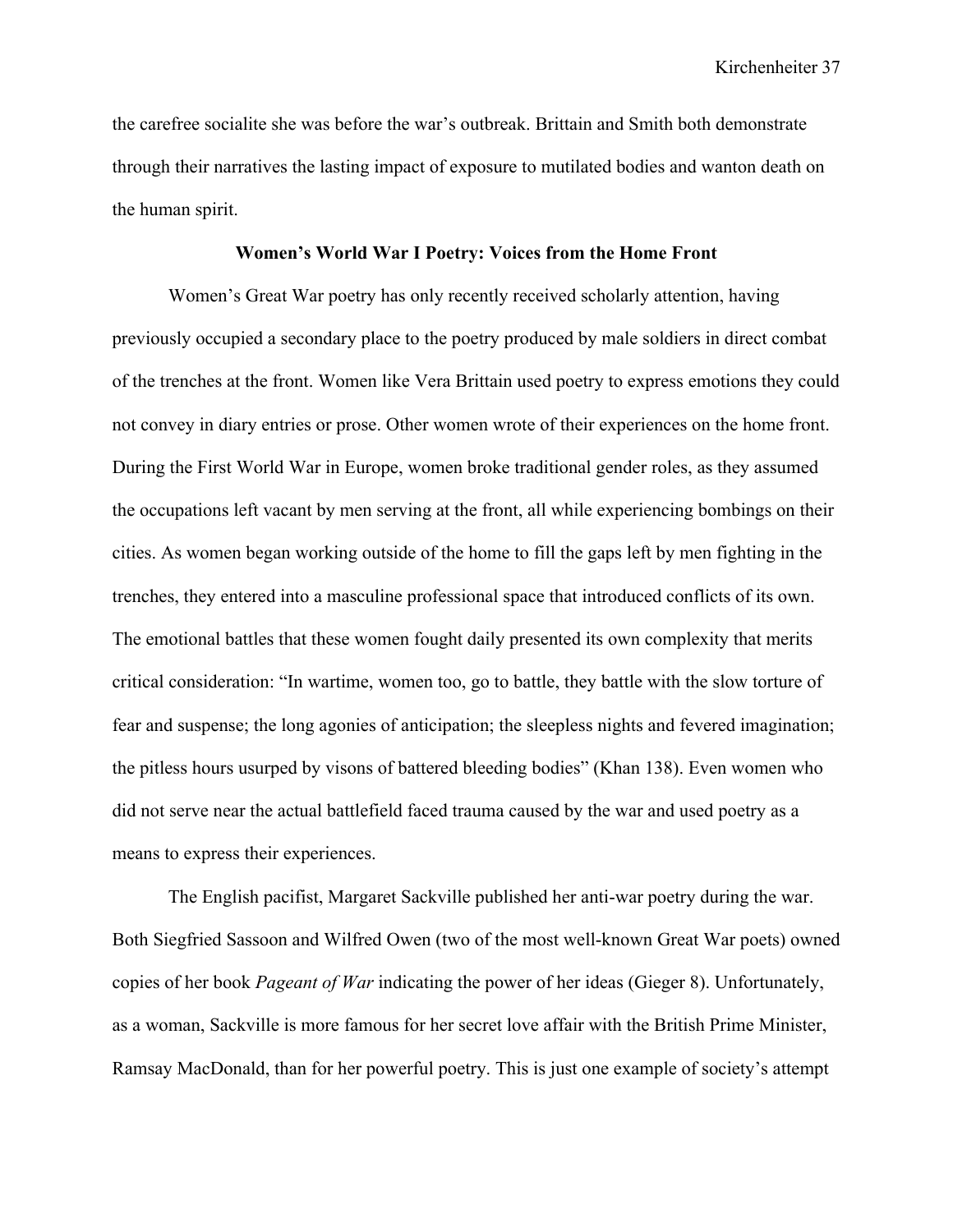to discredit women's war narratives (Gieger 7). Her poems "Reconciliation" and "Nostra Culpa" question the imperialistic patriotism that inspired many young British men and women to join a war effort that cost so many lives while also holding onto the humanity of both sides of the war, remembering lives lost for all nations involved. These incredibly powerful poems broke tradition, yet in their raw honesty resonated with her readers.

Margaret Sackville opens her poem "Nostra Culpa," with a condemnation of the imperialistic patriotism complicit with the logic of war. Not only do women tacitly allow their sons and lovers to go off to war, but the gender protocols of the time compel women to "smile" upon such militarism lest they lose societal currency themselves: "We spoke not, so men died. / Upon a world down-trampled, blood defiled/ Fearing that men should praise us less, we smiled" (lines 4-6). Sackville was not the only one to indict men in positions of power and patriarchy. David Mitchell, author of *Women on the Warpath: The Story of the Women of the First World War*, highlights the men at fault, calling the war "the product of the blundering of male politicians, of male thinking" (qtd. in Khan 84). While Sassoon condemns women for their complicity in the war in "Glory of Women," Sackville "brings both women *and* men under scrutiny" (Gieger 9). She acknowledges that while women may have condoned the war through their silence, they had few other options. To refuse their son or husband the chance to serve the war effect was to suffer the accusation of being unpatriotic and to therefore suffer social rejection. Yet the ending line: "We mothers and we murderers of mankind" (line 30) condemns the women that persuaded their sons to join the violent war. The Great War created an impossible situation for women. As Sackville observes "We betrayed / our sons; because men laughed we were afraid" (lines 13-14). The laughing men to whom she refers to are the men who perpetuate imperial propaganda, the "sanitized images of recruiting posters and… by patriotic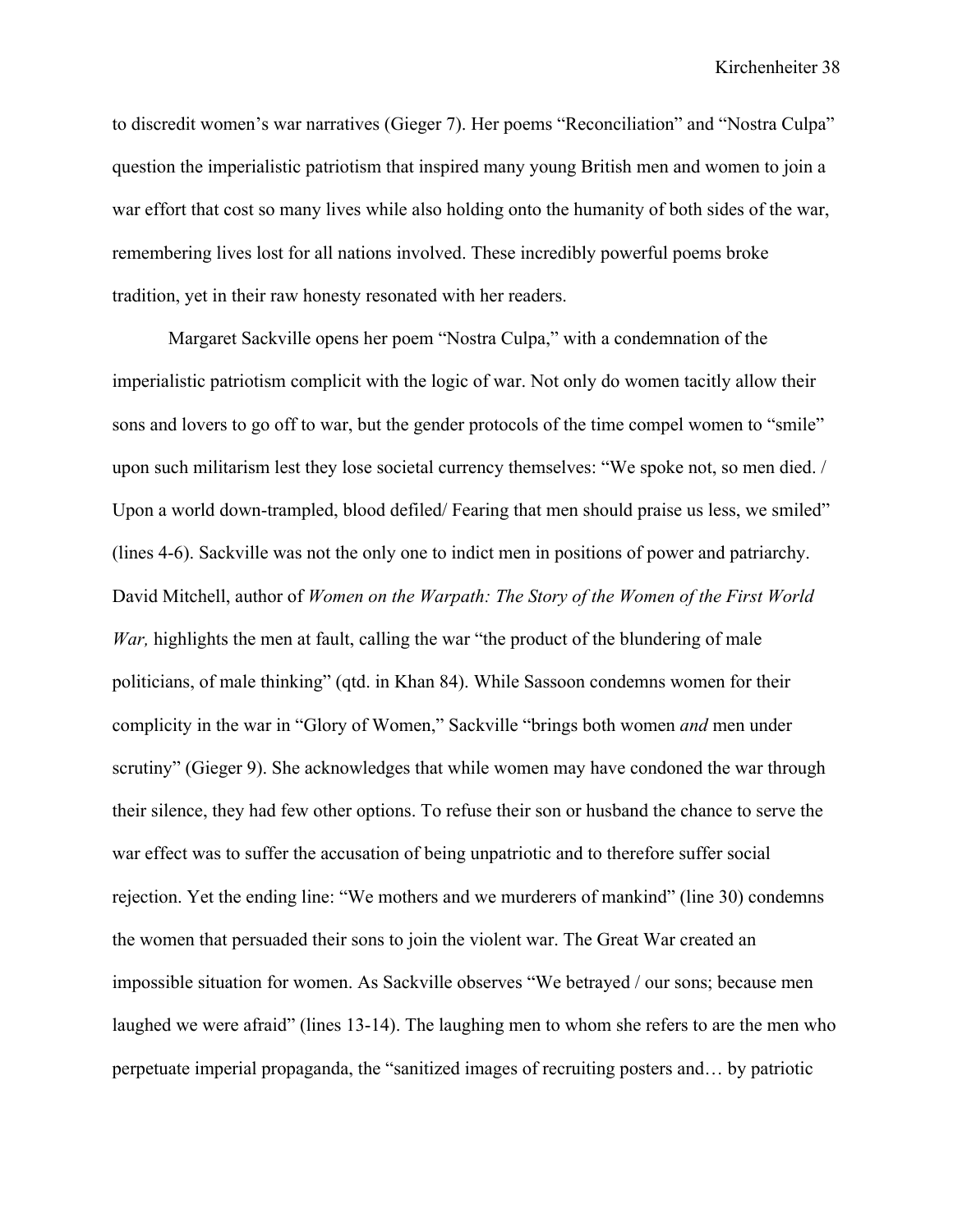romantic novels" (Hutchison 290) that also inspired women to play their part in the war machine. These are the men sitting safely behind their political power and sending other men to their deaths in the trenches. The unprecedented carnage of the First World War inevitably resulted in a desire to deflect and redirect blame. Sackville's poem, however, resists the popular misogynistic narrative that places blame on women for sending their loved ones off to a war in which they themselves could not fight.

Not only does "Nostra Culpa" question the blind patriotism but it also disenchants representations of violence in war: "That silent wisdom which was ours we kept/ Deep-buried; thousands perished; still we slept. /Children were slaughtered, women raped, the weak/ Downtrodden. Very quiet was our sleep" (lines 15-18). Sackville showcases the violence endured by soldiers and civilians alike during the war without trying to supply a higher purpose for such wanton death. "The language that Sackville uses in these lines is quite graphic, and most unusual for a woman in the time" (Gieger 11). The children slaughtered are both the young men sent off to the trenches and the children who face daily bombings of their homes and starvation due to limited resources. Children ought to feel safe in their homes. The violence of war not only physically slaughters the children but destroys their very sense of security and childhood innocence. As we saw, a ten-year old boy in Ellen La Motte's story is one such example. Like the children of Sackville's poem, the "women raped" also faced the violence in places of apparent safety. Left without the protection of their loved males (fathers and sons), women during the war work to maintain the home front and yet face the devastation of rape at the hands of enemy soldiers or of traumatized soldiers returning home. Sackville again shows how women and children are the mercy of a government more focused on fueling the war effort than protecting its citizens.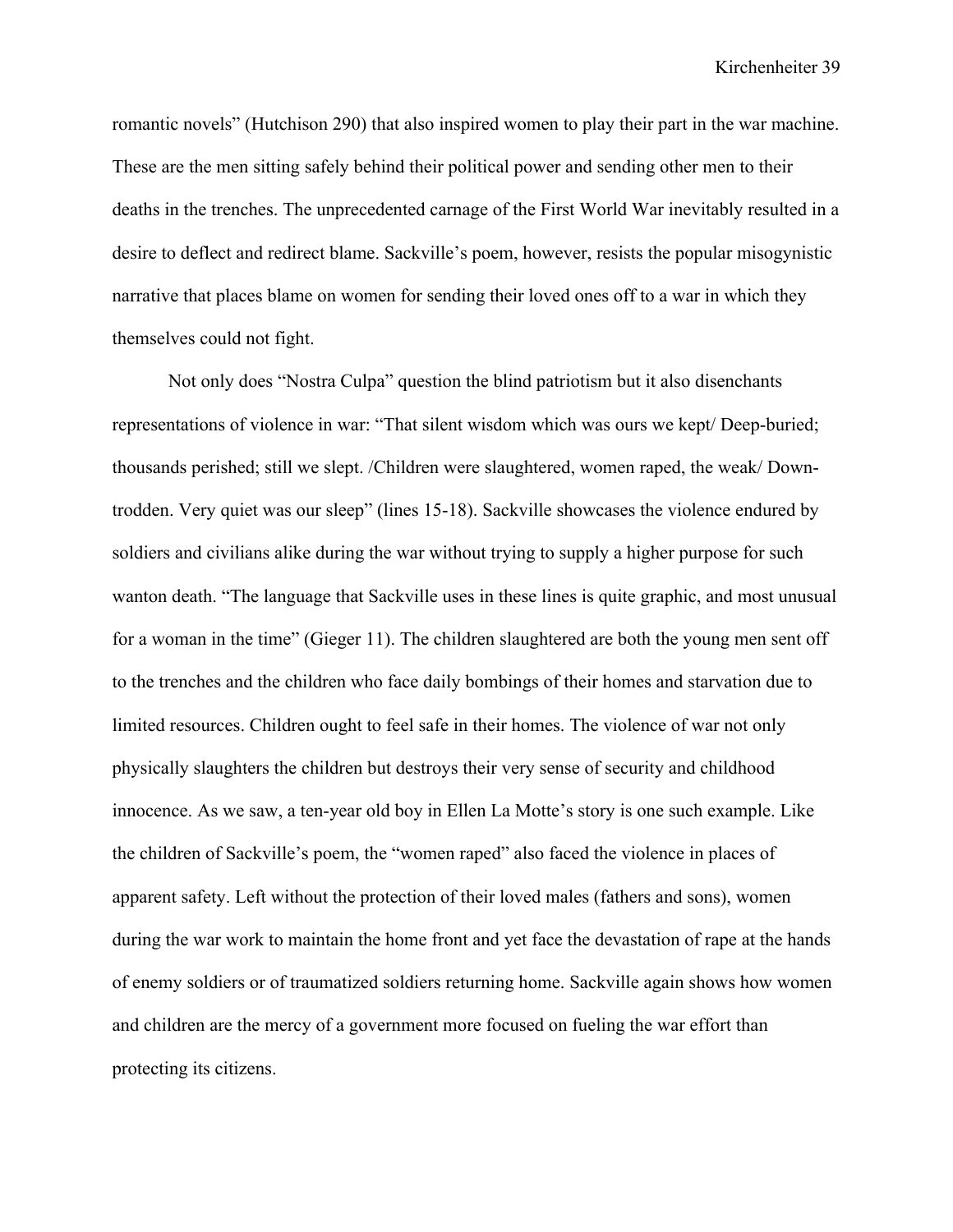In her poem "Reconciliation," Sackville identities the feelings of fear and grief on both sides of the war. Addressing another woman, this time an *enemy,* Sackville's narrator opens the poem: "When all the stress and all the toil is over/ And my lover lies sleeping by your lover/ with alien earth on hands and brows and feet/ Then we may meet" (lines 1-4). The nationality of this other woman, whose lover sleeps next to the narrator's lover, remains a mystery. As a woman, Sackville regularly "had a broad view of humanity…and her passions were 'the commonality in suffering of supposedly enemy peoples and the prevention of war'" (Gieger 7). She empathetically understands that the women (lovers and mothers) on both sides of the war stand to lose their loved ones. The tragedies underlying her wartime poetry speaks not only to British soldiers and families, but also to all families impacted across the world by the devastation of the First World War. The imagined meeting between two women both suffering the loss of their lovers, creates an opportunity of reconciliation and healing as their shared devastation helps bridge the differences caused by years of violence. Her language, honest and raw, "moving sorrowfully with uneven paces, / The bright sun on our ravaged faces" (lines 5-6) and "With such low, tender words the heart may fashion, / Broken and few of kindness and compassion" (lines 11-12) creates the possibility of hope for future generations, "bound by the same grief forever" (line 9).

Vera Brittan also published an early volume of poetry entitled *Verses of a V.A.D* (1918). Three of her poems – "The Only Son," "Sisters burned at Lemnos," and "The German Ward" – are powerful representations of her experience working in hospitals. She focuses upon the feminine experience of war in order to complicate conventional perceptions of its traumatic impact as exclusively masculine. The narrator of the poem "The Only Son" thinks of her future, her child, far away on a stormy night, addressing "My little child?" (line 4). Brittain's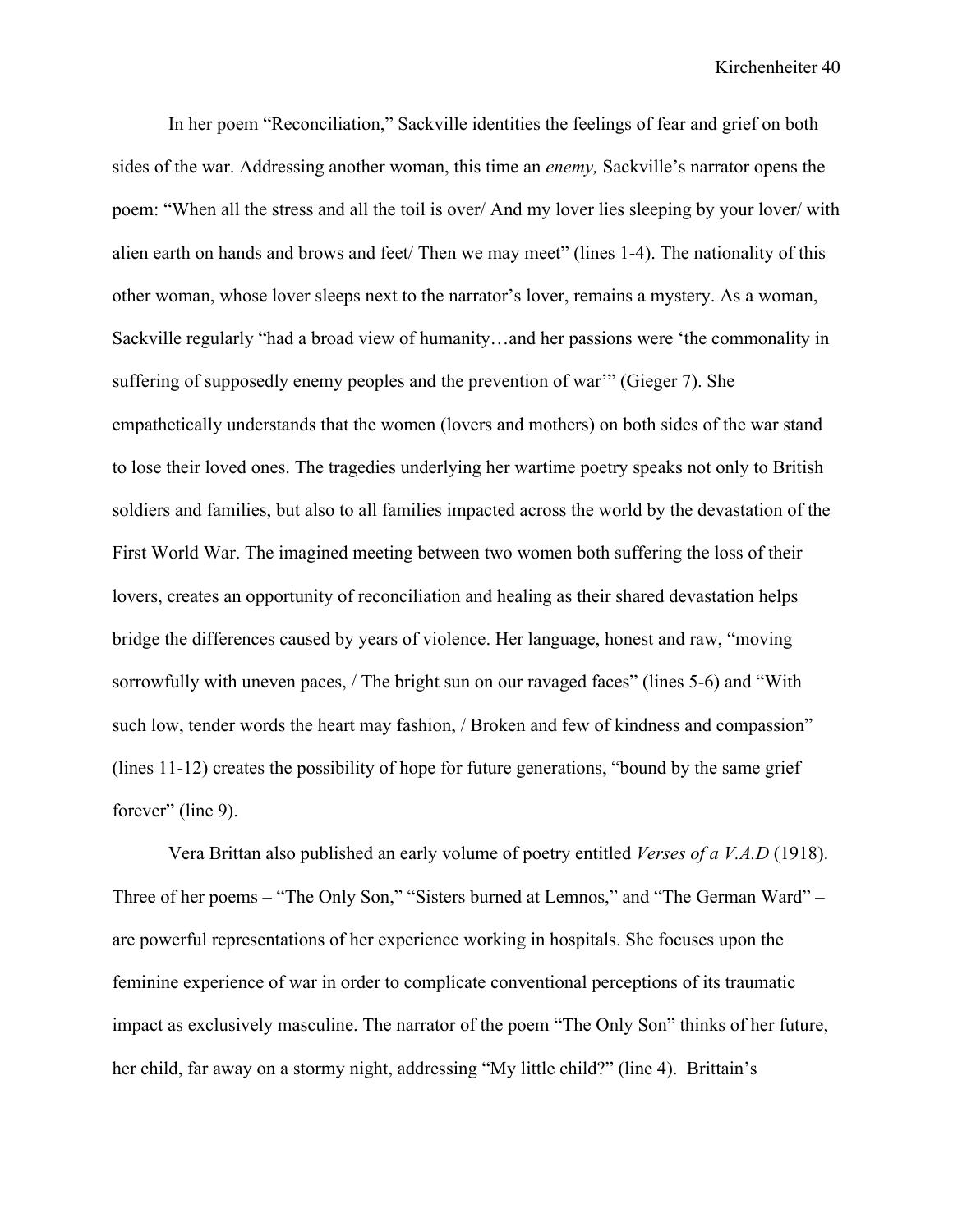interrogative punctuation suggests the mother's surprise at finding the man at war in the place of her little son. She does not recognize the man who left home: "You seized the sword and in the path of Life / You sought your prize" (lines 11-12). The man at war, facing extreme violence and death cannot be the same man that was once her "little child." Military historian, Trevor Wilson in his study of the First World War, *The Myriad Faces of War* condemns the women who send their men off to war, much like Sassoon in "The Glory of Women," arguing "It is difficult to respect the conduct of women who, themselves almost free from physical danger, were eager to exhort and even intimidate men into hazarding their lives and limbs" (qtd. in Khan 83). Yet the mother of Brittain's poem, shows that while her "lives and limbs" may be safe from harm, as Wilson and Sassoon condemn her for, her heart is a casualty. She feels confusion at her son's decision to go to war and her discomfort that she can no longer soothe his "baby fears" (line 7). By continually employing language that recalls the younger days of her child, days when she could comfort all his pains, Brittain highlights the everlasting love mothers feel for the men at the front and the daily and all-consuming worry they feel for their sons. Like Sackville, Brittain understands these emotions are not unique to Allied families.

In her poem "The German Ward," Brittain recalls caring for Prisoners of War (POWs) in an English military hospital. Brittain represents the experience of war through multiple senses: the sounds, the sights, and the smells: "And recall the loud complaining and the weary tedious cries; / And sights and smells of blood and wounds and death" (lines 7-8). All of her senses are heightened in the operating room. Breaking traditional wartime views, Brittain describes how she gave her all in treating the wounded. The cries ring in her ears and the smell and sight of blood is still fresh on her mind as she recalls caring for alleged enemy fighting against her own countrymen: "the dying enemy her tenderness would find" (line 19). Despite knowing their loved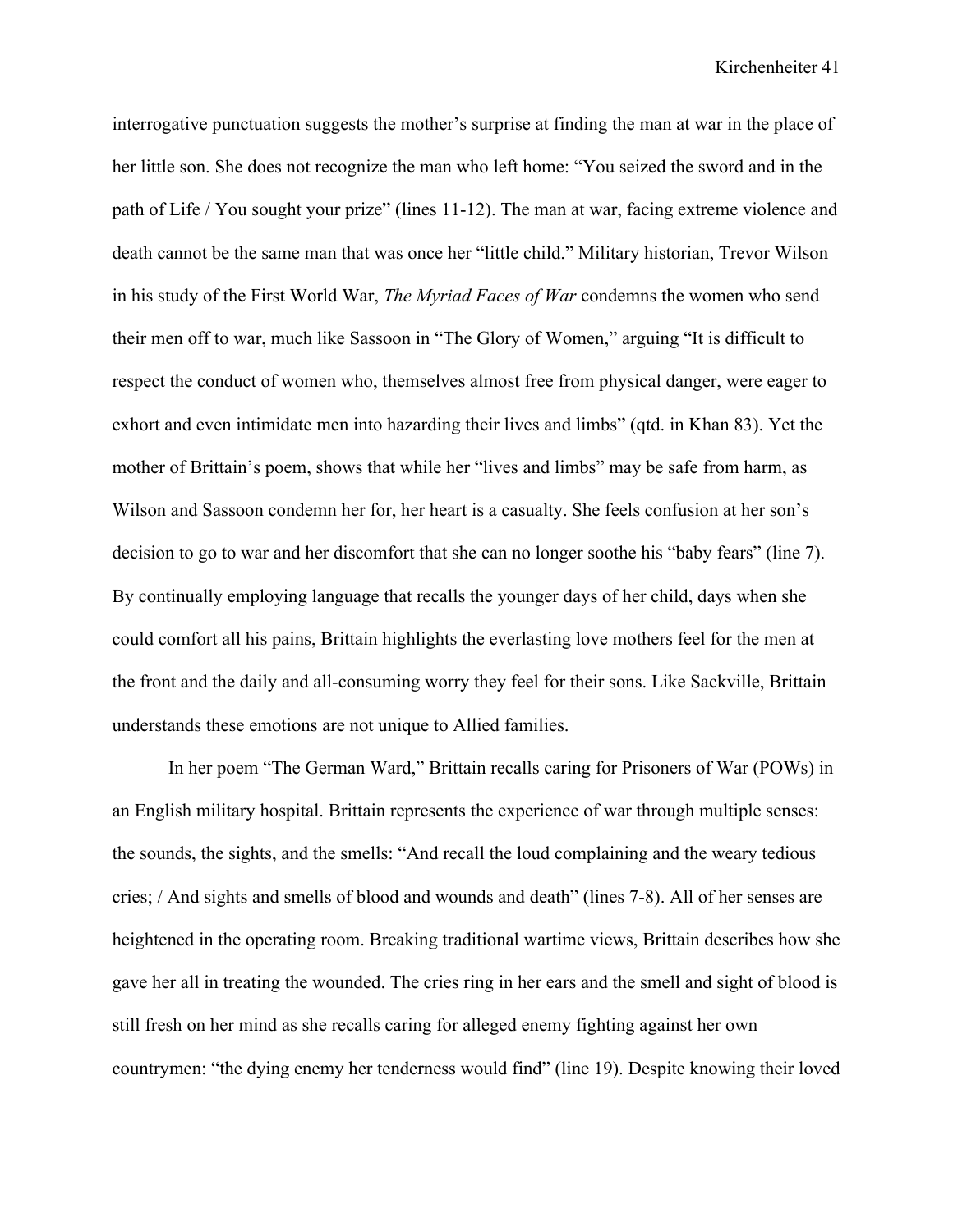ones faced these men in the trenches, the female nurses did not cease to care for them, but nurtured "friend" and "foe" alike:

> "And I leant that human mercy turns alike to friend or foe When the darkest hour of all is creeping nigh, And those who slew our dearest, when their lamps were burning low, Found help and pity ere they came to die." (lines 18-19).

While they may not be able to save these men, the nurses know they can at least provide comfort in their last days. Brittain's poem is another example of the ability of women in war to see the humanity in everyone involved. These men fight to protect their country, just as Britain's countrymen do, and thus deserve humane treatment for their sacrifice.

Women during the Great War sacrificed more than their loved ones, some scarified their bodies and virtue. A new group of women was borne out of the relationships forged by the Great War, a "new breed of unmarried mothers, the so-called 'war mothers' (Khan 75). These women grapple with the fact that during the war their *sins* were overlooked just as the men's action of "killing one's fellow men" was condoned by the Christian church (Khan 75). After the war, the men continued to receive forgiveness for their wartime sins while the women now faced discrimination and social ostracization. A poem by the popular American poet, Ella Wheeler Wilcox, aptly named "War Mothers," brings this inequality into sharp focus. Wilcox opens her poem, "There is something in the sound of drum and fife / That stirs all the savage instincts into life" (lines 1-2). Throughout the poem she highlights the primal instincts spurred by this war five different times; the women in the poem listen as "the wild cave-woman spoke" (line 28). The war destroyed many social relationships, especially those that brought safety and comfort, such as fathers and husbands protecting the family. Primal survival instincts were the only things left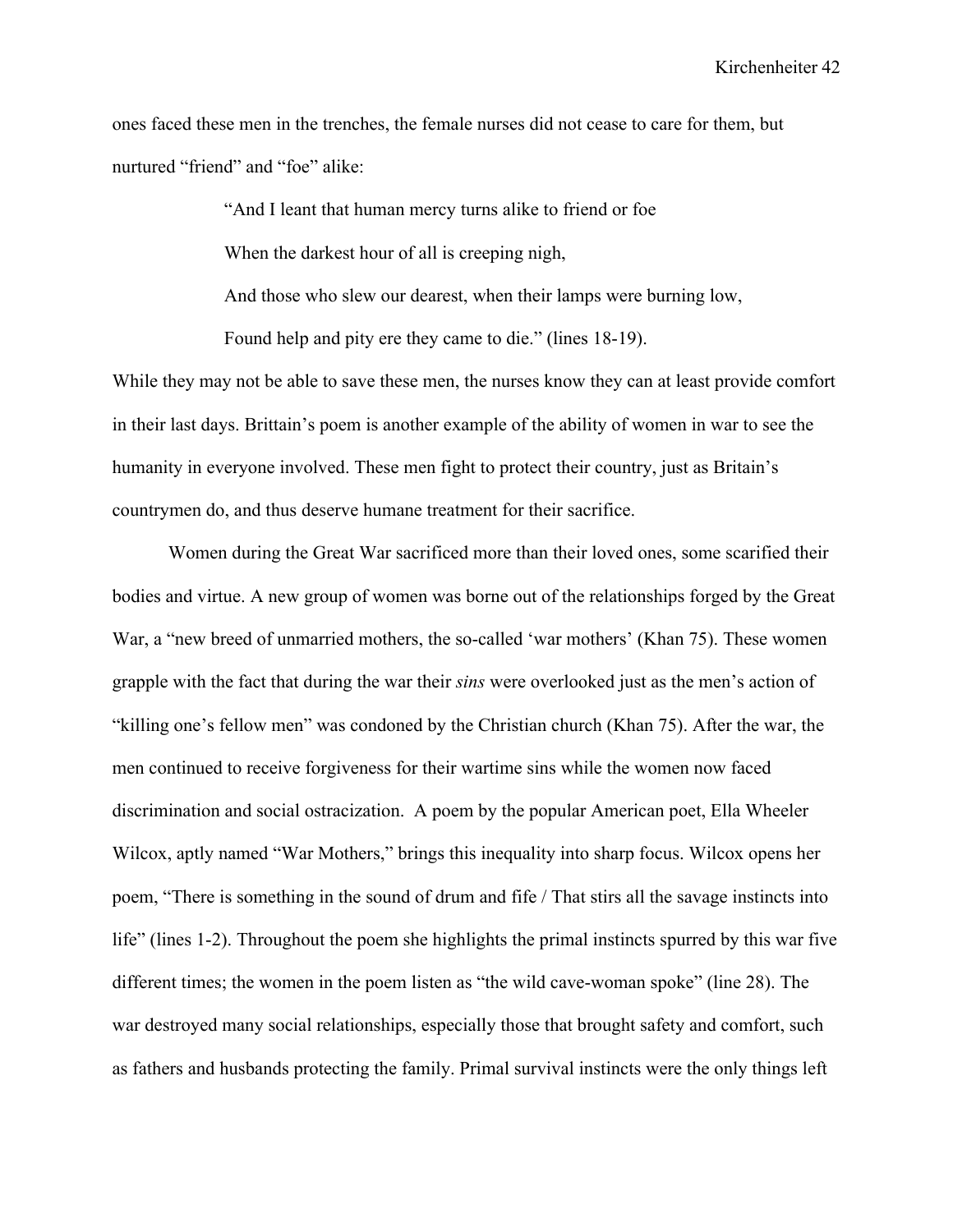to sustain the women, sex being one of the most obvious for women to offer in exchange for protection and comfort. The high death rate created feelings of immediate action: "We were females meant to bring their sons to birth. / And we could not wait for any formal right" (lines 46-47). Both men and women feel impending doom and desire human touch. However, after the war, the *sins* of these women created lasting repercussions as society shunned them. Yet "we took no man's life but gave our chastity / And sinned the ancient sin" (lines 63-4). Unwed mothers, who gave what they could for the men at war, were left to deal with the consequences: "And we were only women, forced by war / To sacrifice the things worth living for" (lines  $24$ -25). Women gave up their loved ones for the war effort and later gave their chastity to comfort both the dying men and their own fears and loneliness. Even women who decided to terminate unwanted pregnancies, in order to avoid life as a lonely war mother, felt the sting of society's scorn: "Phantoms of infants murdered in the womb, / Who never knew a cradle or a tomb" (lines 72-3). These unborn children are more victims of a deadly war fueled by violence and moral inequalities.

While many men died on the front lines, women also perished during the war effort. Medals and accolades may not replace the lives of the men lost, but the women were often forgotten by history. Brittain attempts to honor some female nurses that perished in her poem "The Sisters Buried at Lemnos", since, as she observes "Seldom they enter into song or story" (line 5). These women fought a different war on a different front, Borden's "second battlefield." On this front "No armies threatened in that lonely station, / They fought not fire or steel or ruthless foe" (lines 9-10). Death was the enemy these women fought and to whom they often lost to, and in this instance, they paid with their own lives. The care the nurses provided for the soldier-patients must serve as their reward, which many found worthy: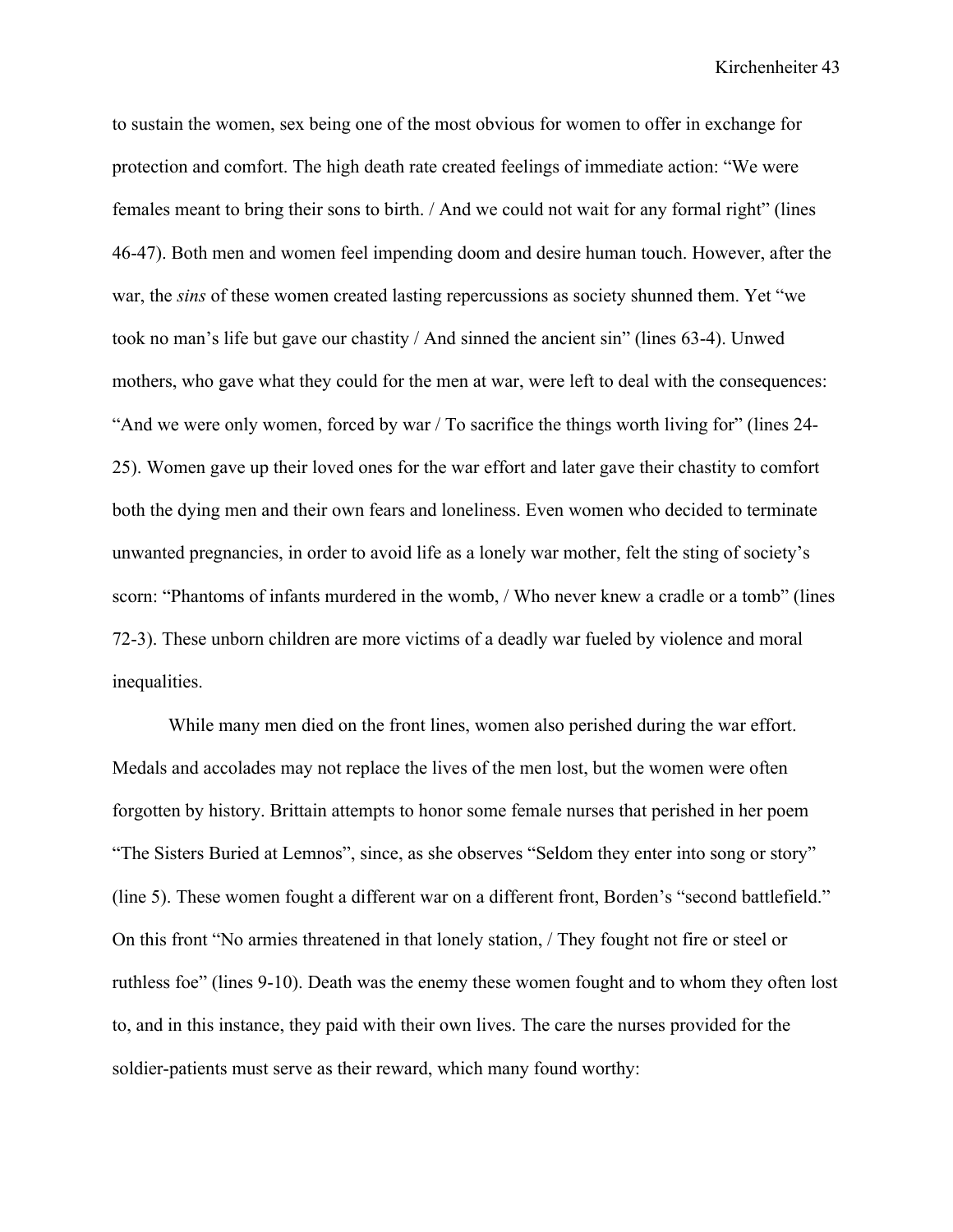"No blazing tribute through the wide world flying,

No rich reward of sacrifice they craved,

The only need of their victorious dying

Lives in the hearts of humble men they saved" (lines 16-19).

While Brittain agrees medals can never replace a loved one, she nevertheless recognizes that without the government's acknowledgement of the sacrifice of women during the war, saving lives of active soldiers is the only satisfaction the nurses received.

The endless work and dedication of the Great War nurses merit recognition, even though society does not place the same value on the lives of the men and the women sacrificed at war. Thankfully women, like Brittain, Wilcox, and Sackville used their literary talents to honor and remember the women around them. With these poems, modern generations can continue to honor the women that made so many sacrifices for a war effort that ultimately forgot them.

#### **Mary Jennings (MJ) Hegar: A Contemporary Woman at War**

From a young age, Mary Jennings (MJ) Hegar wanted to serve her country as a pilot: "it's as close to being 'in the shit' as you can get" (Hegar 85). In the 1990's, when Hegar grew up, helicopter piloting provided women with one of the closest opportunities to combat, at least officially. The Direct Ground Combat Definition and Assignment Rule, published in 1994, explicitly barred women from direct ground combat: "Service members are eligible to be assigned to all positions of which they are qualified, except that women shall be excluded from assignment to units below the brigade level whose primary mission is to engage in direct combat on the ground" (qtd. in Staats 141-2). Instead, assault helicopter pilots provide cover fire for troops on the ground while Medical Evacuation (MEDEVAC) pilots transport injured soldiers and civilian patients from points of injury to hospital sites for care; thus both positions operate in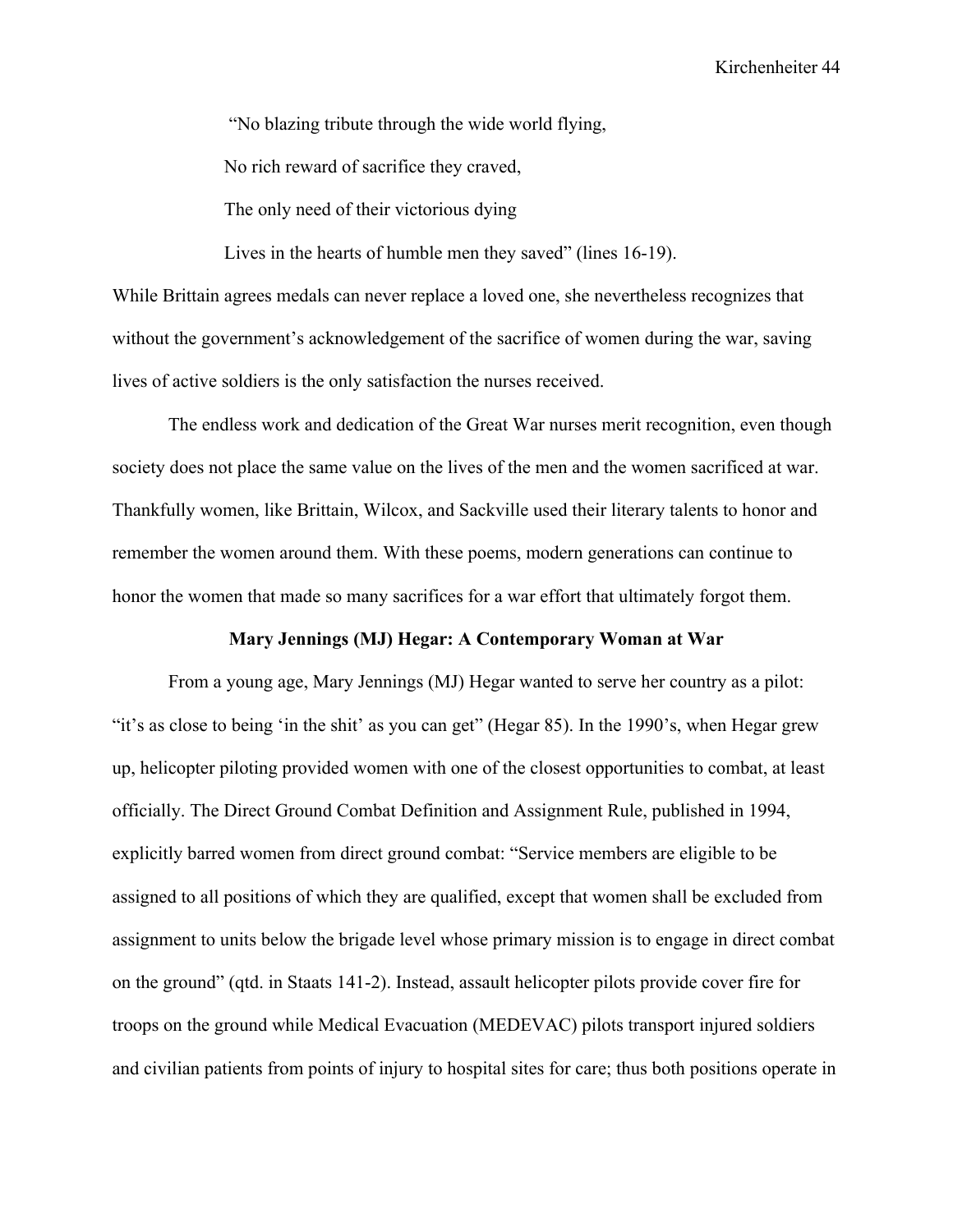very dangerous situations close to ground combat operations. Since aviators typically operate above the ground forces, aviation remained open to female service members.

Inspired by the mentorship of one of her high school teachers, Mr. Dewey, MJ originally sought a career in the Navy. She believed her mentor, a veteran himself, would be proud of her desire for a ROTC (Reserve Officer Training Corps) college scholarship, which provides a contract with the Navy after completing four years of college. Unfortunately, instead of support, MJ experienced the sexism that still exists in the military ranks today. The glowing letter of recommendation she anticipated actually read as "a scathing description of my lack of leadership ability, discipline, and drive – the exact opposite of what he had told me time and again over the past few years" (Hegar 20). When she confronted him, Mr. Dewey simply replied: "The Navy is no place for you, Mary. What are you trying to prove? This isn't a game. Defending our nation should be left to the strong, and it's no place for a woman" (Hegar 21). Jaded by this experience, MJ decided to join the Air Force, hoping a different service would accept her more enthusiastically. The words of her former mentor remained with her as she forged ahead in the battle to prove herself within the military ranks. Her memoir, *Shoot Like A Girl: One Woman's Dramatic Fight in Afghanistan and on the Home Front (2017),* depicts her struggle to earn her wings and thus become a pilot serve three tours in Afghanistan, save countless lives as a MEDEVAC pilot, and her continual fight to prove her own place as a warrior and thereby help woman earn acceptance as warriors in support of combat operations.

At her first duty station, in April 2000, MJ's Group Commander, an Air Force Colonel, refused to recommend her for pilot training because her husband also was attempting to become an Air Force pilot: "If he's going to be successful in the Air Force, he'll need a strong support system at home. Don't you want to be a *good wife* to him?" (Hegar 69, italics added for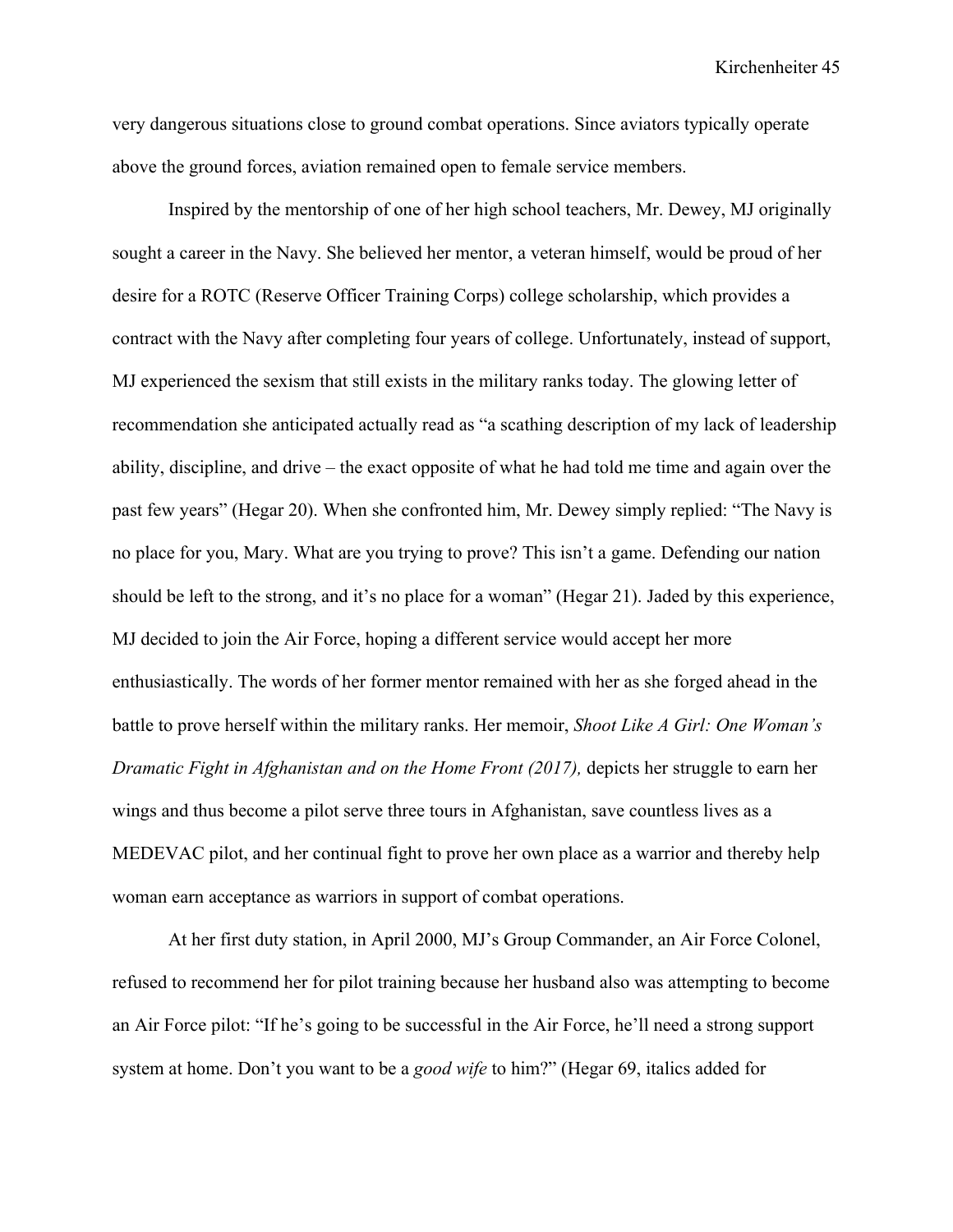emphasis). Undaunted, MJ decided to "keep my head up, toughen up, and learn to get along with someone who clearly disrespected everything I was trying to accomplish" (Hegar 51). As a lieutenant, at the bottom of the officer ranks, MJ felt blocked by various forms of institutional sexism, but she lacked the social capital to upset such a system. For several years, MJ experienced systematic sexism while she remained intent upon proving herself professionally competent and capable in order to break the chains through gendered barriers. Her memoir documents her efforts to work towards equality for service members. Hegar's Group Commander maintained that the best support she could provide for the military was to be a *good wife* and support her husband's career. Mary Borden, the only other married woman whose memoir I have discussed, proved her support for her spouse by volunteering for the war effort. Other women during the Great War supported their husbands through volunteering as a V.A.D. nurses or ambulance drivers, others did so by maintaining the home front and pursuing jobs outside of the house. Hegar's Group Commander, however, asserted that the military did not need female soldiers as much as husbands needed support from their wives

The title *Shoot Like a Girl,* derives from Hegar's experience in Japan, but this time a positive event. MJ routinely qualified as an expert on her weapons systems, the highest score it is possible to attain. After qualifying expert again on a particular qualification range, one of the instructors gave her a high-five and exclaimed, "Outstanding Jennings. You shoot like a girl!" (Hegar 52). When she was ready to argue with him over what she thoughts was an insult, the instructor quickly explained, "Women are physiologically predisposed to being excellent marksmen. It's about their muscle tone, center of gravity, heart rate, respiration, and, in my opinion, psychology [not allowing one's ego to get in one's way]" (Hegar 52-53). Just as the women volunteering for service in the Great War hospitals learned that their compassion could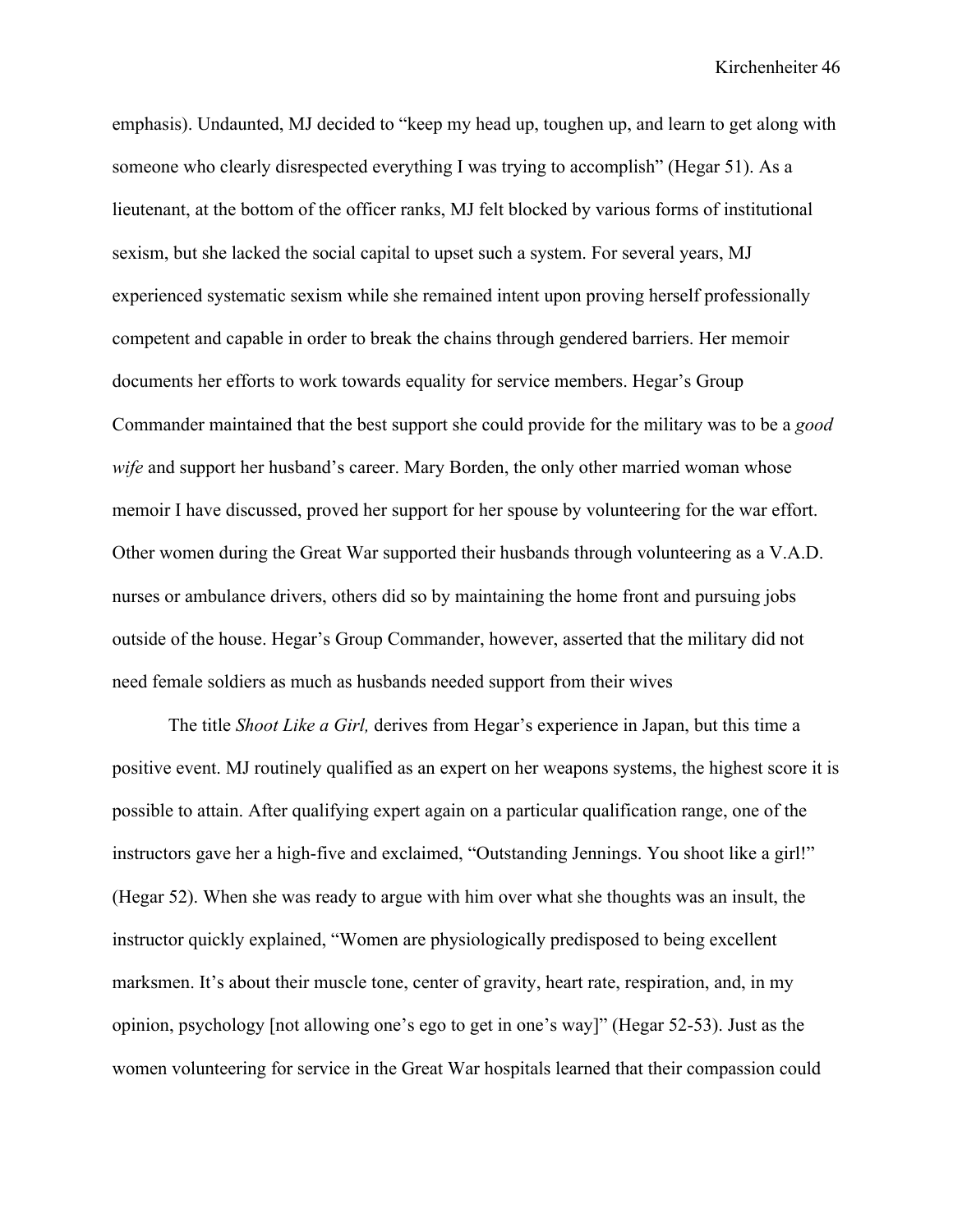be beneficial to the injured soldiers under their care, MJ learned that some of her traditionally feminine aptitudes could prove advantageous in combat, nor was she the first woman to recognize this. Women's Great War narratives and MJ's personal memoir demonstrate the substantial contributions woman can make to the war effort, whether as nurses behind the lines or as warriors in combat situations. The skills brought to the battlefield are not necessarily exclusive to a particular gender.

MJ finally got her chance to prove herself in battle when she deployed to Afghanistan in 2007 flying the HH-60G Pave Hawk in MEDEVAC missions. MEDEVAC missions are fast paced, dangerous, and potentially fatal, all things MJ desired in her service: "These guys [casualties] were the mission, the reason I came to this godforsaken country – they bravely fought the enemy, always with the knowledge that medevac birds [helicopters] like ours were ready to scramble and get them lifesaving care in an instant" (Hegar 148). It is notable that in this early stage of her career of flying in combat operations, MJ envisions the patients as an extension of the larger mission of proving her place in the military, not as individuals. MJ recalls during her first mission, however, that one of her medics who works on patients while she flies them from point of injury to a hospital, Thor anticipates death: "This guy's Code Blue" (Hegar 149). MJ flies as quickly as possible, through dangerous terrain while Thor administers medical aid to sustain the man until arrival at the hospital. She explains that, unfortunately, though, "my first patient was my first casualty. He left a tar of blood and dust an inch deep on the Pave Hawk floor" (Hegar 150). The loss hit MJ hard. While the soldier's special forces team finds a deeper meaning behind his sacrifice, MJ wonders whether she will be able to endure the job and understands that "somewhere in the US, an eight-year-old girl had just lost her twenty-eightyear-old hero of a father. Her life would never be the same, and she didn't even know it yet…I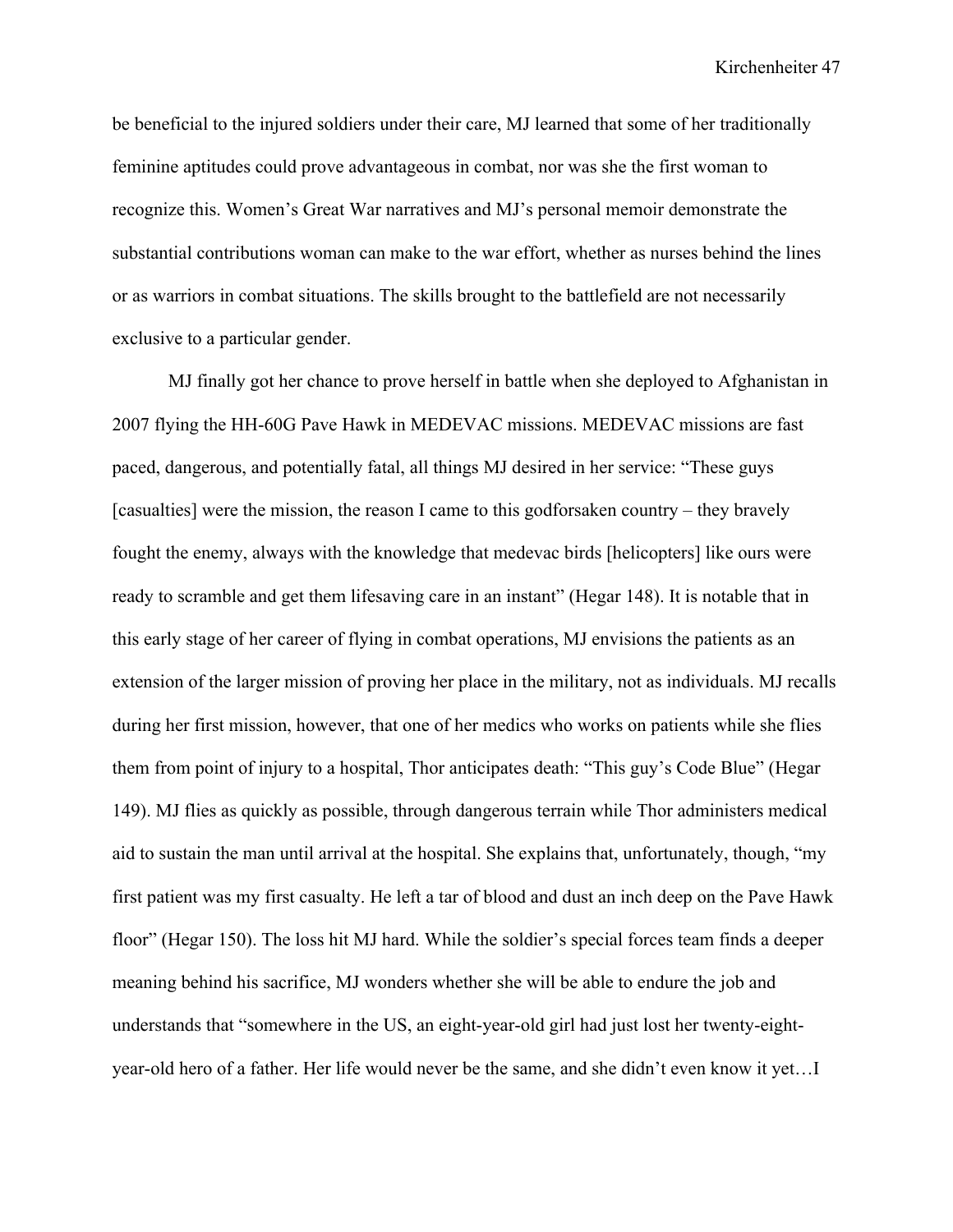would never wish for a mission again" (Hegar 151-2). When she reflects on the situation, the cost of proving herself as battleworthy is an eight-year-old girl's father; what she initially regarded in abstract terms as a mission ultimately places someone's loved one in a lifethreatening situation. MJ thereby humanizes the patient and connects on a personal level not only with him but also with his surviving family members, whom she never met.

This very pattern surfaces elsewhere in my personal conversations with a male Army MEDEVAC pilot about his deployment in 2016. The pilot recalls, that when flying wounded allied forces, he tended to regard his patients as "sacks of meat" in an effort to emotionally distance himself from his ostensible *cargo*. MEDEVAC pilots work within what they call, the golden hour; if they are able to get patients to a hospital within an hour of injury, the chance of survival is nearly ninety percent. Working within this golden hour, pilots and medical staff do not have the luxury of connecting with patients, since their principle focus must be on transporting them to a hospital where they can receive a higher level of care. However, when flight teams transport deceased patients back to their homes for burial, they operate at a slower pace and sense the humanity of the bodies they carry. These longer and slower paced flights allow time for reflection and thus for feeling, transforming what the pilots once perceived as mere "sacks of meat" into human beings.

As a MEDEVAC pilot, MJ interacted with wounded service members and civilians in a very different capacity than her peers in the Great War, but in both wars these women focused the on bloody and broken bodies. MJ often describes the cases that continue to haunt her in much the same manner as the V.A.D.s record their Great War narratives. After her missions to deliver the injured personnel to the medical staff are complete, MJ pursues lasting relationships with many of the patients by seeking them out and following their progress. On one such mission to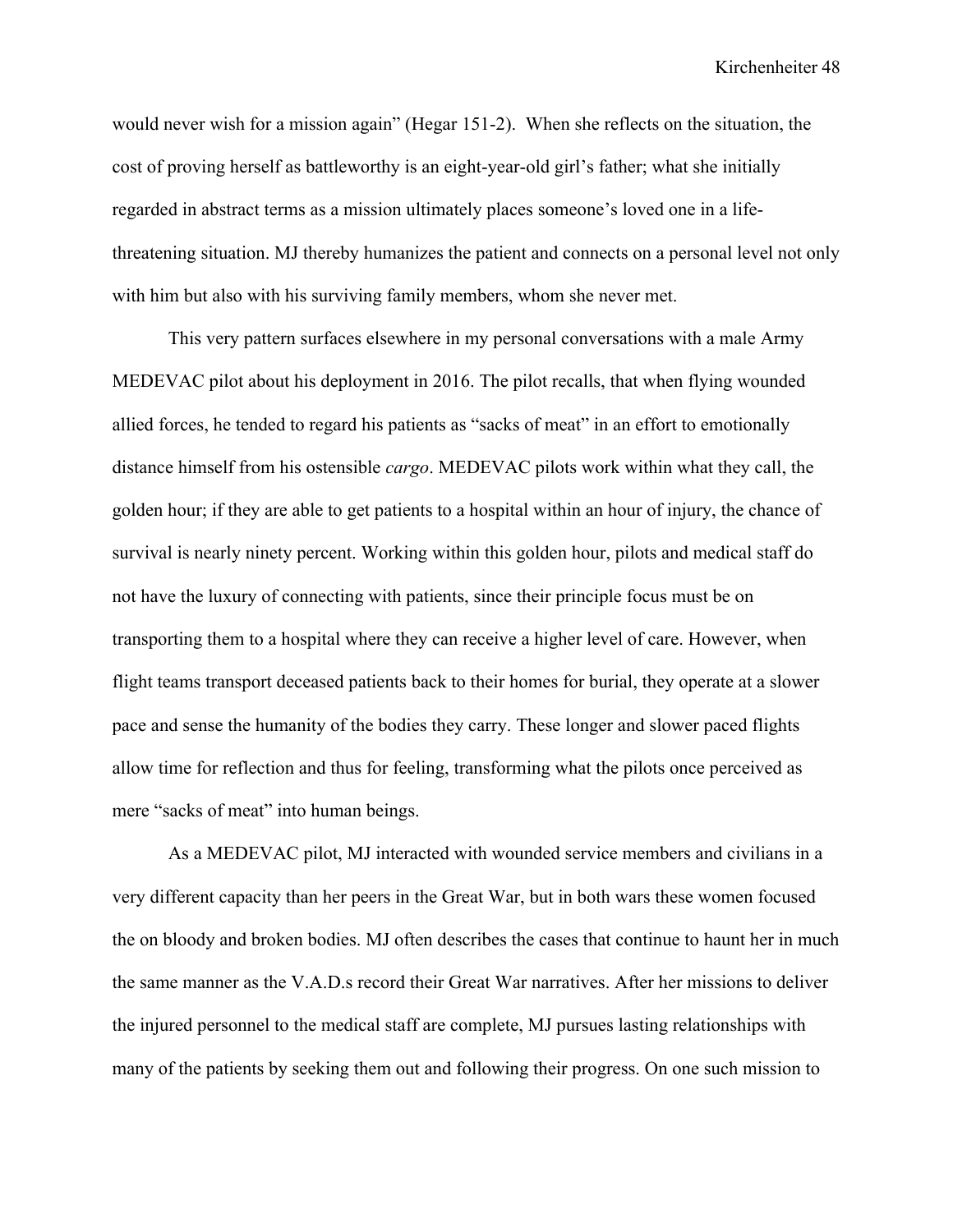"pick up a wounded three-year-old out of an unfriendly village," MJ notices that her medic, Thor, "carried a Beanie Baby-sized teddy bear on his vest" which he gives to the little boy as comfort during the flight (Hegar 153). Thor's connection with the young boy, even as the father refuses to acknowledge the medical staff, displays Thor's empathy and ability to see the young boy as human. In the all-volunteer military of today, Thor shares the compassion shown by so many women volunteers in the Great War, who expressed a desire to safeguard lives on both sides of the conflict. Such compassion, then, is not exclusively feminine or gendered, but rather emerges as a product of direct interaction with the suffering and the opportunity to console the human spirit. For three days, MJ checks on the boy's progress, as she notes she "often did my other patients," until the boy sadly passes away from pneumonia. To this day, MJ admits, "I cry for that sweet casualty of this terrible war" (Hegar 153-4).

Even while she was deployed and serving as a part of such an elite team, MJ faced sexism from many fellow soldiers, including a crew member who maintained that "women can't hold their own in an evasion scenario *[i.e. to avoid enemy capture]*" (Hegar 145). After remaining silent in earlier such episodes, MJ asserts herself in this situation, challenging her bully to a physical test she is confident she can win. His refusal to participate fuels MJ's belief that bullies "were so insecure that they had to seek out someone they thought was weaker than they were" (Hegar 146). Hegar explains that typically male members of the elite military teams accept women among their ranks, especially those who prove their worth to the mission. In this instance, however, MJ expresses her double mortification of experiencing the pilot's overt sexism and of observing that no one else on her team is willing to defend her place within their ranks, a sign of "everyone's tacit acceptance of" of women's dismissal from combat (Hegar 147). By remaining silent and allowing the sexism to go unchallenged, her fellow crew members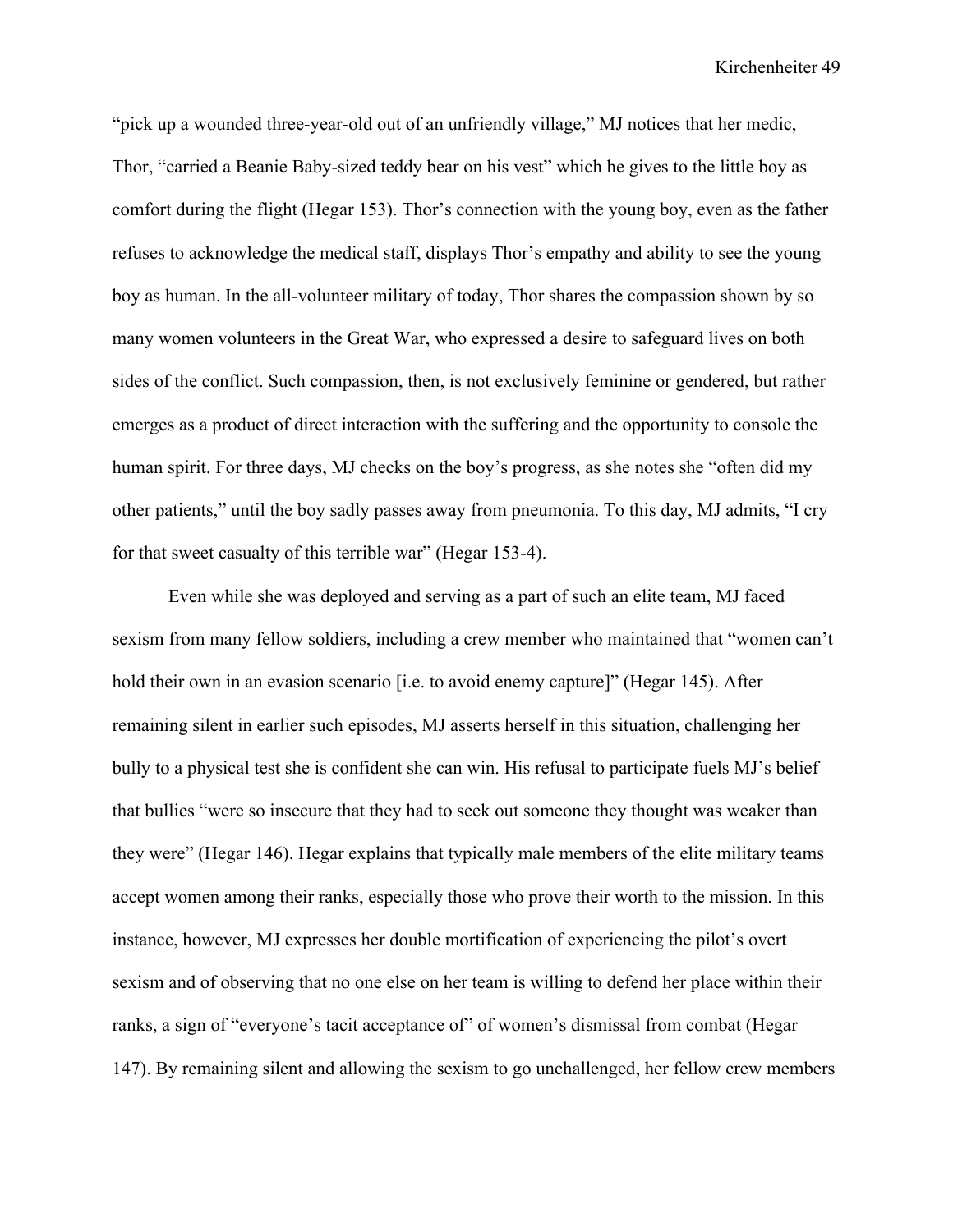condone such discriminatory behavior. Where in the moment MJ felt like a lone individual working to defend her place in the military and to condemn sexism – one voice drowned out by the silence of condonement – her published memoir effectively amplifies the voice of resistance.

In one of the climaxes of the memoir in which MJ suffers injuries herself, she has occasion to turn the language of what Vera Brittain calls "self-protective callousness" upon herself. In 2009, MJ deployed again to Afghanistan. During a seemingly routine MEDVAC in Afghanistan, MJ's helicopter sustains heavy enemy fire which injures her:

"Shrapnel peppered my right forearms and right thigh. The arm wound was superficial. I couldn't see the leg wound, but the spreading bloodstain was worrying – first it was the size of a grapefruit, and then it grew larger and larger until it was the size of a basketball… I'd never been shot before, but I'd flown so many wounded troops that I could tell a serious wound from a paper cut. No reason to call off the mission… I had lost enough soldiers to this war already, and I knew that if we lost them [the patients they had retrieved on the mission] I would never forgive myself for heading back to KAF [their base]" (Hegar 220-221).

Years after sustaining these wounds, Hegar recalls her injuries with a detached indifference. For MJ, facing her own mortality through her injuries is, as Borden would say, "one of the things it did not do to think about" (Borden 94). Acknowledging her injuries without the language of detachment would be synonymous to admitting her precarious place between life and death. After crashlanding and continuing to take heavy fire, one of the crew's patients adamantly requests a "fucking gun" to help fight back and keep the whole team safe. The female patient on board, young and clearly in shock, "shivering, despite the overwhelming Afghan summer heat," cannot bring herself to also engage in this battle. One of MJ's crew named TJ, "rolled his eyes"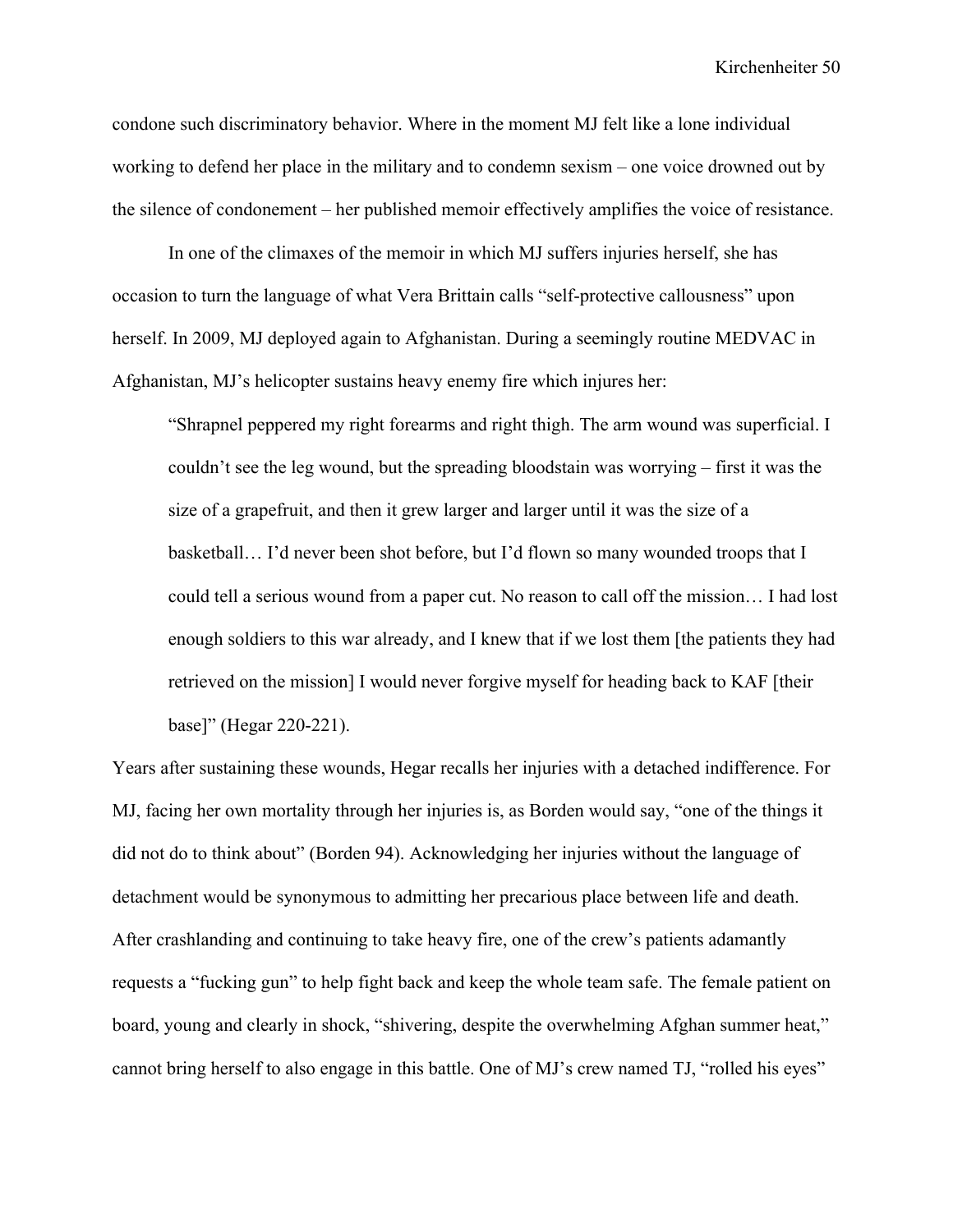and stated, "Man, that's why they shouldn't let women on those convoys" while he engages in a significant firefight around their crashed helicopter that MJ lands successfully without sustaining any more injury to herself or the other patients. She tells him of her amazement of his quick dismissal of woman in combat: "Covered in my own blood and soaked with jet fuel, I started him down hard for a tick, but he didn't catch on. 'Are you fucking kidding me?' TJ looked bewildered for a second, then it clicked 'Oh, not you MJ! You kick ass'" (Hegar 231). Even after everything they went through together, one of her closest teammates perceives Hegar as an exception to a generally held prejudice against women, whom he suggests are not equal to their male counterparts.

MJ Heger continues to advocate for gender equality within the military and to achieve for women recognition of contributions they have made in service to their countries. While women serving as V.A.D.s during the First World War could not imagine serving as MEDEVAC pilots, traveling into dangerous points of injury to bring patients to hospitals, the positions available for modern women in combat is based upon the foundation of their hard work and dedication. Even though MJ interacts with patients in a different capacity than her V.A.D. predecessors, her compassionate nature and dedication to the men and women under her care remain a constant virtue of volunteers in military service.

### **Conclusion**

In addition to the narratives listed in this project, many memoirs from women in combat are entering the mainstream availability and providing different perspectives on war and human nature. Of note is Charity Adams Earley's memoir: *One Woman's Army: A Black Officer Remembers the WAC. (1989)* Daughter of a minister, Major Adams commissioned as the first female black officer in the Women's Auxiliary Corps (WAC) during the Second World War. As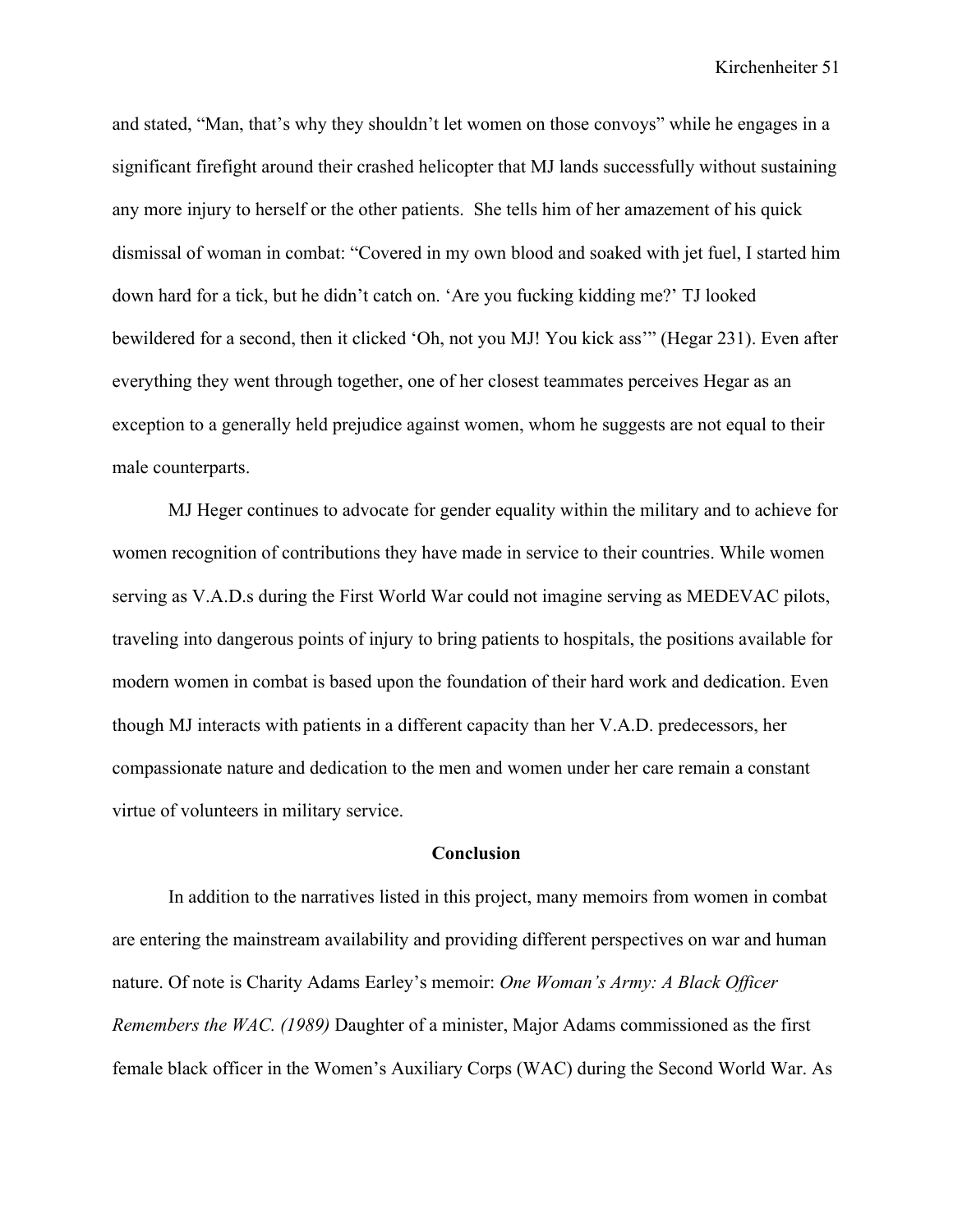the commanding officer of the 6888th Battalion, Major Earley cleared up the two-year backlog of mail for soldiers on the front line (Staats 81). She recalls balancing institutional racism with army policy but mostly men struggling taking orders from a woman: "We did encounter lots of racial prejudice, but not from those assigned to work with us; their problem was having to train women" (Earley 32). She also skillfully never mentions names of people she has negative interactions with but freely shares the names of men and women she respects. Earley's memoir provides another unique perspective on the persevering spirit of women in combat.

In *We Band of Angels: The Untold Story of the American Women Trapped on Bataan (1999),* Elizabeth M. Norman compiles letters, diary entries, and personal interviews with some of the female nurses serving in Bataan including the capture by the Japanese and serving three years as Prisoners of War (POWs). The last surviving Angel of Bataan, Milly Dalton Manning, said of sacrifices of the women she served with: "We spent our lives helping people, and we did it with honor and love and never looked back" (Norman 272). The story of these women provides a deeper look into the compassion of medical professionals during the war, these women treated their own soldiers in addition to other men in the POW camps. Norman also uncovers the need of these nurses to feel physical connection to humanity after being exposed to daily mutilation and death: "Sometimes a nurse and her boyfriend of the evening would melt into a dance under the disapproving eyes of the garrison adjutant. The eyes of the onlookers would grow soft and thoughtful, while other couples would steal away into the perilous night, to lie on the harsh dry grass that was softened by the dew' (Norman 103). These nurses, doctors, and soldiers sought physical comfort to feel whole while surrounded by death and disembodiment.

In her memoir, *Home Before Morning: The Story of an Army Nurse in Vietnam (1983)*, Lynda Van Devanter (Van) attempts to come to terms with her year long experience in Vietnam.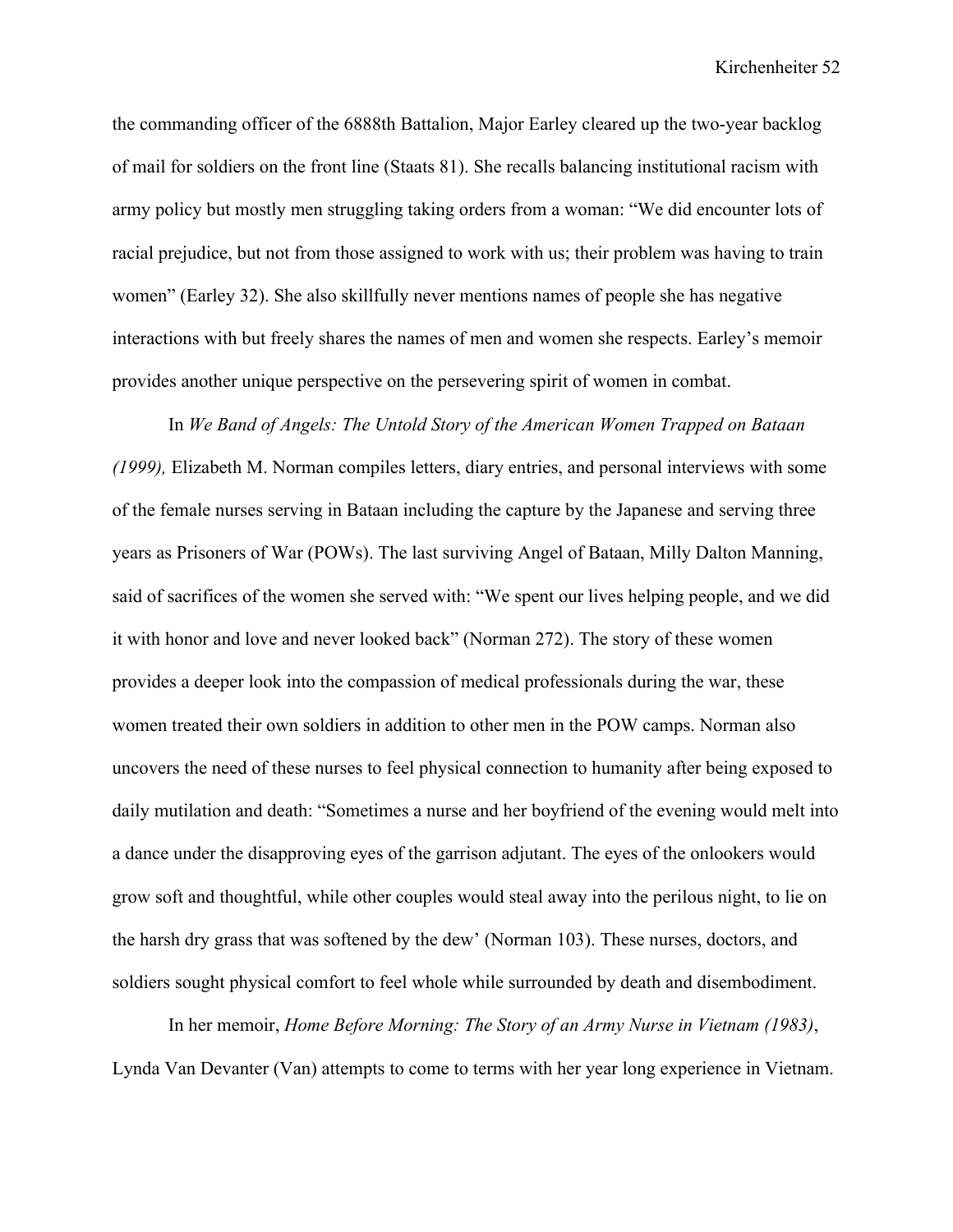One of the most powerful chapters from the memoir "New Blood," depicts her first few months in Vietnam. In another war providing medical staff a constant barrage of mutilated bodies and death, they attempt to maintain their humanity through the comforting arms of each other: "I've had my fill of this war, Van. I need someone to hold me. It's the only thing that makes any sense" (Van Devanter 105). Van's lover, Carl Adams also finds his self-protective wall of callousness growing stronger over his year deployed: "Sometimes it's easier, if you tell yourself they're not people you're working on, but merely bodies. We're not in a hospital, Van. This is a factory" (Van Devanter 97). Decades after the Great War, Van Devanter employs some of the same coping mechanism and disenchanted language as the V.A.D.s in order to cope with new weapons employed to destroy human bodies and spirits.

In addition to her memoir, Lynda Van Devanter and another female Vietnam veteran, Joan A. Furey compiled a book of poetry: *Visions of War, Dreams of Peace: Writings of Women in the Vietnam War (1991).* In their preface they admit "For centuries women have gone to war. Frequently they have disguised themselves as men, often not had their true identities known. If thought of at all, they were usually thought of as saints or as sinners. And, almost always, they have been dismissed as unimportant after the war is over" (Van Devanter and Furey xxi). Van Devanter works tirelessly to help share the stories of the women warriors to help them heal their emotional wounds.

The stories of these women provide a deep understanding of the human spirit during times of great distress and treat to humanity. The women brave enough to share their experiences during the Great War helped paved the way for modern women on the battlefield. The disenchanted language in the women's Great War narratives forces readers to face the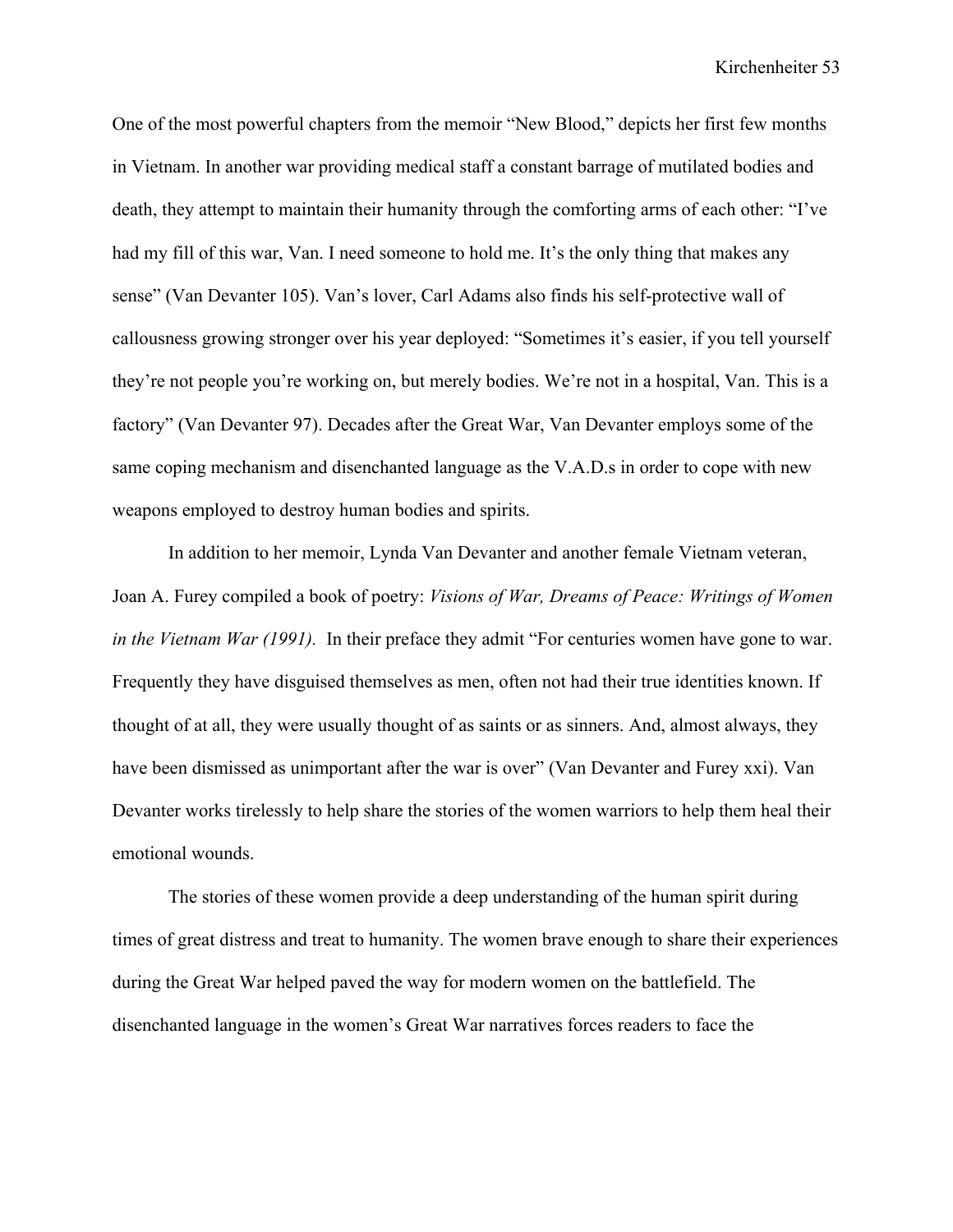devastation caused by war and the great humanity required from the medical staff rebuilding broken bodies and spirits. These stories cannot go unnoticed, the demand to be heard.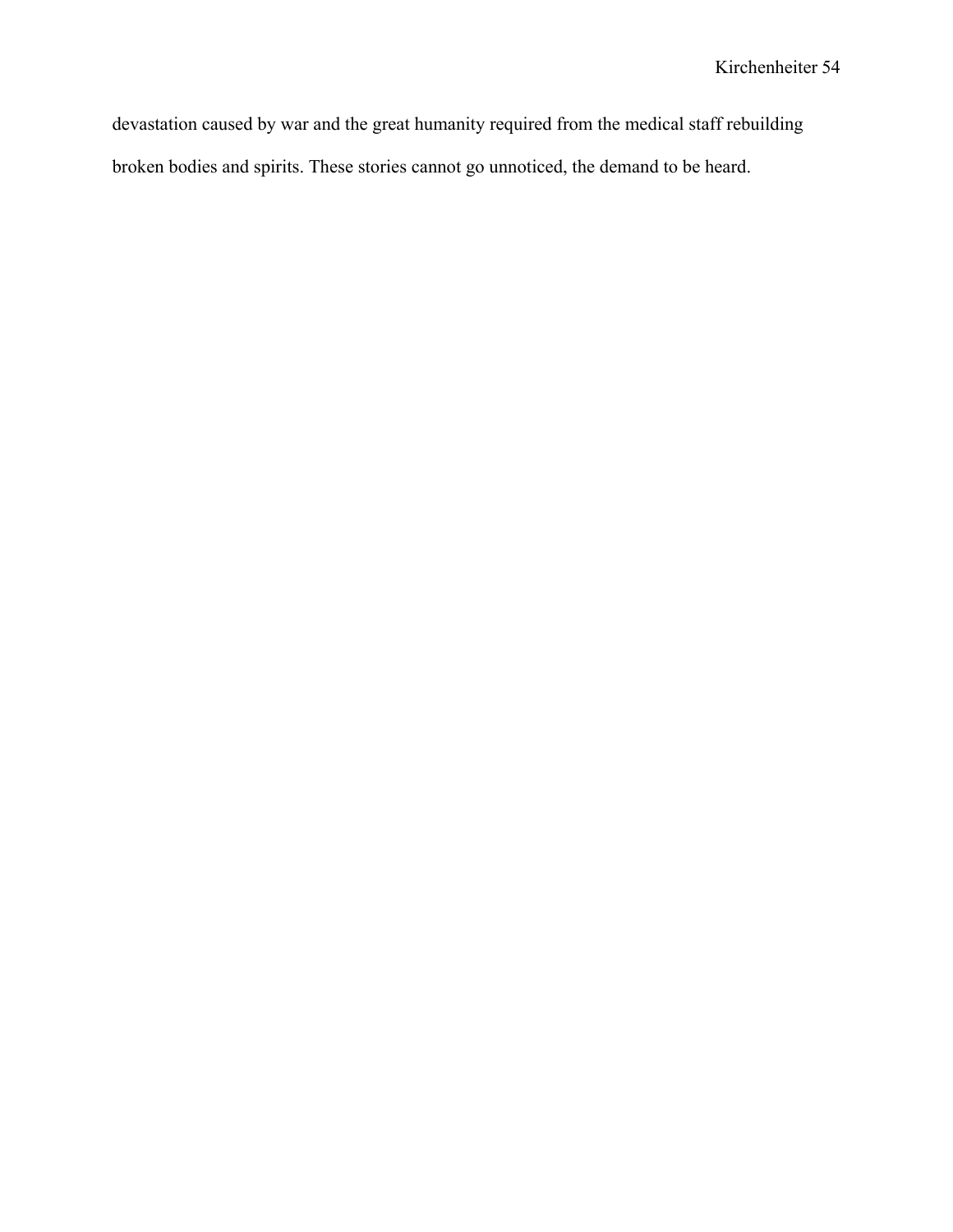### **Bibliography**

Borden, Mary. *The Forbidden Zone.* Hesperus Press Limited, 2008.

- Brittain, Vera. *Chronical of Youth: The War Diary 1913-1917.* Victor Gollancz, Great Brittain, 1981.
- Brittain, Vera. *Verses of V.A.D.* Erskine Macdonald, LTD, London.
- Cole, Sarah. "Enchanted and Disenchanted Violence." From *At the Violet Hour: Modernism and Violence in England and Ireland*. Oxford, Oxford UP 2012 pp. 39-81.
- Cixous, Hélène. "The Laugh of Medusa," *The Norton Anthology of Theory and Criticism, third edition*, W.W. Norton & Company, New York, 2018. pp. 1869-1886.
- Das, Santanu. *Touch and Intimacy in First World War Literature.* Cambridge University Press, 2005.
- Earley, Charity Adams. *One Woman's Army: A Black Officer Remembers the WAC.* Texas A&M University Press, Collage Station, 1989.
- Gavin, Lettie. *American Women in World War I: They Also Served*. The University Press of Colorado, 2006.
- Geiger, Maria. "No Trench Required: Validating the Voices of Female Poets of WWI." War, Literature & the Arts: An International Journal of the Humanities. 11 April 2011. https://www.wlajournal.com/wlaarchive/27/Geiger.pdf
- Hegar, Mary Jennings. *Shoot Like a Girl: One Woman's Dramatic Fight in Afghanistan and on the Home Front*. Penguin Random House LLC, New York, 2017
- Hutchison, Hazel. "The Theater of Pain: Observing Mary Borden in *The Forbidden Zone*." From "First World War Nursing: New Perspectives" by A.S. Fell and C.E. Hallett, 2013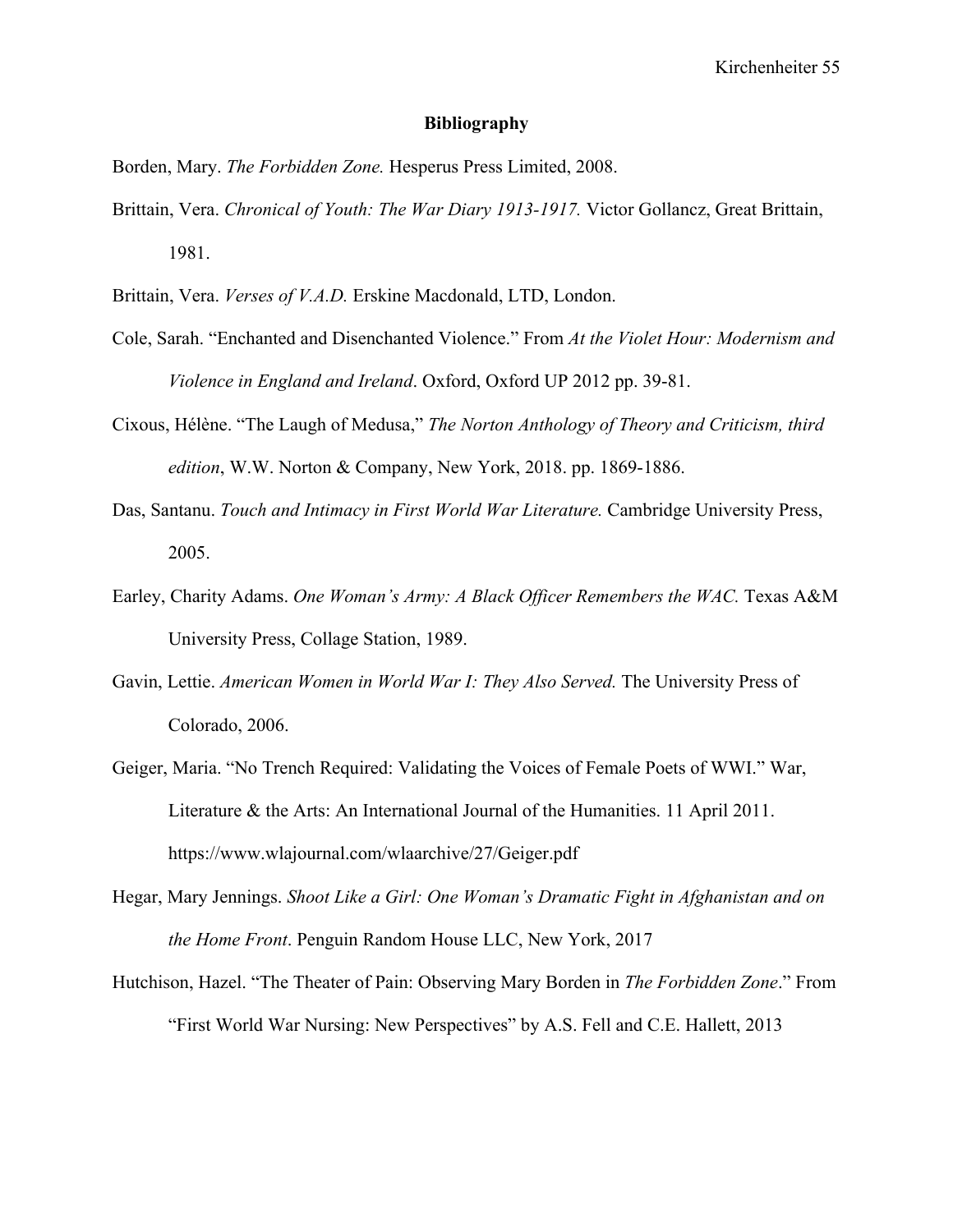- Kavey, Allison. "Daddy Issues: Parental Consent and Scientific Responsibility in Shelley's Frankenstein." *Literature and Medicine* 36, no. 2, Fall 2018 pp. 495-519.
- Khan, Nosheen. *Women's Poetry of the First World War.* The University Press of Kentucky, 1988.
- La Motte, Ellen. *The Backwash of War: The Human Wreckage of the Battlefield as Witnessed by an American Hospital Nurse*, 2008.
- Macdonald, Kate. "Gender, Disability, Wartime: The Woman's Body and the Disabled Ex-Serviceman in the First World War" *Middlebrow and Gender*, ProQuest Ebook Central, 2016. pp. 60-78.
- Norman, Elizabeth. *We Band of Angels: The Untold Story of the American Women Trapped on Bataan.* Random House LCC, 2013.
- Sassoon, Siegfried. "Glory of Women." 1918.

https://www.poetryfoundation.org/poems/57368/glory-of-women

Sackville, Margaret. "Nostra Culpa." From *Pageant of War,* 1916.

https://www.scottishpoetrylibrary.org.uk/poem/nostra-culpa/

Sackville, Margaret. "Reconciliation" From *Pageant of War,* 1916.

https://www.scottishpoetrylibrary.org.uk/poem/reconciliation/

- Smith, Angela K. "Beacons of Britishness: British Nurses and Female Doctors as Prisoners of War" from *First World War Nursing: New Perspectives* by A.S. Fell and C.E. Hallett, 2013. pp. 81- 111
- Smith, Leslie. *Four Years Out of Life.* London: Allan, 1931.
- Staats, Ann McCallum. *Women Heroes of the US Army: Remarkable Soldiers from the American Revolution to Today.* Chicago Review Press Inc, 2019.